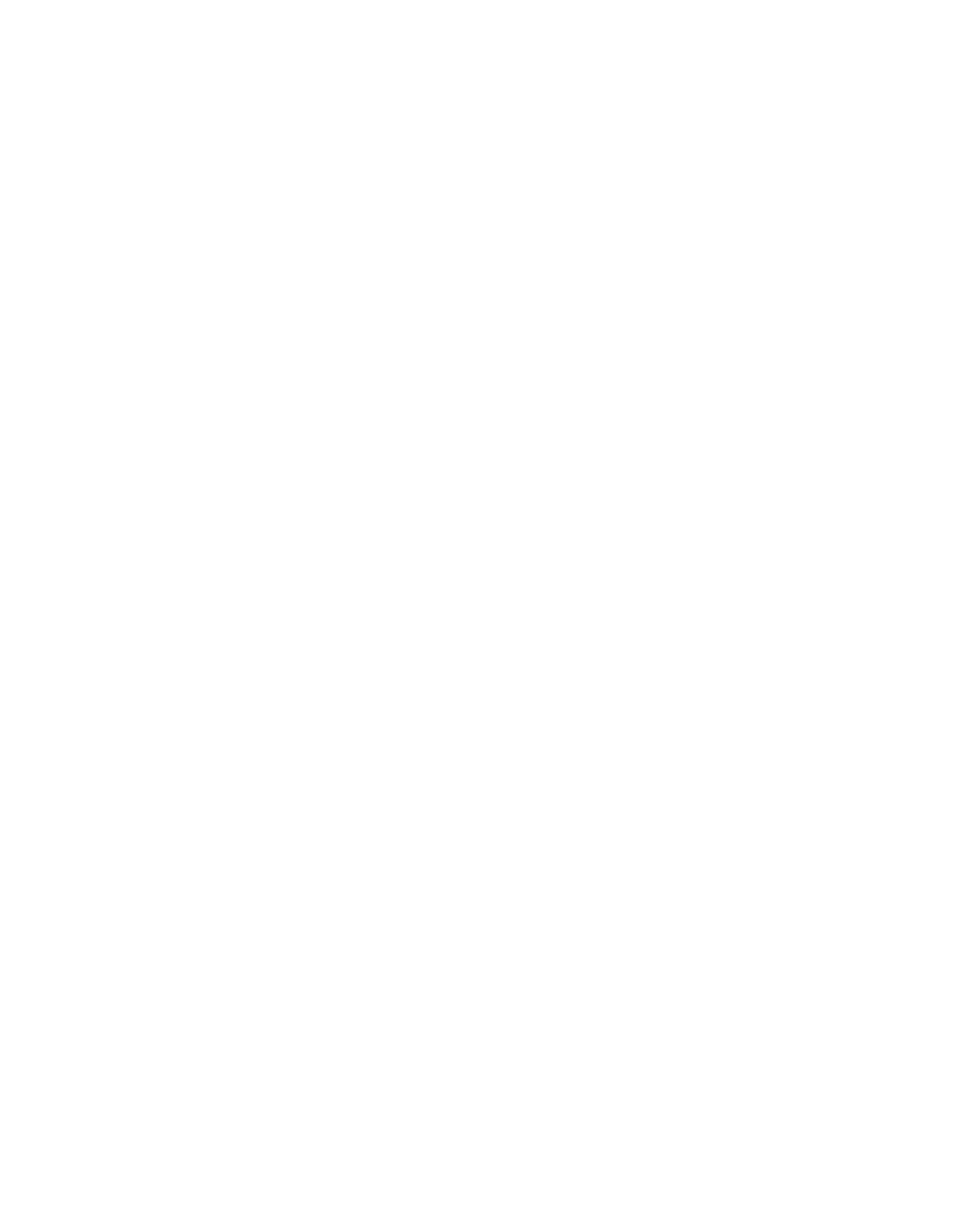#### **Abstract**

The BIPM conducting a series of relative characterizations of Global Navigation Satellite System (GNSS) receiver delays in time laboratories contributing to TAI. For the second time multi-system GPS/GLONASS receivers have been evaluated for GPS and GLONASS C/A codes. This report presents the results of measurements that took place between 18 November 2008 and 20 July 2009 at the Observatoire de Paris (France) and the National Research Institute for Physicotechnical and Radio Engineering Measurements – VNIIFTRI (Russian Federation), and from 14 October to 9 December 2009 at the Observatoire de Paris (Paris, France), the Physikalisch-Technische Bundesanstalt (Germany), and the Astrogeodynamical Observatory (Poland).

#### **INTRODUCTION**

Since 8 January 1990 the BIPM has included in its *Circular T* values of [*UTC* – *GLONASS time*] from GLONASS measurements recorded as follows [1]:

- at the University of Leeds (LDS), UK, from 8 January 1990 to 27 December 1996 [2]
- at the Van Swinden Laboratorium (VSL)\*, the Netherlands, from 1 January 1997 to 31 December 2004
- at the Astrogeodynamical Observatory (AOS), Poland, from 1 January 2005 to now [3]

On 22 June 1990 at approximately 15h30 UTC at the University of Leeds, *GLONASS time* was synchronized to UTC(SU) as follows [1, 4]:

| Date 1990 | MJD.  | $[UTC - UTC(SU)]$ | $[UTC - GLONASS time]$ |
|-----------|-------|-------------------|------------------------|
| $0$ hUTC  |       | /us               | /us                    |
| 17 June   | 48059 | 10 11             | 48.03                  |
| 27 June   | 48069 | 993               | 990                    |

Since then publication of [*UTC* – *GLONASS time*] in *Circular T* has been continuous and without any intentionally introduced time step. Any new receiver introduced have always been aligned with those being removed. The date of 22 June 1990, 15h30 UTC, is thus the reference date of continuity of the publication of [*UTC* – *GLONASS time*] in *Circular T.* Time steps of *GLONASS time* of about –35.3 µs on 30 June 1997 and of about 320 ns on 28 October 2009 have been introduced by GLONASS operators (see Figures 1 and 2).



**Figure 1.** Values of  $[UTC-GLONASS time]$  from **Figure 2.** Values of  $[UTC-GLONASS time]$  from *Circular T* since 8 January 1990. *Circular T* since 26 January 2002.

\_\_\_\_\_\_\_\_\_\_\_\_\_\_\_\_\_\_\_\_\_\_\_\_\_\_\_\_\_\_\_\_\_\_\_\_\_\_\_\_\_\_\_\_\_ \* Then NMi Van Swinden Laboratorium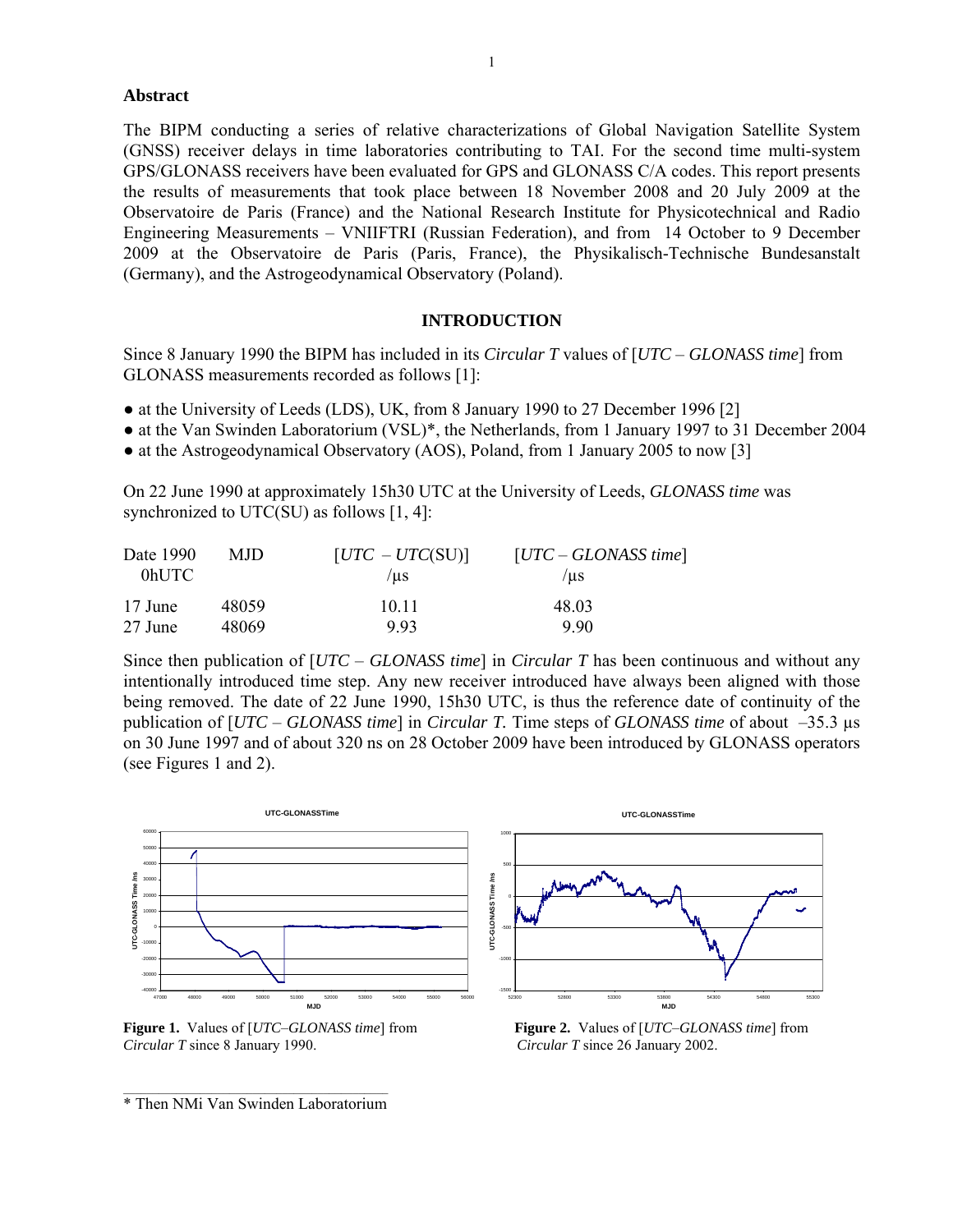None of the GLONASS receivers used in national time laboratories has been absolutely calibrated, but the BIPM is conducting a series of relative characterizations of GNSS receiver delays, including GLONASS, in time laboratories contributing to TAI [5]. For the second time, multi-system GPS/GLONASS receivers have been evaluated for GPS and GLONASS C/A codes on the L1 frequency band (L1C). The first such evaluation took place twelve years ago [6], but at that time the GLONASS constellation was incomplete, the GPS/GLONASS time receivers suffered from large GLONASS frequency biases [7, 8], and very few national time laboratories were equipped with them. Today the GLONASS constellation is nearing completion, and several major time laboratories, including OP (Observatoire de Paris, France), PTB (Physikalisch-Technische Bundesanstalt (Braunschweig, Germany), and SU (National Research Institute for Physicotechnical and Radio Engineering Measurements – VNIIFTRI, Mendeleevo, Russian Federation), are equipped with new GNSS time receivers that are almost unaffected by GLONASS frequency biases. This creates new opportunities for the use of the GLONASS constellation for international time metrology. Already from November 2009 PTB/SU GLONASS common-view link is used for the computation of TAI [1, 3].

Over the last twenty years the OP has often served as the reference laboratory for GPS calibrations. Its GPS time receiver has been compared several times with the absolutely calibrated reference GPS time receiver of the NIST (National Institute of Standards and Technology, Boulder, Colorado). The difference between these two has never exceeded several nanoseconds [5, 9].

For the current exercise (18 November 2008 to 9 December 2009), GPS/GLONASS equipment at the OP was again chosen as reference. The OP GLONASS receiver has been calibrated against the AOS GLONASS reference receiver, source of data for [*UTC* – *GLONASS time*] in *Circular T*. To check the reproducibility of the measurements, the measurements were organized as round trips beginning and ending at the OP. However, during the measurements involving the OP and the SU it was found that the GPS/GLONASS antenna of the reference receiver at the OP was incorrectly setup, resulting in an increased level of noise. The second part of the current exercise (14 October 2009 to 9 December 2009), involving OP, PTB and AOS, allowed the corrected antenna set-up at the OP to be checked. This time the results at OP showed excellent performance.

Repeated determinations of the differential time corrections for the GNSS time equipment located in the various laboratories should:

- improve the accuracy of access to UTC for the participating laboratories;
- provide valuable information about the stability of GNSS time equipment; and
- serve as provisional relative characterizations of the two-way equipment delays at the laboratories.

#### **EQUIPMENT**

Details of the receivers involved are provided in Table 1. More information about the set-up of the equipment at each location is provided in Appendix I.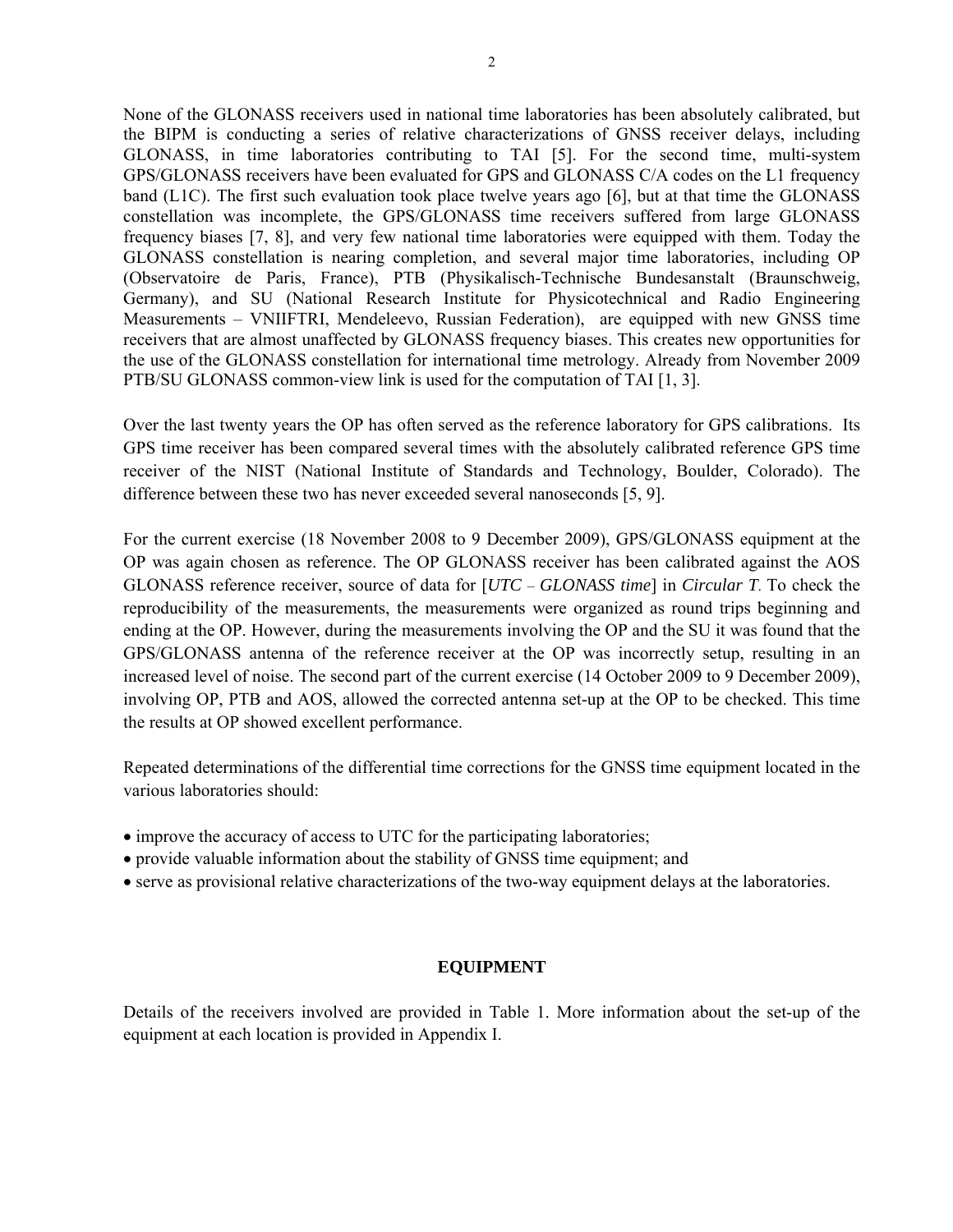| <b>Table 1.</b> GNSS equipment involved in this comparison. |  |
|-------------------------------------------------------------|--|

| Laboratory             | Receiver<br>Maker | Receiver Type | Receiver Version  | Receiver Ser. No. |
|------------------------|-------------------|---------------|-------------------|-------------------|
| <b>OP</b>              | <b>AOA</b>        | TTR6          |                   | 287               |
| SU                     | <b>AOA</b>        | TTR6          |                   | 414               |
| SU                     | <b>AOS</b>        | TTS-3         | HW:80.5, SW:1.124 | 0026              |
| SU                     | PikTime           | TTS-3         | HW:80.5, SW:1.124 | 0030              |
| SU                     | PikTime           | TTS-3         | HW:80.5, SW:1.124 | 0031              |
| SU                     | PikTime           | TTS-3         | HW:80.5, SW:1.124 | 0032              |
| SU                     | PikTime           | TTS-3         | HW:80.5, SW:1.124 | 0033              |
| BIPM portable receiver | AOS               | TTS-3         | HW:80.5, SW:1.122 | 0012              |

Part 1

Part 2

| Laboratory             | Receiver<br>Maker | Receiver Type    | Receiver Version  | Receiver Ser. No. |
|------------------------|-------------------|------------------|-------------------|-------------------|
| <b>OP</b>              | <b>AOA</b>        | TTR <sub>6</sub> |                   | 287               |
| <b>OP</b>              | AOS               | TTS-3            | HW:80.5, SW:1.121 | 0021              |
| AOS                    | <b>AOS</b>        | TTS-2            | 14.04             | 023               |
| AOS                    | AOS               | TTS-3            | HW:30.2, SW:1.122 | 0002              |
| <b>PTB</b>             | AOS               | TTS-2            | 14.06             | 014               |
| <b>PTB</b>             | AOS               | TTS-3            | HW:80.5, SW:1.122 | 0014              |
| BIPM portable receiver | AOS               | TTS-3            | HW:80.5, SW:1.122 | 0012              |

The portable BIPM receiver is equipped with an antenna cable named C130. Its delay, measured at the BIPM, is 136.2 ns with a standard deviation of 0.4 ns. This delay was measured using a double-weight pulse method with a time interval counter steered by an external frequency source (an Active Hydrogen Maser CH1-75, KVARZ). We measured at the very beginning of the linear part of the rising pulse at each end of the cable using a 0.5 V trigger level [10].

The delay of this cable was also measured at the visited laboratories. The results are reported in Appendix II.

#### **CONDITIONS OF COMPARISON**

For the present comparison, the portable equipment comprised the receiver, its antenna and a calibrated antenna cable. The laboratories visited supplied: (a) a 10 MHz reference signal; and (b) a series of 1 s pulses from the local reference,  $\text{UTC}(k)$ , via a cable of known delay. In each laboratory the portable receiver was connected to the same clock as the local receiver and the antenna of the portable receiver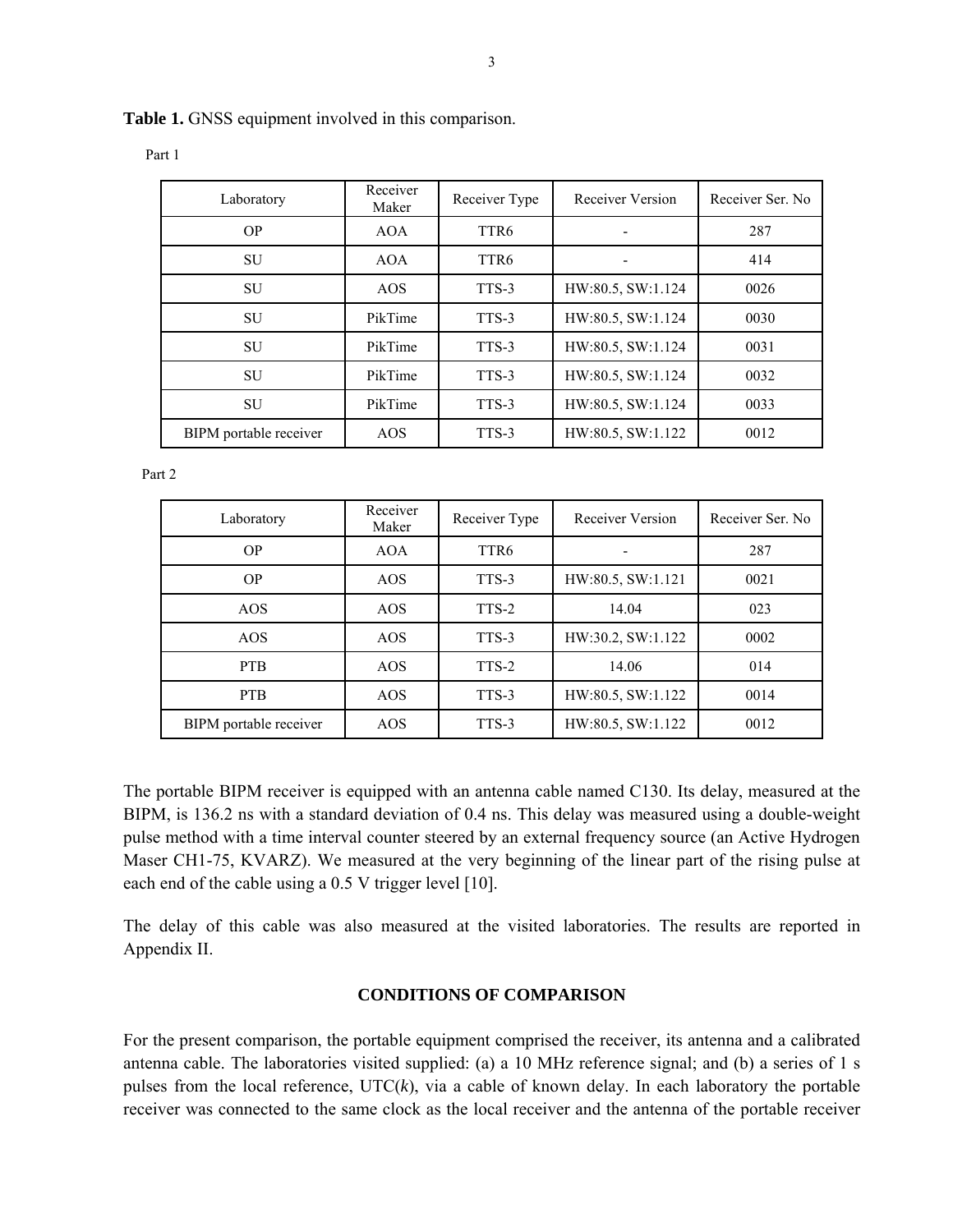was placed close to the local antenna. The differential coordinates of the antenna phase centres were known at each site with standard uncertainties  $(1\sigma)$  of a few centimetres.

#### **RESULTS**

The processing of the comparison data obtained in laboratory *k* consists first of computing, for each track *i*, the time differences

 $dt_{k,i} = [UTC(k) - GNSS time]_{\text{BIPM},i} - [UTC(k) - GNSS time]_{k,i}$ .

The noise exhibited by the time series  $dt_k$  is then analysed, for each of the laboratories visited, by use of the modified Allan variance. In each case, white phase noise was exhibited up to an averaging interval of about one day. We illustrate this in Figure 3 for GPS L1C.

**Figure 3.** Square root of the modified Allan variance of the time series  $dt_{\rm OP}$  for GPS L1C.







The one-day averages are reported in Figure 4 and Appendix III for GPS and in Figure 5 and Appendix IV for GLONASS. The level of noise for one-day averaging period is reported in Table 2 for GPS and Table 3 for GLONASS.

**Figure 4.** GPS L1C daily averages of  $dt_{k,i}$  for each laboratory  $k$ .



 $[REF(Labk)-(GPS TIME)]_{BIPM} - [REF(Labk)-(GPS TIME)]_{Labk}$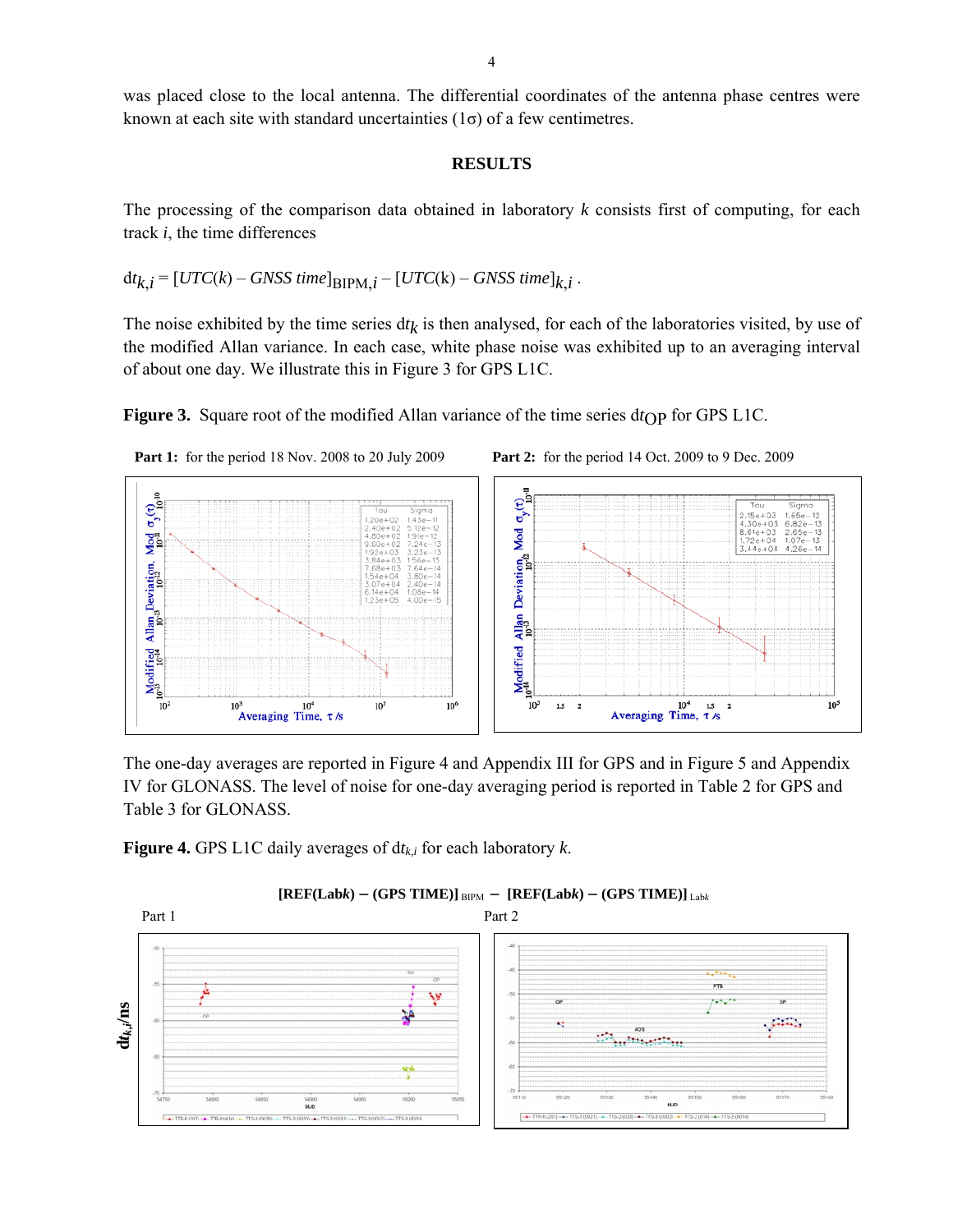

Figure 5. GLONASS L1C daily averages of  $dt_{k,i}$  for each laboratory k.

 $[REF(Labk)-(GLONASS TIME)]_{BIPM} - [REF(Labk)-(GLONASS TIME)]_{Labk}$ 

Next, we computed mean offsets for the full duration of each comparison at each location, and the corresponding standard deviations of individual common-view measurements (see Tables 2 and 3).

**Table 2.** GPS L1C mean offsets for the full duration of the comparison.

| Lab       | Receiver<br>(Serial Number) | Period               | Total<br>number<br>of<br>common-<br>views | Mean<br>offset<br>/ns | Standard<br>deviation of<br>individual<br>common-<br>view<br>observations<br>/ns | Level of<br>noise<br>for 1 day<br>/ns | Dispersion<br>of daily<br>mean<br>/ns |
|-----------|-----------------------------|----------------------|-------------------------------------------|-----------------------|----------------------------------------------------------------------------------|---------------------------------------|---------------------------------------|
| OP.       | TTR-6 (287)                 | $18/11 - 26/11/2008$ | 402                                       | $-56.28$              | 2.04                                                                             | 0.4                                   | 0.77                                  |
| <b>SU</b> | TTR-6 (414)                 | $12/06 - 24/06/2009$ | 498                                       | $-58.80$              | 2.56                                                                             | 0.6                                   | 1.81                                  |
| <b>SU</b> | TTS-3 (0026)                | $12/06 - 24/06/2009$ | 9242                                      | $-66.80$              | 1.25                                                                             | 0.4                                   | 0.50                                  |
| <b>SU</b> | TTS-3 (0030)                | $12/06 - 24/06/2009$ | 9211                                      | $-59.74$              | 1.08                                                                             | 0.3                                   | 0.39                                  |
| SU        | TTS-3 (0031)                | $12/06 - 24/06/2009$ | 9043                                      | $-59.29$              | 1.25                                                                             | 0.3                                   | 0.43                                  |
| <b>SU</b> | TTS-3 (0032)                | $12/06 - 24/06/2009$ | 9137                                      | $-58.96$              | 1.01                                                                             | 0.3                                   | 0.34                                  |
| <b>SU</b> | TTS-3 (0033)                | $12/06 - 24/06/2009$ | 9181                                      | $-59.41$              | 1.08                                                                             | 0.2                                   | 0.44                                  |
| <b>OP</b> | TTR-6 (287)                 | $10/07 - 20/07/2009$ | 469                                       | $-56.83$              | 2.63                                                                             | 0.5                                   | 0.49                                  |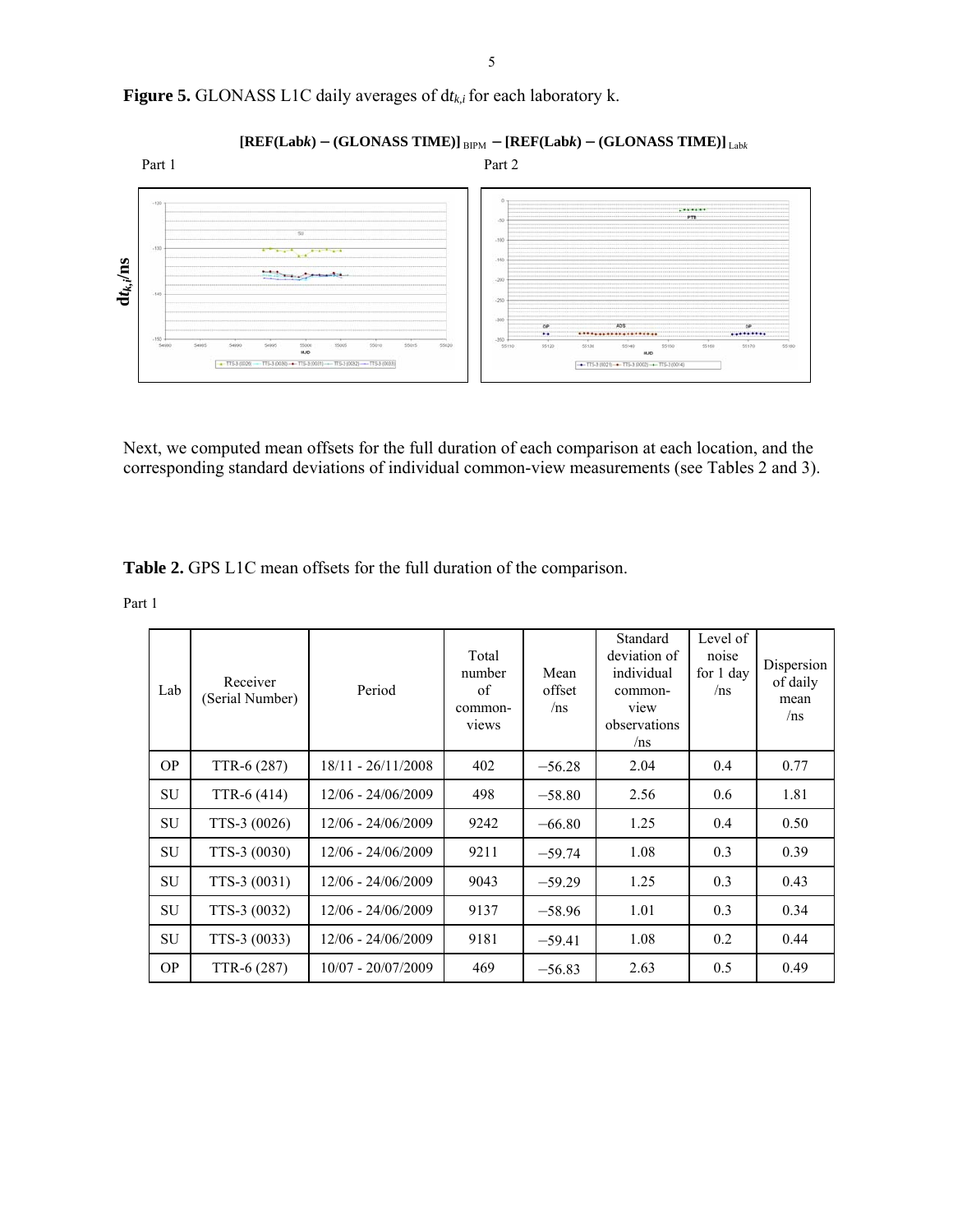|--|--|

| Lab        | Receiver<br>(Serial Number) | Period               | Total<br>number of<br>common-<br>views | Mean<br>offset<br>/ns | Standard<br>deviation of<br>individual<br>common-<br>view<br>observations<br>/ns | Level of<br>noise<br>for 1 day<br>/ns | Dispersion<br>of daily<br>mean<br>/ns |
|------------|-----------------------------|----------------------|----------------------------------------|-----------------------|----------------------------------------------------------------------------------|---------------------------------------|---------------------------------------|
| OP.        | TTR6 (287)                  | 14/10 - 16/10/2009   | 72                                     | $-55.96$              | 2.42                                                                             | 0.7                                   | 0.04                                  |
| <b>OP</b>  | TTS-3 (0021)                | $14/10 - 16/10/2009$ | 1188                                   | $-56.40$              | 1.44                                                                             | 0.6                                   | 0.36                                  |
| AOS        | $TTS-2(023)$                | 23/10 - 12/11/2009   | 10389                                  | $-60.10$              | 1.40                                                                             | 0.4                                   | 0.53                                  |
| <b>AOS</b> | TTS-3 (0002)                | $23/10 - 12/11/2009$ | 11400                                  | $-59.40$              | 1.25                                                                             | 0.4                                   | 0.60                                  |
| <b>PTB</b> | TTS-2 (014)                 | $13/11 - 19/11/2009$ | 2611                                   | $-46.00$              | 1.82                                                                             | 0.5                                   | 0.39                                  |
| <b>PTB</b> | TTS-3 (0014)                | 13/11 - 19/11/2009   | 3291                                   | $-51.46$              | 1.39                                                                             | 0.5                                   | 0.99                                  |
| <b>OP</b>  | TTS-3 (0021)                | $01/12 - 09/12/2009$ | 4994                                   | $-55.70$              | 1.42                                                                             | 0.4                                   | 0.82                                  |
| <b>OP</b>  | TTR6 (287)                  | $01/12 - 09/12/2009$ | 314                                    | $-56.56$              | 2.36                                                                             | 0.5                                   | 0.88                                  |

**Table 3.** GLONASS L1C mean offsets for the full duration of the comparison.

Part 1

| Lab       | Receiver<br>(Serial Number) | Period               | Total<br>number<br>of<br>common-<br>views | Mean<br>offset<br>/ns | Standard<br>deviation of<br>individual<br>common-<br>view<br>observations<br>/ns | Level of<br>noise<br>for 1 day<br>/ns | Dispersio<br>n<br>of daily<br>mean<br>/ns |
|-----------|-----------------------------|----------------------|-------------------------------------------|-----------------------|----------------------------------------------------------------------------------|---------------------------------------|-------------------------------------------|
| <b>SU</b> | TTS-3 (0026)                | $12/06 - 24/06/2009$ | 6475                                      | $-130.56$             | 1.52                                                                             | 0.4                                   | 0.52                                      |
| <b>SU</b> | TTS-3 (0030)                | $12/06 - 24/06/2009$ | 6438                                      | $-136.24$             | 1.59                                                                             | 0.3                                   | 0.44                                      |
| <b>SU</b> | TTS-3 (0031)                | $12/06 - 24/06/2009$ | 6282                                      | $-135.82$             | 1.36                                                                             | 0.3                                   | 0.41                                      |
| <b>SU</b> | TTS-3 (0032)                | $12/06 - 24/06/2009$ | 5751                                      | $-135.86$             | 1.11                                                                             | 0.3                                   | 0.42                                      |
| <b>SU</b> | TTS-3 (0033)                | $12/06 - 24/06/2009$ | 6414                                      | $-136.58$             | 1.75                                                                             | 0.3                                   | 0.46                                      |

| Lab        | Receiver<br>(Serial Number) | Period               | Total<br>number<br>of<br>common-<br>views | Mean<br>offset<br>/ns | Standard<br>deviation of<br>individual<br>common-<br>view<br>observations<br>/ns | Level of<br>noise<br>for 1 day<br>/ns | Dispersio<br>n<br>of daily<br>mean<br>/ns |
|------------|-----------------------------|----------------------|-------------------------------------------|-----------------------|----------------------------------------------------------------------------------|---------------------------------------|-------------------------------------------|
| <b>OP</b>  | TTS-3 (0021)                | $14/10 - 16/10/2009$ | 792                                       | $-334.39$             | 1.57                                                                             | 0.7                                   | 0.19                                      |
| AOS        | TTS-3 (0002)                | 23/10 - 12/11/2009   | 4595                                      | $-334.84$             | 1.83                                                                             | 0.4                                   | 0.67                                      |
| <b>PTB</b> | $TTS-3(0014)$               | 13/11 - 19/11/2009   | 2426                                      | $-22.85$              | 1.97                                                                             | 0.4                                   | 1.12                                      |
| <b>OP</b>  | TTS-3 (0021)                | $01/12 - 09/12/2009$ | 3338                                      | $-334.08$             | 1.68                                                                             | 0.4                                   | 0.83                                      |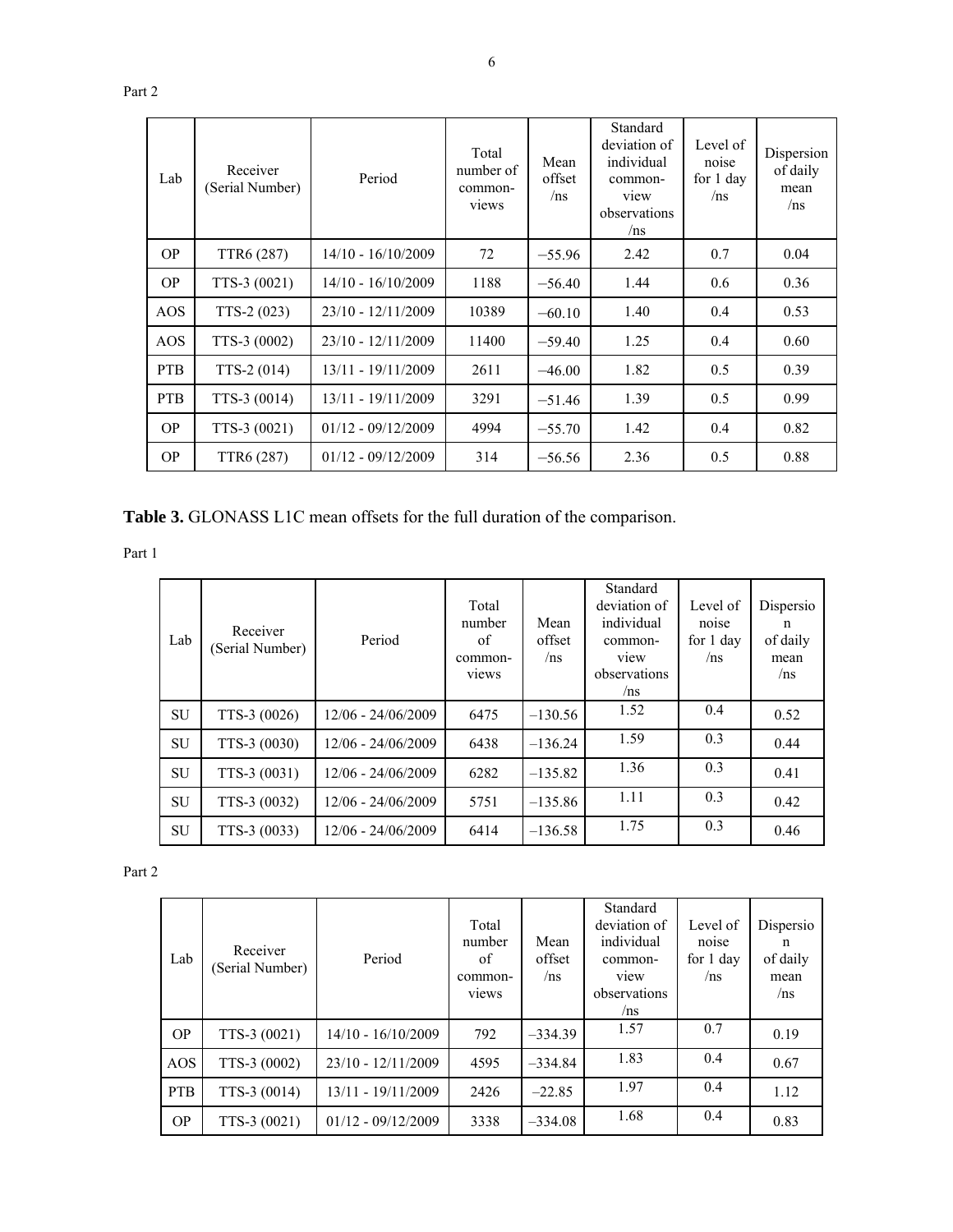The measurements at the OP during Part 1 were performed with poor antenna set-up of the TTS-3(0021) receiver and the results were unusable: they had large uncertainty and large "closure" (the difference between the first and last sets of measurements made at the OP). Following correction of this problem the OP TTS-3(0021) measurements were performed under excellent conditions and with very good closure of the travelling equipment at the OP during Part 2.

It should be noted that in the past GLONASS time receivers suffered from large GLONASS frequency biases [6, 7]. As observed during this exercise and others recent studies [3], the new generation of GLONASS receivers seems to be unaffected by GLONASS frequency biases: standard deviations of GLONASS measurements are similar to those of GPS.

After averaging the results of the two sets of measurements at the OP, we then derived differential time corrections which should be made (added) to time differences derived during the GPS and GLONASS comparisons of the time scales kept by the laboratories. The results are summarized in Table 4 and 5.

**Table 4.** GPS L1C: differential time correction *d* to be added to  $[UTC(k_1) - UTC(k_2)]$ , and its estimated uncertainty  $u(d)$  for the period of comparison (1 $\sigma$ ). The reference receiver is the OP TTR6 (287).

| $[UTC(k_1) - UTC(k_2)]$                                                               | $d$ /ns | u(d)/ns |  |
|---------------------------------------------------------------------------------------|---------|---------|--|
| $[{\mathit{UTC}}({\mathit{SU}})_{\texttt{ITR6 (414)}}-{\mathit{UTC}}({\mathit{OP}})]$ | $-2.2$  | 3.0     |  |
| $[UTC(SU)_{TTS-3 (0026)} - UTC(OP)]$                                                  | $-10.2$ | 3.0     |  |
| $[UTC(SU)_{TTS-3(0030)} - UTC(OP)]$                                                   | $-3.2$  | 3.0     |  |
| $[UTC(SU)_{TTS-3(0031)} - UTC(OP)]$                                                   | $-2.7$  | 3.0     |  |
| $[UTC(SU)_{TTS-3(0032)} - UTC(OP)]$                                                   | $-2.4$  | 3.0     |  |
| $[UTC(SU)_{TTS-3(0033)} - UTC(OP)]$                                                   | $-2.9$  | 3.0     |  |
| Part 2                                                                                |         |         |  |
| $[UTC(k_1) - UTC(k_2)]$                                                               | $d$ /ns | u(d)/ns |  |
| $[UTC(OP)_{TTS-3 (0021)} - UTC(OP)]$                                                  | $-0.2$  | 3.0     |  |
| $[UTC(AOS)_{TTS-2(023)} - UTC(OP)]$                                                   | $-3.8$  | 3.0     |  |
| $[UTC(\mathrm{AOS})_{\mathrm{TTS\text{-}3~(0002)}} - UTC(\mathrm{OP})]$               | $-3.1$  | 3.0     |  |
| $[UTC(PTB)_{TTS-2(014)} - UTC(OP)]$                                                   | 10.3    | 3.0     |  |
| $[UTC(PTB)_{TTS-3(0014)} - UTC(OP)]$                                                  | 4.8     | 3.0     |  |
|                                                                                       |         |         |  |

Part 1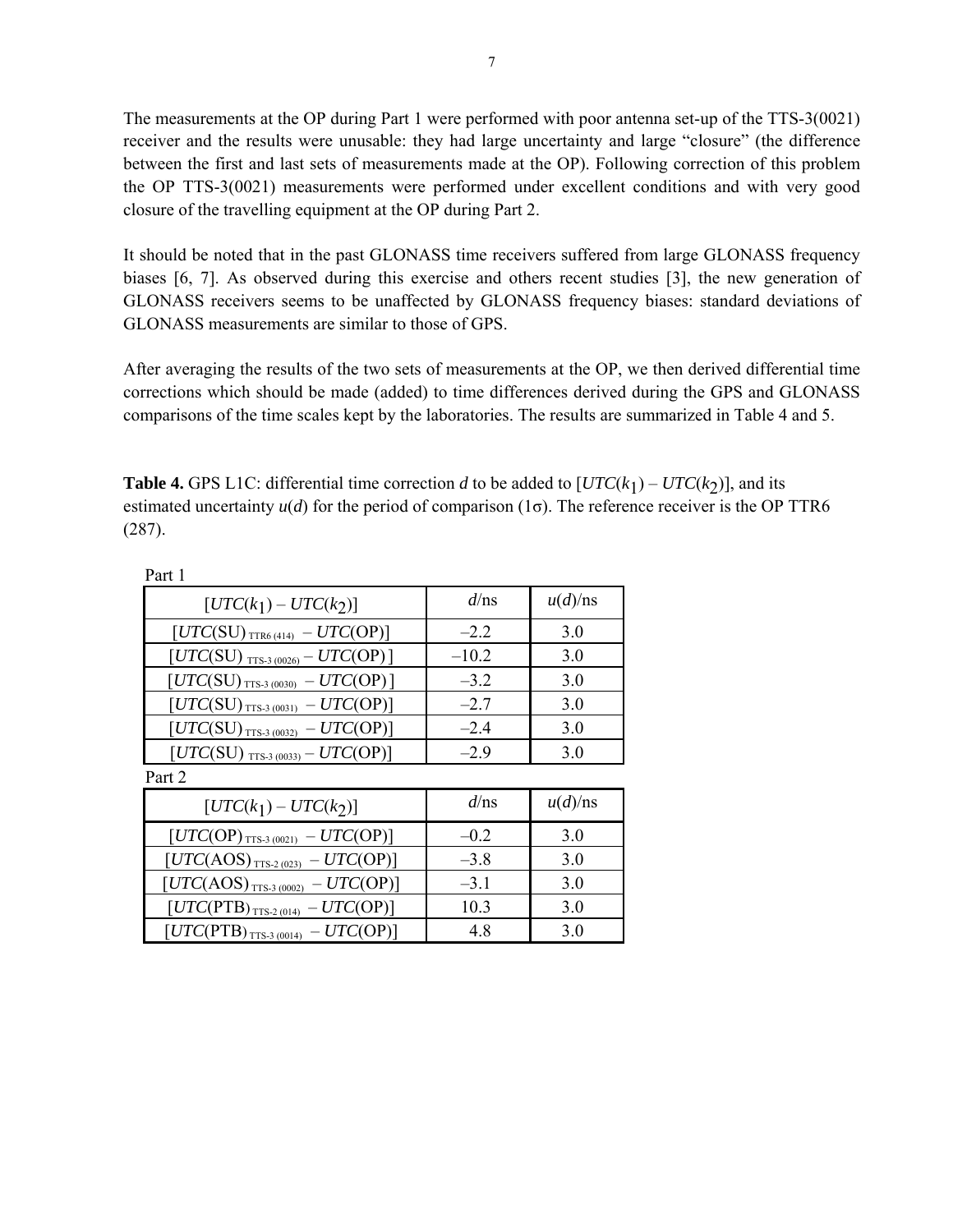**Table 5.** GLONASS L1C: differential time correction *d* to be added to  $[UTC(k_1) - UTC(k_2)]$ , and its estimated uncertainty *u*(*d*) for the period of comparison (1σ). The reference receiver for Part 1 and Part 2 is the OP TTS-3 (0021) during Part 2.

| rait i                               |         |         |  |  |  |
|--------------------------------------|---------|---------|--|--|--|
| $[UTC(k_1) - UTC(k_2)]$              | $d$ /ns | u(d)/ns |  |  |  |
| $[UTC(SU)_{TTS-3(0026)} - UTC(OP)]$  | 203.7   | 5.0     |  |  |  |
| $[UTC(SU)_{TTS-3(0030)} - UTC(OP)]$  | 198.0   | 5.0     |  |  |  |
| $[UTC(SU)_{TTS-3(0031)} - UTC(OP)]$  | 198.4   | 5.0     |  |  |  |
| $[UTC(SU)_{TTS-3(0032)} - UTC(OP)]$  | 198.4   | 5.0     |  |  |  |
| $[UTC(SU)_{TTS-3 (0033)} - UTC(OP)]$ | 1977    | ና በ     |  |  |  |

Part 2

 $D_{\alpha r+1}$ 

| $[UTC(k_1) - UTC(k_2)]$                          | $d$ /ns | $u(d)$ /ns |
|--------------------------------------------------|---------|------------|
| $[UTC(AOS)_{TTS-3 (0002)} - UTC(OP)]$            | –0.6    |            |
| $[UTC(PTB)$ <sub>TTS-3</sub> (0014) – $UTC(OP)]$ | 3114    | 30         |

The uncertainties given in Tables 4 and 5 are conservative; they are mainly driven by the uncertainty due to the 'round-trip' reproducibility at the OP. Because of the lack of GLONASS measurements during Part 1 at the OP, "closure" data from Part 2 was used to compute the corrections for the SU GLONASS receivers. As the GLONASS "closure" of Part 2 was performed several months after the GLONASS measurements at SU, we increased the uncertainty of the GLONASS calibration at SU to 5 ns, according to the convention used in *Circular T*.

In comparison to the OP reference receiver, the PTB and SU offsets for GLONASS are large (Table 5) and require appropriate corrections of the receivers involved.

#### **CONCLUSIONS**

In the past, GLONASS time receivers suffered from large GLONASS frequency biases [6, 7], and very few national time laboratories were equipped with them. Today the GLONASS constellation is nearing completion, and several major time laboratories, including OP, PTB and SU, are equipped with new GNSS time receivers that are almost unaffected by GLONASS frequency biases. This creates new opportunities for the use of the GLONASS constellation for international time metrology. Already from November 2009 PTB/SU GLONASS common-view link is used for the computation of TAI [1, 3].

The measurements form part of a series of relative characterizations of GNSS receiver delays in time laboratories contributing to TAI. They improve the accuracy of the access to UTC for the participating laboratories. For the second time multi-system GPS/GLONASS receiver have been evaluated for GPS L1C and GLONASS L1C.

The initial measurements at the OP were performed with poor antenna set-up of the TTS-3 (0021) receiver and were unusable. Following correction of this problem the measurements were repeated under excellent conditions and with very good closure of the travelling equipment at the OP for the GPS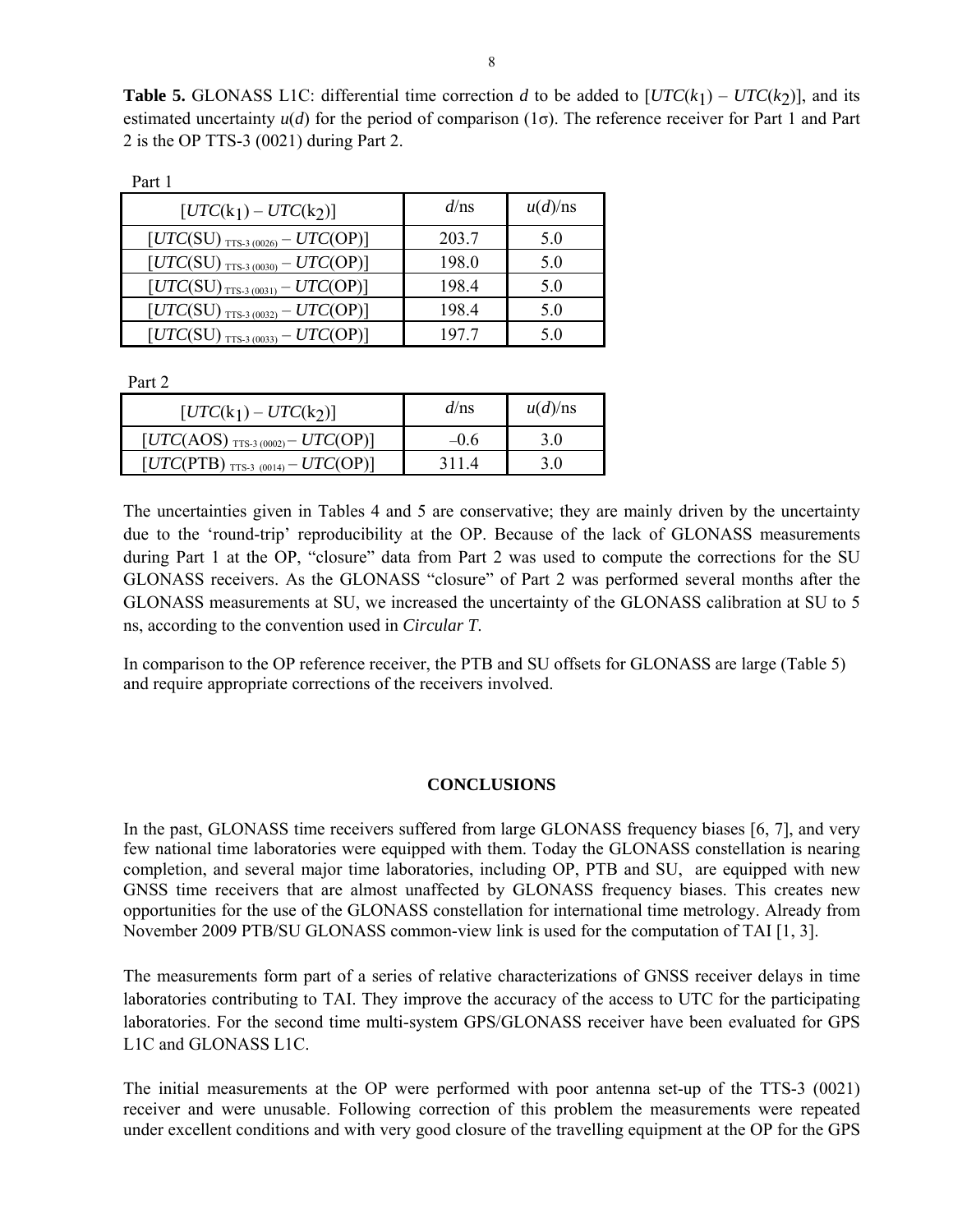and GLONASS. The GPS time equipment of the participating laboratories agrees within several nanoseconds with reference equipment at the OP. At the PTB and SU the offset for GLONASS is large and the receivers need to be physically corrected by the offsets listed in Table 5. After this correction GLONASS data from PTB and SU receivers will be consistent with *GLONASS time* published in *Circular T*.

The CCTF has recommended that differences between UTC and UTC(USNO) as broadcast by GPS, and UTC(SU) as broadcast by GLONASS, be published in *Circular T* [11]. In order to provide accurate access to *GLONASS time* and to UTC(SU) as broadcast by GLONASS, absolute calibration of GLONASS time receivers is required.

#### **FUTURE WORK**

- 1) A repeat characterization of the GLONASS receiver delays at the SU would be helpful.
- 2) Further characterization of GLONASS receiver delays at other time laboratories contributing to TAI are needed.
- 3) It should be noted that none of the GLONASS receivers used in national time laboratories has been absolutely calibrated. Absolute calibration of GLONASS time receivers is necessary to get accurate access to *GLONASS time* and UTC(SU) as broadcast by GLONASS.

#### **Acknowledgements**

The authors wish to express their gratitude to their colleagues for unreserved collaboration they received. Without this, the work could not have been accomplished.

#### **REFERENCES**

[1] BIPM Circular T,

http://www.bipm.org/jsp/en/TimeFtp.jsp?TypePub=publication#nohref

- [2] P. Daly, G. T. Cherenkov, N. B. Koshelyevsky, S. Pushkin, "Satellite Time Transfer between UTC(USNO) and UTC(SU) using Navstar GPS and GLONASS", *Proc. 4th Institute of Navigation Meeting,* 1991, pp. 199-206.
- [3] Lewandowski, Z. Jiang "Use of GLONASS at the BIPM", *Proc. 41st PTTI*, Santa Ana Pueblo, New Mexico, November 2009.
- [4] Annual Report of the BIPM Time Section, Volume 3, 1990.
- [5] W. Lewandowski, M. A. Weiss, "A Calibration of GPS Equipment at Time and Frequency Standards Laboratories in the USA and Europe", *Metrologia,* **24**, pp. 181- 186, 1987.
- [6] J. Azoubib. G. de Jong, W. Lewandowski, "Differential time corrections for multi-channel GPS and GLONASS time equipment located at 3S Navigation, BIPM and VSL ", Part 1, *Rapport BIPM -1997/06*, December 1997.
- [7] J. Azoubib and W. Lewandowski "Test of GLONASS precise-code time transfer", *Metrologia*, **37**, 55-59, 2000.
- [8] A. Foks, W. Lewandowski, J. Nawrocki, "Frequency biases calibration of GLONASS P-code time receivers", *Proc. 19th EFTF*, Besançon, France, 2005.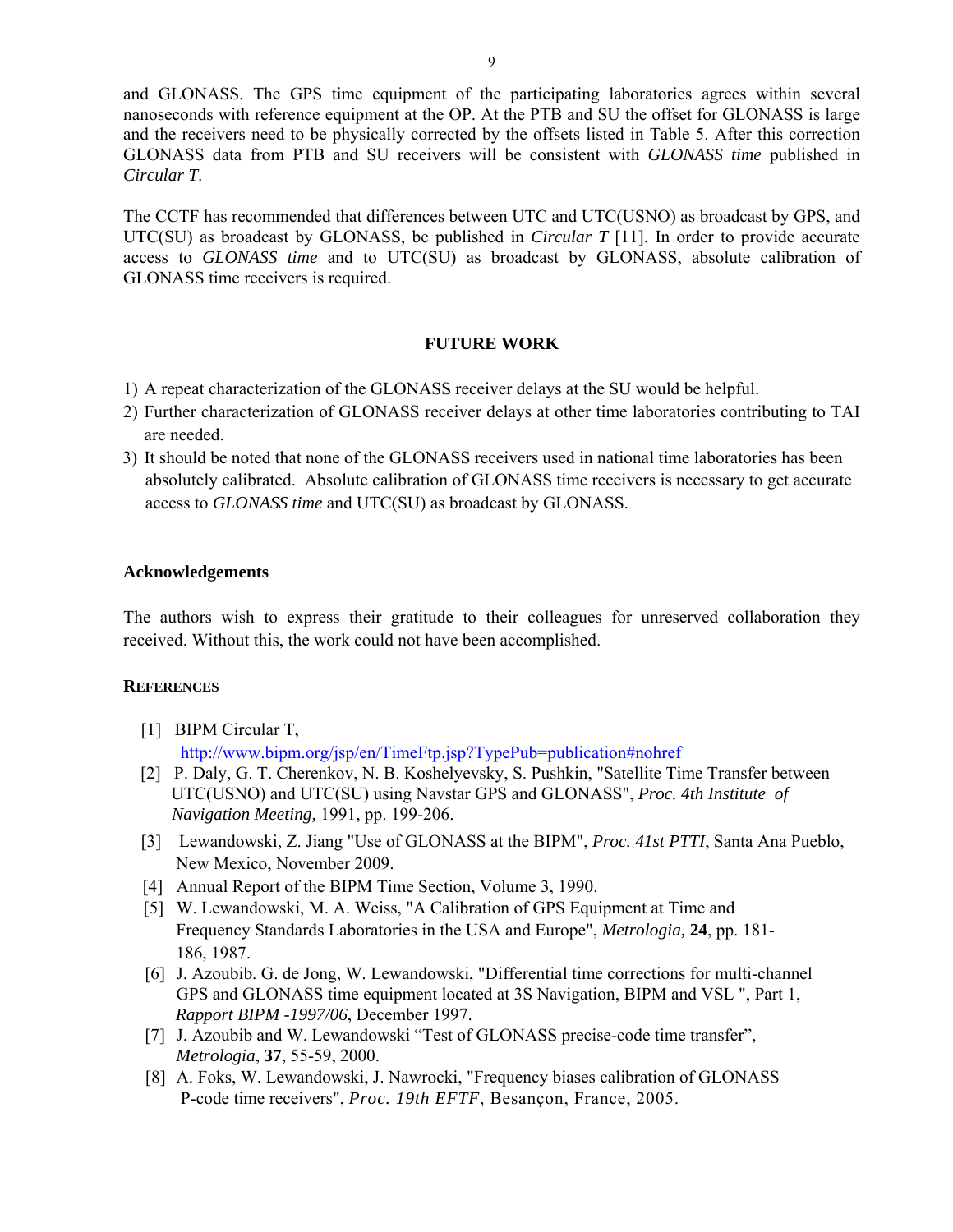- [9] W. Lewandowski, L. Tisserand, "Determination of the differential time corrections for GPS time equipment located at the OP, CNM, NIST, USNO and NRC ", *Rapport BIPM -2008/04*.
- [10] G. de Jong, "Measuring the propagation time of coaxial cables used with GPS receivers," *Proc. 17th PTTI,* pp. 223-232, December 1985.
- [11] *Recommendation CCTF 6 (2009)*: "Relationship of predictions of UTC(*k*) disseminated by Global Navigation Satellite Systems (GNSS) to UTC and TAI".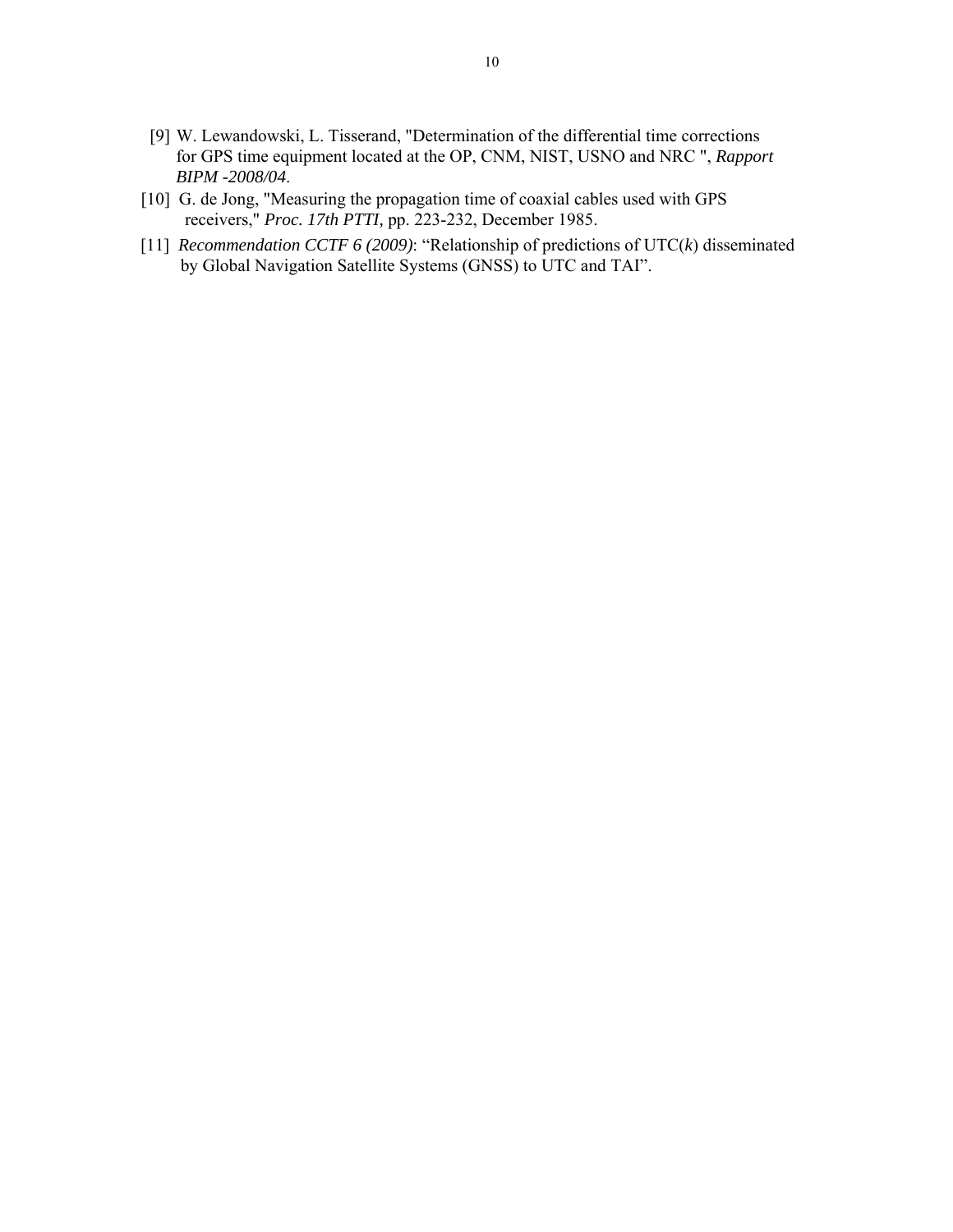## **Appendix I**

**Set-up of local and portable equipment at each location (forms completed by the participating laboratories)**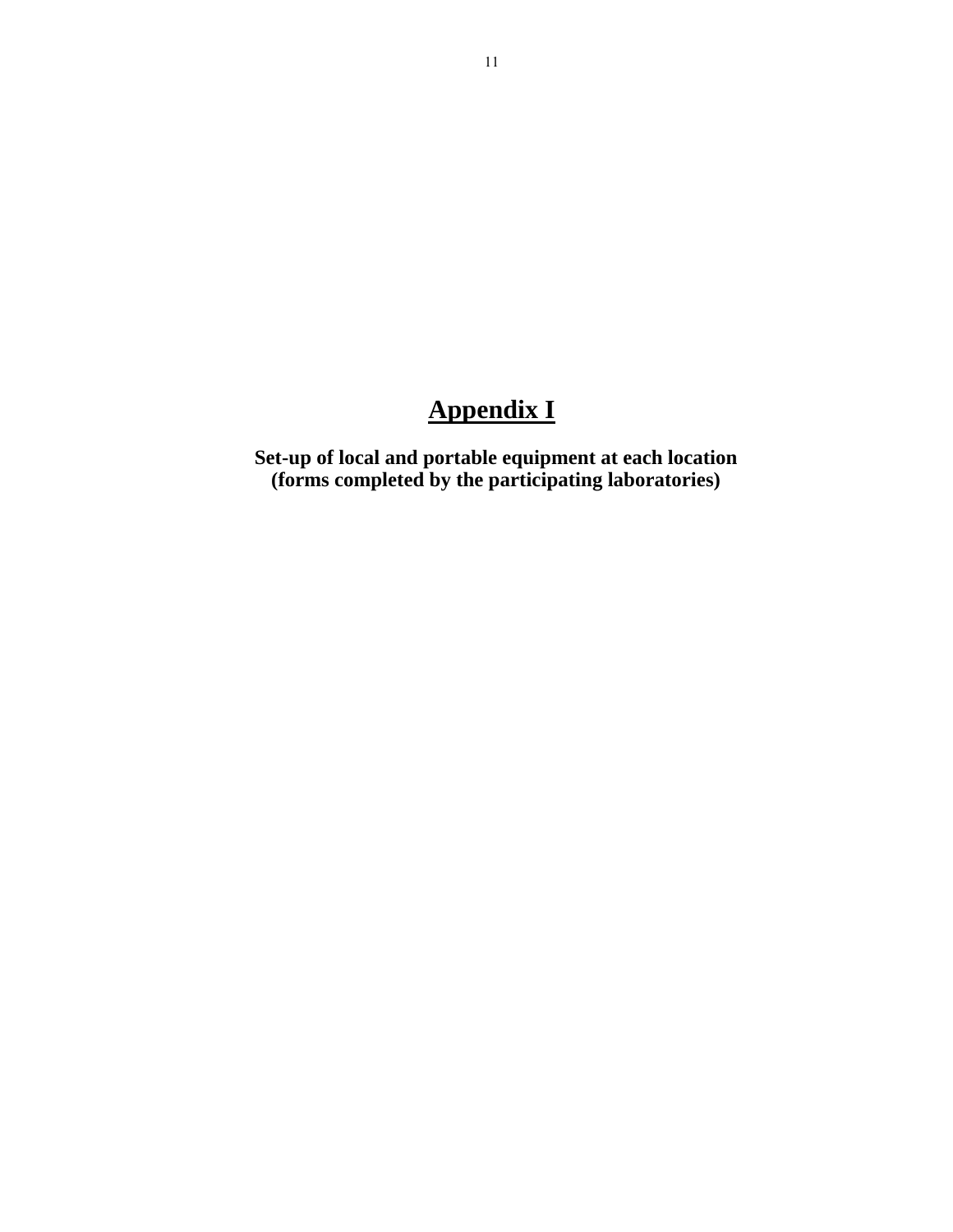| Laboratory:                                     |                                 | <b>SU</b>                                                |                         |  |
|-------------------------------------------------|---------------------------------|----------------------------------------------------------|-------------------------|--|
| Date and hour of the beginning of measurements: |                                 | 12 June 2009 (54994 MJD 00 h UTC)                        |                         |  |
| Date and hour of the end of measurements:       |                                 | 24 June 2009 (55006 MJD 00 h UTC)                        |                         |  |
| <b>Receiver setup information</b>               |                                 |                                                          |                         |  |
|                                                 | Local:                          |                                                          | <b>Portable: BP0Q</b>   |  |
| • Maker:                                        | Allen Osborne Associates        |                                                          | <b>AOS</b>              |  |
| • Type:                                         | TTR-6                           |                                                          | TTS-3                   |  |
| · Serial number:                                | 414                             |                                                          | 0012                    |  |
| • Receiver internal delay (GPS):                | 57,0 ns                         |                                                          | 30,5                    |  |
| • Receiver internal delay (GLO):                |                                 |                                                          | 0,0                     |  |
| • Antenna cable identification:                 | $C44$ (IF) + $C43$ (LO)         |                                                          | C130                    |  |
| Corresponding cable delay :                     | $154,0$ ns                      |                                                          | $136,2$ ns $\pm 0,4$ ns |  |
| · Delay to local UTC :                          | 548,0 ns                        |                                                          | 347,0 ns                |  |
| · Receiver trigger level:                       |                                 |                                                          |                         |  |
| · Coordinates reference frame:                  | ITRF89                          |                                                          | <b>ITRF</b>             |  |
| Latitude or X m                                 | 2845456,86 m                    |                                                          | 2845464,30 m            |  |
| Longitude or Y m                                | 2160955,82 m                    |                                                          | 2160951,93 m            |  |
| Height or Z m                                   | 5265992,23 m                    |                                                          | 5265990,32 m            |  |
|                                                 | <b>Antenna information</b>      |                                                          |                         |  |
|                                                 | Local:                          |                                                          | <b>Portable:</b>        |  |
| • Maker:                                        | <b>Allen Osborne Associates</b> |                                                          | Javad                   |  |
| $\bullet$ Type:                                 |                                 |                                                          | MarAnt+                 |  |
| · Serial number:                                |                                 |                                                          | 1713                    |  |
| If the antenna is temperature stabilised        |                                 |                                                          |                         |  |
| · Set temperature value :                       |                                 |                                                          | $\blacksquare$          |  |
|                                                 | Local antenna cable information |                                                          |                         |  |
| · Maker:                                        |                                 | AOA                                                      |                         |  |
| $\bullet$ Type:                                 |                                 | KX-15 / RG-58                                            |                         |  |
| • Is it a phase stabilised cable:               |                                 | N <sub>o</sub>                                           |                         |  |
| • Length of cable outside the building:         |                                 | $9,5 \text{ m}$                                          |                         |  |
| <b>General information</b>                      |                                 |                                                          |                         |  |
| • Rise time of the local UTC pulse:             |                                 | $12$ ns                                                  |                         |  |
| • Is the laboratory air conditioned:            |                                 | Yes                                                      |                         |  |
| • Set temperature value and uncertainty :       |                                 | $19.7 °C \pm 0.5 °C$                                     |                         |  |
| • Set humidity value and uncertainty :          |                                 | $61\% \pm 8\%$                                           |                         |  |
| <b>Cable delay control</b>                      |                                 |                                                          |                         |  |
| Cable identification                            |                                 | delay measured by BIPM<br>Delay measured by local method |                         |  |
|                                                 |                                 |                                                          |                         |  |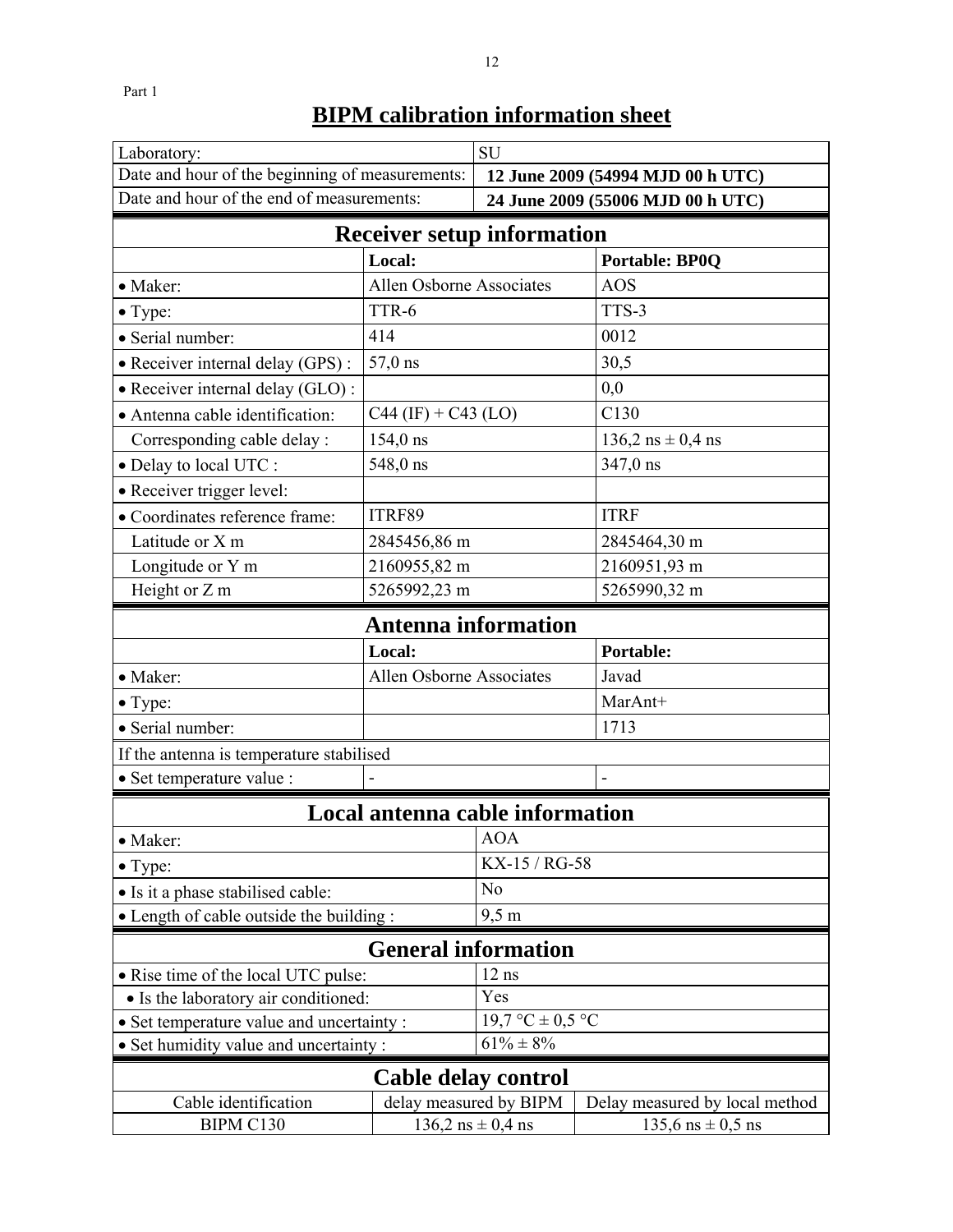



The method used to calibrate the cables is a double weight method in five steps as shown above. At each step (i) the TIC gives the result  $(R_i)$  of 100 measurements. The test cable delay is then obtained by the following formula:

$$
\text{Delay} = \frac{R_2 - \left(\frac{R_1 + R_3}{2}\right) + \left(\frac{R_3 + R_5}{2}\right) - R_4}{2} + \text{ corrections}
$$

The corrections are estimated delay introduced by adaptors: -0,1 ns / adaptor

13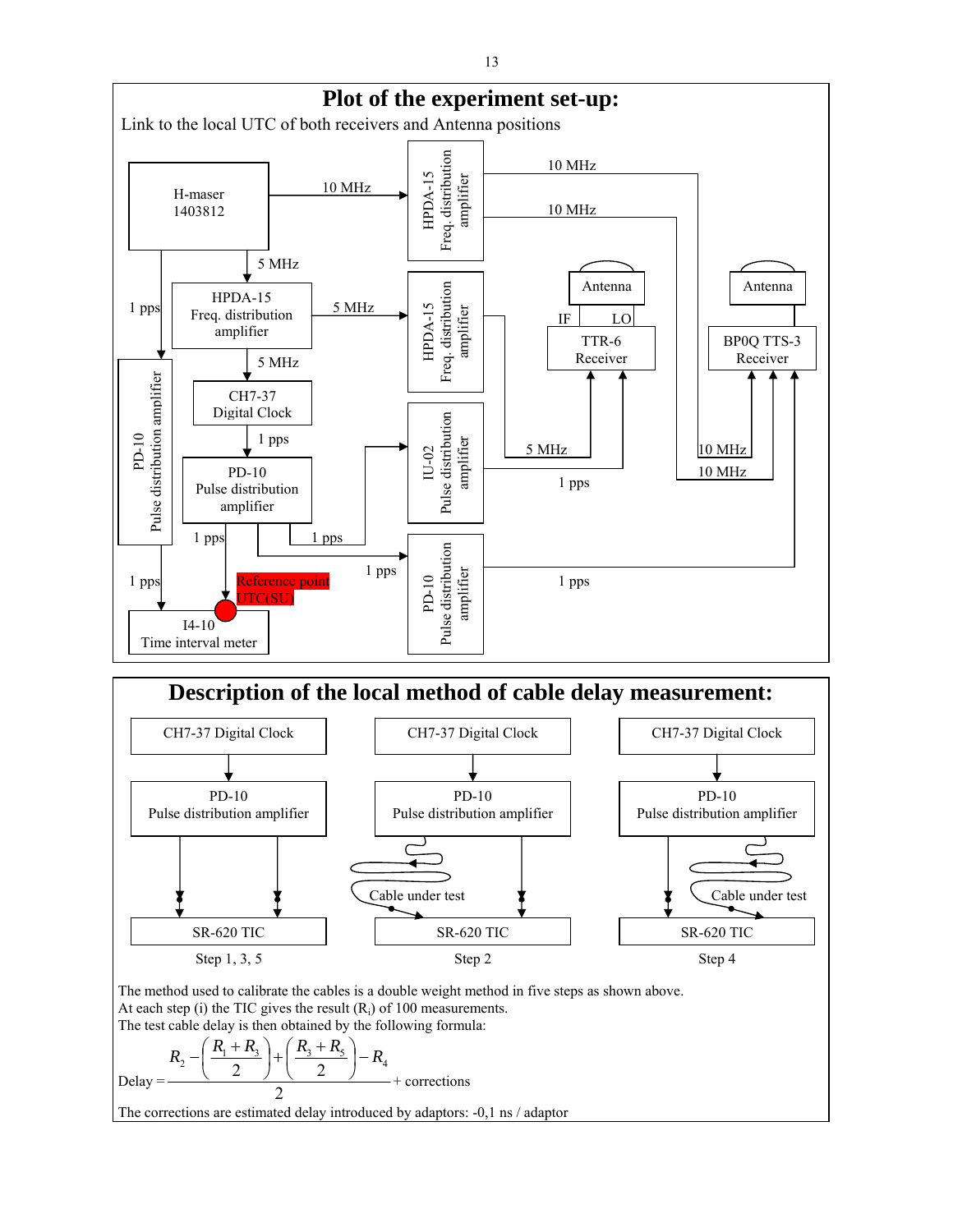| Laboratory:                                     |                                   | SU                                |                                |  |  |
|-------------------------------------------------|-----------------------------------|-----------------------------------|--------------------------------|--|--|
| Date and hour of the beginning of measurements: |                                   | 12 June 2009 (54994 MJD 00 h UTC) |                                |  |  |
| Date and hour of the end of measurements:       |                                   | 24 June 2009 (55006 MJD 00 h UTC) |                                |  |  |
|                                                 | <b>Receiver setup information</b> |                                   |                                |  |  |
|                                                 | Local: su026                      |                                   | <b>Portable: BP0Q</b>          |  |  |
| • Maker:                                        | <b>AOS</b>                        |                                   | <b>AOS</b>                     |  |  |
| $\bullet$ Type:                                 | TTS-3                             |                                   | TTS-3                          |  |  |
| · Serial number:                                | 0026                              |                                   | 0012                           |  |  |
| • Receiver internal delay (GPS):                | $-34,6$ ns                        |                                   | 30,5                           |  |  |
| • Receiver internal delay (GLO) :               | $-128,2$ ns                       |                                   | 0,0                            |  |  |
| • Antenna cable identification:                 | <b>TTS-3-26</b>                   |                                   | C130                           |  |  |
| Corresponding cable delay :                     | 142,8 ns                          |                                   | $136,2$ ns $\pm 0,4$ ns        |  |  |
| • Delay to local UTC :                          | 347,0 ns                          |                                   | 347,0 ns                       |  |  |
| • Receiver trigger level:                       |                                   |                                   |                                |  |  |
| • Coordinates reference frame:                  | <b>ITRF</b>                       |                                   | <b>ITRF</b>                    |  |  |
| Latitude or X m                                 | 2845461,44 m                      |                                   | 2845464,30 m                   |  |  |
| Longitude or Y m                                | 2160957,44 m                      |                                   | 2160951,93 m                   |  |  |
| Height or Z m                                   | 5265989,23 m                      |                                   | 5265990,32 m                   |  |  |
| <b>Antenna information</b>                      |                                   |                                   |                                |  |  |
|                                                 | Local:<br><b>Portable:</b>        |                                   |                                |  |  |
| • Maker:                                        | Javad                             |                                   | Javad                          |  |  |
| $\bullet$ Type:                                 | MarAnt+                           |                                   | MarAnt+                        |  |  |
| · Serial number:                                | 2634                              |                                   | 1713                           |  |  |
| If the antenna is temperature stabilised        |                                   |                                   |                                |  |  |
| · Set temperature value :                       |                                   |                                   |                                |  |  |
|                                                 | Local antenna cable information   |                                   |                                |  |  |
| · Maker:                                        |                                   | <b>AOS</b>                        |                                |  |  |
| • Type:                                         |                                   | <b>FSJ 1-50A</b>                  |                                |  |  |
| • Is it a phase stabilised cable:               |                                   |                                   | Yes                            |  |  |
| • Length of cable outside the building:         |                                   | 5m                                |                                |  |  |
|                                                 | <b>General information</b>        |                                   |                                |  |  |
| • Rise time of the local UTC pulse:             |                                   | $3,7$ ns                          |                                |  |  |
| • Is the laboratory air conditioned:            |                                   | Yes                               |                                |  |  |
| • Set temperature value and uncertainty:        |                                   | $19.7 °C \pm 0.5 °C$              |                                |  |  |
| • Set humidity value and uncertainty:           |                                   | $61\% \pm 8\%$                    |                                |  |  |
| Cable delay control                             |                                   |                                   |                                |  |  |
| Cable identification                            | delay measured by BIPM            |                                   | Delay measured by local method |  |  |
| BIPM C130                                       |                                   | $136,2$ ns $\pm 0,4$ ns           | $135,6$ ns $\pm 0,5$ ns        |  |  |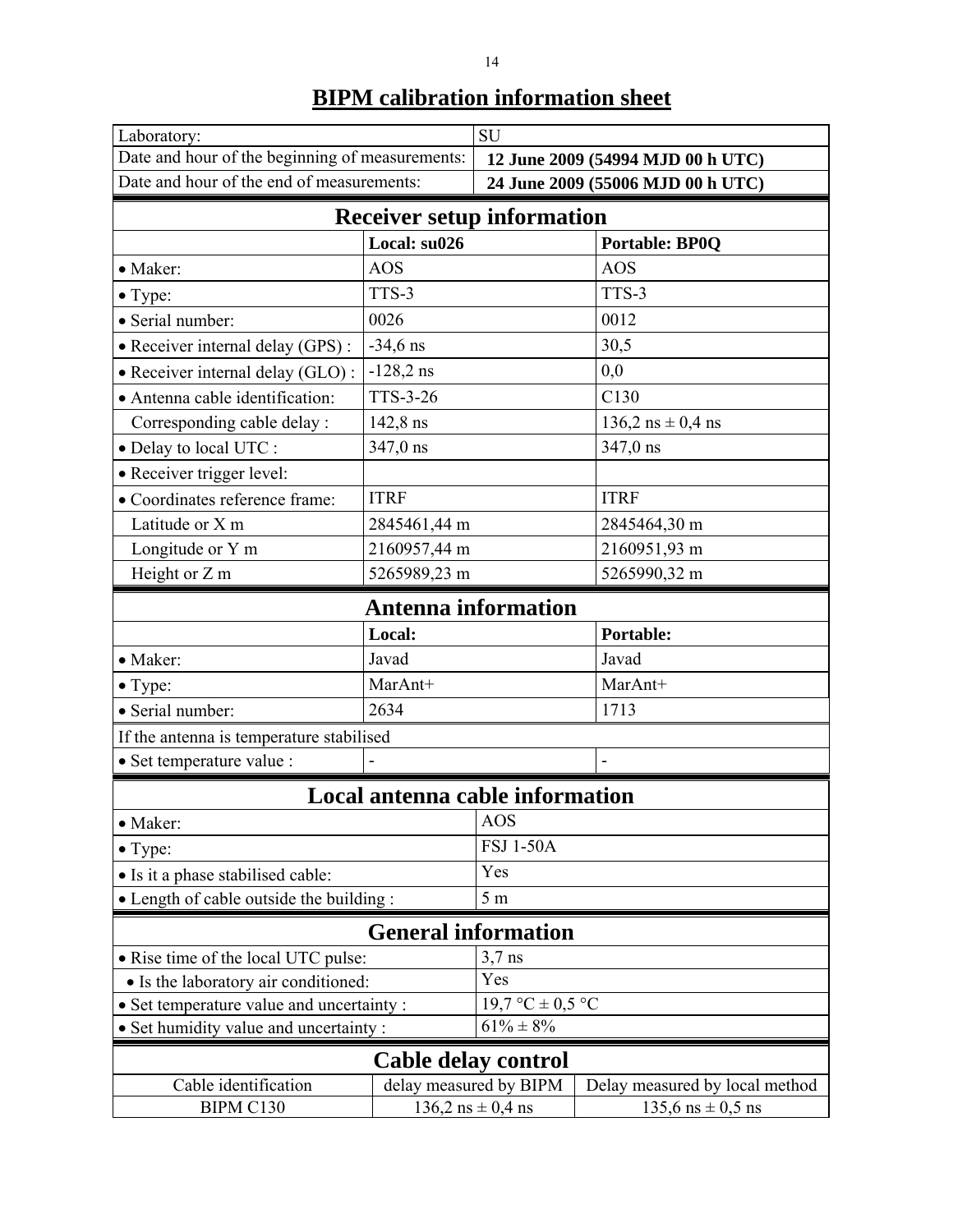



The method used to calibrate the cables is a double weight method in five steps as shown above. At each step (i) the TIC gives the result  $(R_i)$  of 100 measurements. The test cable delay is then obtained by the following formula:

$$
\text{Delay} = \frac{R_2 - \left(\frac{R_1 + R_3}{2}\right) + \left(\frac{R_3 + R_5}{2}\right) - R_4}{2} + \text{ corrections}
$$

The corrections are estimated delay introduced by adaptors: -0,1 ns / adaptor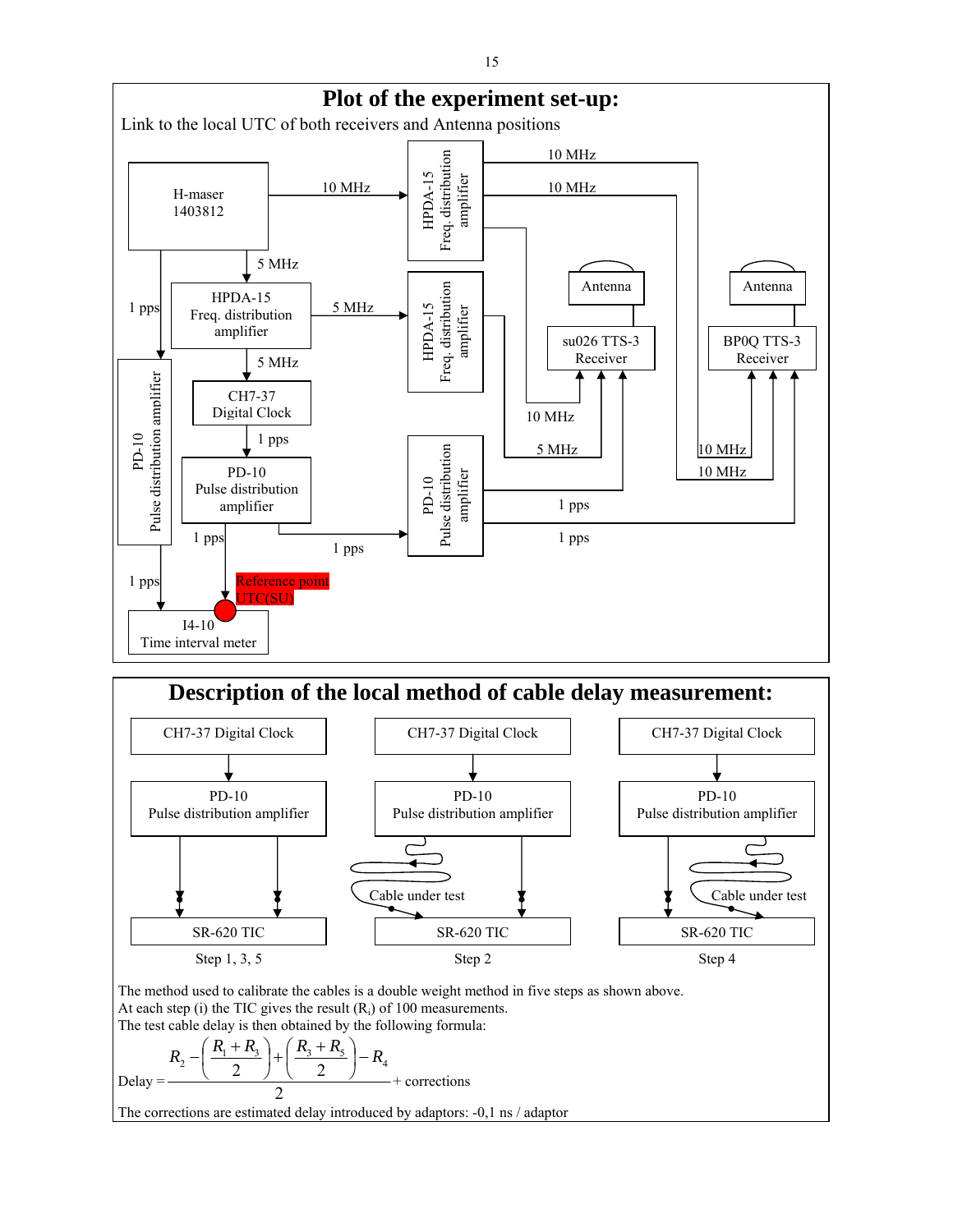|                                                                |                                                   | <b>SU</b>                         |                                |  |
|----------------------------------------------------------------|---------------------------------------------------|-----------------------------------|--------------------------------|--|
| Laboratory:<br>Date and hour of the beginning of measurements: |                                                   | 12 June 2009 (54994 MJD 00 h UTC) |                                |  |
| Date and hour of the end of measurements:                      |                                                   | 24 June 2009 (55006 MJD 00 h UTC) |                                |  |
|                                                                |                                                   |                                   |                                |  |
|                                                                | <b>Receiver setup information</b><br>Local: su030 |                                   | <b>Portable: BP0Q</b>          |  |
| • Maker:                                                       | PikTime                                           |                                   | <b>AOS</b>                     |  |
| • Type:                                                        | TTS-3                                             |                                   | TTS-3                          |  |
| · Serial number:                                               | 0030                                              |                                   | 0012                           |  |
| · Receiver internal delay (GPS):                               | $-32,6$ ns                                        |                                   | 30,5                           |  |
| • Receiver internal delay (GLO):                               | $-131,4$ ns                                       |                                   | 0,0                            |  |
| • Antenna cable identification:                                | <b>TTS-3 SN30</b>                                 |                                   | C130                           |  |
| Corresponding cable delay :                                    | 141,6 ns                                          |                                   | $136,2$ ns $\pm$ 0,4 ns        |  |
| • Delay to local UTC :                                         | $366,0$ ns                                        |                                   | 347,0 ns                       |  |
| • Receiver trigger level:                                      |                                                   |                                   |                                |  |
| • Coordinates reference frame:                                 | <b>ITRF</b>                                       |                                   | <b>ITRF</b>                    |  |
| Latitude or X m                                                | 2845460,62 m                                      |                                   | 2845464,30 m                   |  |
| Longitude or Y m                                               | 2160958,81 m                                      |                                   | 2160951,93 m                   |  |
| Height or Z m                                                  | 5265989,11 m                                      |                                   | 5265990,32 m                   |  |
|                                                                | <b>Antenna information</b>                        |                                   |                                |  |
| Local:<br>Portable:                                            |                                                   |                                   |                                |  |
| • Maker:                                                       | Javad                                             |                                   | Javad                          |  |
| $\bullet$ Type:                                                | MarAnt+                                           |                                   | MarAnt+                        |  |
| · Serial number:                                               | 2994                                              |                                   | 1713                           |  |
| If the antenna is temperature stabilised                       |                                                   |                                   |                                |  |
| · Set temperature value :                                      |                                                   |                                   |                                |  |
|                                                                | Local antenna cable information                   |                                   |                                |  |
| • Maker:                                                       |                                                   | <b>AOS</b>                        |                                |  |
| $\bullet$ Type:                                                |                                                   | <b>FSJ 1-50A</b>                  |                                |  |
| • Is it a phase stabilised cable:                              |                                                   |                                   | Yes                            |  |
| • Length of cable outside the building:                        |                                                   | 9 <sub>m</sub>                    |                                |  |
|                                                                | <b>General information</b>                        |                                   |                                |  |
| • Rise time of the local UTC pulse:                            |                                                   | $3,7$ ns                          |                                |  |
| • Is the laboratory air conditioned:                           |                                                   | Yes                               |                                |  |
| • Set temperature value and uncertainty :                      |                                                   | 19,7 °C $\pm$ 0,5 °C              |                                |  |
| • Set humidity value and uncertainty:                          |                                                   | $61\% \pm 8\%$                    |                                |  |
| Cable delay control                                            |                                                   |                                   |                                |  |
| Cable identification                                           | delay measured by BIPM                            |                                   | Delay measured by local method |  |
| BIPM C130                                                      |                                                   | $136,2$ ns $\pm 0,4$ ns           | $135,6$ ns $\pm 0,5$ ns        |  |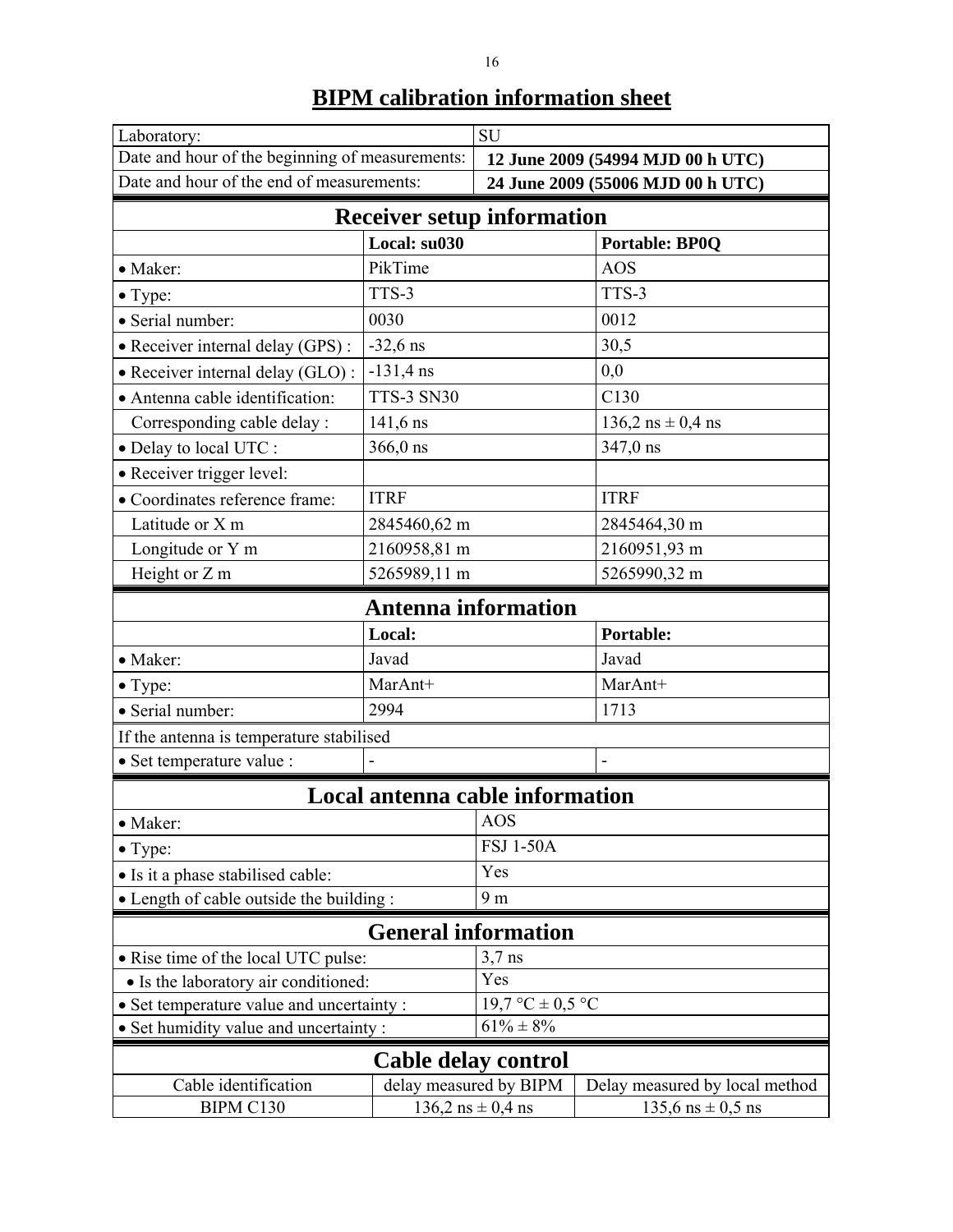



The method used to calibrate the cables is a double weight method in five steps as shown above. At each step (i) the TIC gives the result  $(R_i)$  of 100 measurements. The test cable delay is then obtained by the following formula:

$$
\text{Delay} = \frac{R_2 - \left(\frac{R_1 + R_3}{2}\right) + \left(\frac{R_3 + R_5}{2}\right) - R_4}{2} + \text{ corrections}
$$

The corrections are estimated delay introduced by adaptors: -0,1 ns / adaptor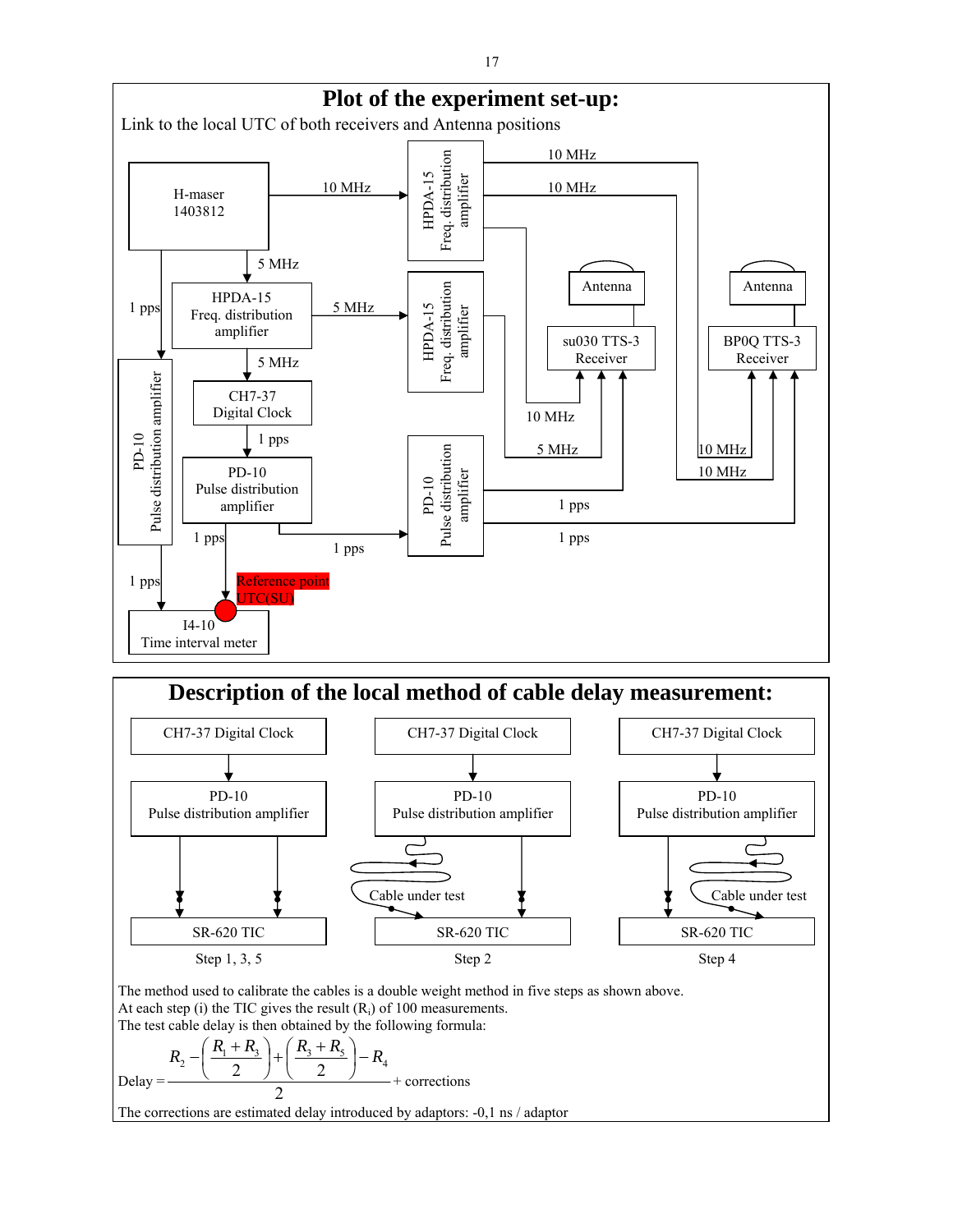| × |              |
|---|--------------|
|   |              |
|   | I            |
|   | ٦<br>×<br>۰, |

| Laboratory:                                     |                                 | <b>SU</b>                         |                                |  |
|-------------------------------------------------|---------------------------------|-----------------------------------|--------------------------------|--|
| Date and hour of the beginning of measurements: |                                 | 12 June 2009 (54994 MJD 00 h UTC) |                                |  |
| Date and hour of the end of measurements:       |                                 | 24 June 2009 (55006 MJD 00 h UTC) |                                |  |
| <b>Receiver setup information</b>               |                                 |                                   |                                |  |
|                                                 | Local: su031                    |                                   | <b>Portable: BP0Q</b>          |  |
| • Maker:                                        | PikTime                         |                                   | <b>AOS</b>                     |  |
| $\bullet$ Type:                                 | TTS-3                           |                                   | TTS-3                          |  |
| · Serial number:                                | 0031                            |                                   | 0012                           |  |
| • Receiver internal delay (GPS) :               | $-31,5$ ns                      |                                   | 30,5                           |  |
| · Receiver internal delay (GLO):                | $-131,6$ ns                     |                                   | 0,0                            |  |
| • Antenna cable identification:                 | <b>TTS-3 SN31</b>               |                                   | C130                           |  |
| Corresponding cable delay :                     | 140,9 ns                        |                                   | $136,2$ ns $\pm$ 0,4 ns        |  |
| · Delay to local UTC :                          | $367,0$ ns                      |                                   | 347,0 ns                       |  |
| · Receiver trigger level:                       |                                 |                                   |                                |  |
| • Coordinates reference frame:                  | <b>ITRF</b>                     |                                   | <b>ITRF</b>                    |  |
| Latitude or X m                                 | 2845461,04 m                    |                                   | 2845464,30 m                   |  |
| Longitude or Y m                                | 2160958,12 m                    |                                   | 2160951,93 m                   |  |
| Height or Z m                                   | 5265989,20 m                    |                                   | 5265990,32 m                   |  |
|                                                 | <b>Antenna information</b>      |                                   |                                |  |
| Local:<br>Portable:                             |                                 |                                   |                                |  |
| • Maker:                                        | Javad                           |                                   | Javad                          |  |
| $\bullet$ Type:                                 | MarAnt+                         |                                   | MarAnt+                        |  |
| · Serial number:                                | 2997                            |                                   | 1713                           |  |
| If the antenna is temperature stabilised        |                                 |                                   |                                |  |
| · Set temperature value :                       |                                 |                                   |                                |  |
|                                                 | Local antenna cable information |                                   |                                |  |
| • Maker:                                        |                                 | <b>AOS</b>                        |                                |  |
| $\bullet$ Type:                                 |                                 | <b>FSJ 1-50A</b>                  |                                |  |
| • Is it a phase stabilised cable:               |                                 | Yes                               |                                |  |
| • Length of cable outside the building:         |                                 | $7,5 \text{ m}$                   |                                |  |
| <b>General information</b>                      |                                 |                                   |                                |  |
| • Rise time of the local UTC pulse:             |                                 | $3,7$ ns                          |                                |  |
| • Is the laboratory air conditioned:            |                                 | Yes                               |                                |  |
| • Set temperature value and uncertainty :       |                                 | $19.7 °C \pm 0.5 °C$              |                                |  |
| • Set humidity value and uncertainty:           |                                 | $61\% \pm 8\%$                    |                                |  |
|                                                 | Cable delay control             |                                   |                                |  |
| Cable identification                            |                                 | delay measured by BIPM            | Delay measured by local method |  |
| BIPM C130                                       |                                 | $136,2$ ns $\pm 0,4$ ns           | $135,6$ ns $\pm 0,5$ ns        |  |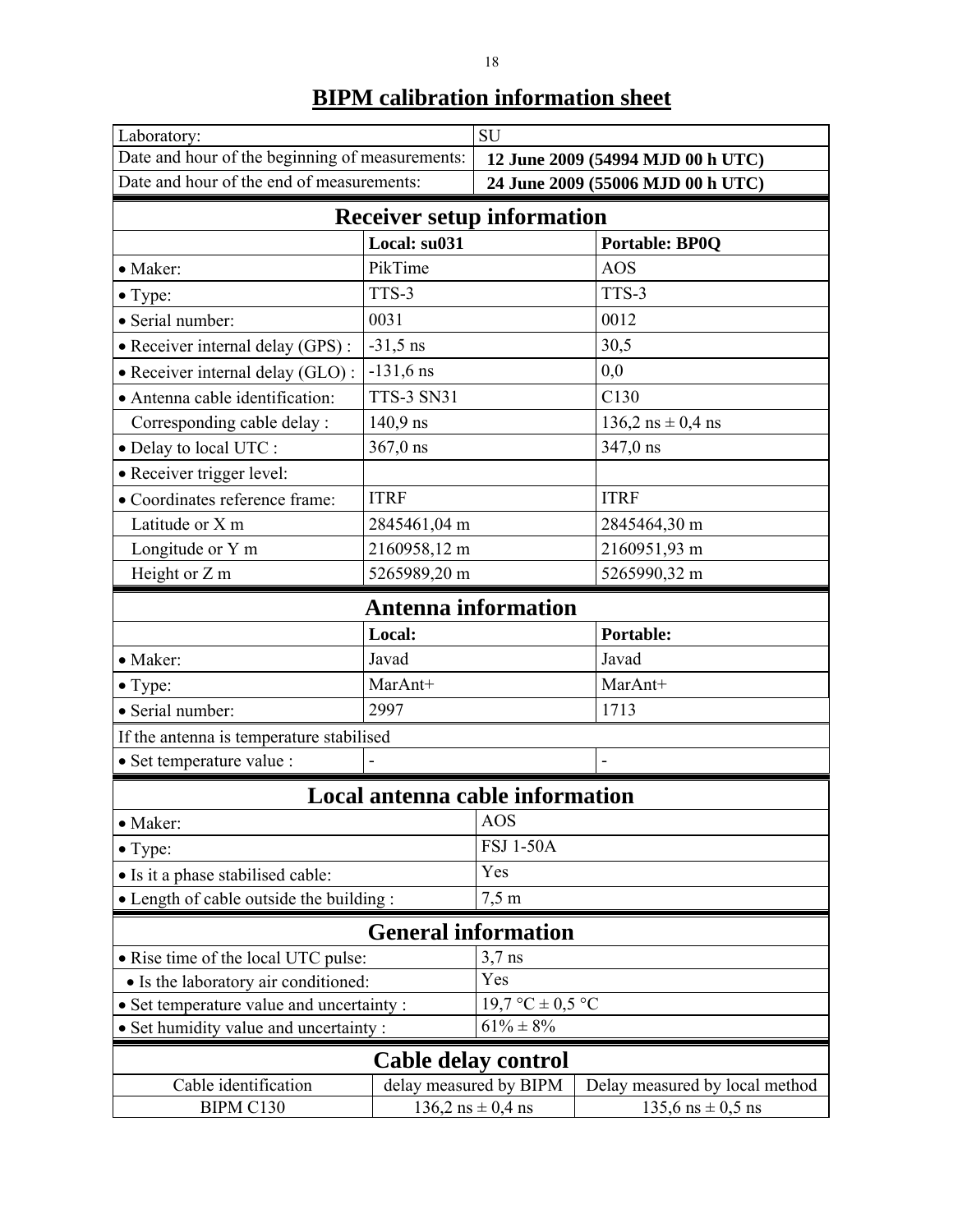



The method used to calibrate the cables is a double weight method in five steps as shown above. At each step (i) the TIC gives the result  $(R_i)$  of 100 measurements. The test cable delay is then obtained by the following formula:

$$
\text{Delay} = \frac{R_2 - \left(\frac{R_1 + R_3}{2}\right) + \left(\frac{R_3 + R_5}{2}\right) - R_4}{2} + \text{ corrections}
$$

The corrections are estimated delay introduced by adaptors: -0,1 ns / adaptor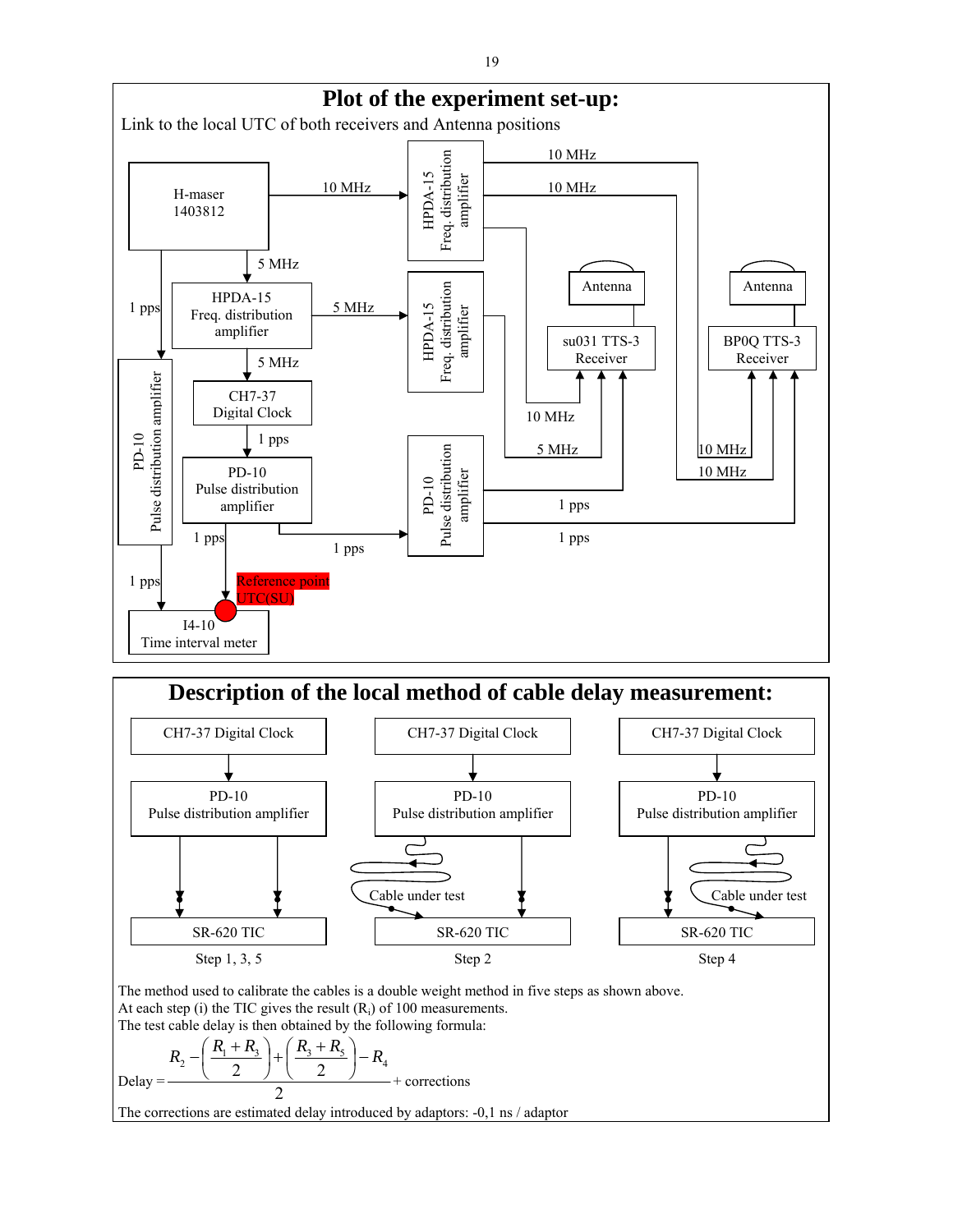| ۰, |    |
|----|----|
|    | ۰. |
|    |    |
|    |    |
|    | ۰. |
|    |    |

| Laboratory:                                     |                                 | <b>SU</b>                         |                                   |  |
|-------------------------------------------------|---------------------------------|-----------------------------------|-----------------------------------|--|
| Date and hour of the beginning of measurements: |                                 | 12 June 2009 (54994 MJD 00 h UTC) |                                   |  |
| Date and hour of the end of measurements:       |                                 |                                   | 24 June 2009 (55006 MJD 00 h UTC) |  |
| <b>Receiver setup information</b>               |                                 |                                   |                                   |  |
|                                                 | Local: su032                    |                                   | <b>Portable: BP0Q</b>             |  |
| • Maker:                                        | PikTime                         |                                   | <b>AOS</b>                        |  |
| • Type:                                         | TTS-3                           |                                   | TTS-3                             |  |
| · Serial number:                                | 0032                            |                                   | 0012                              |  |
| • Receiver internal delay (GPS) :               | $-15,1$ ns                      |                                   | 30,5                              |  |
| • Receiver internal delay (GLO) :               | $-113,9$ ns                     |                                   | 0,0                               |  |
| · Antenna cable identification:                 | TTS-3-032                       |                                   | C130                              |  |
| Corresponding cable delay :                     | $146,8$ ns                      |                                   | $136,2$ ns $\pm 0,4$ ns           |  |
| · Delay to local UTC :                          | 377,0 ns                        |                                   | 347,0 ns                          |  |
| • Receiver trigger level:                       |                                 |                                   |                                   |  |
| • Coordinates reference frame:                  | <b>ITRF</b>                     |                                   | <b>ITRF</b>                       |  |
| Latitude or X m                                 | 2845459,67 m                    |                                   | 2845464,30 m                      |  |
| Longitude or Y m                                | 2160956,91 m                    |                                   | 2160951,93 m                      |  |
| Height or Z m                                   | 5265990,43 m                    |                                   | 5265990,32 m                      |  |
| <b>Antenna information</b>                      |                                 |                                   |                                   |  |
|                                                 | Local:                          |                                   | <b>Portable:</b>                  |  |
| • Maker:                                        | Mira Vista Technologies         |                                   | Javad                             |  |
| $\bullet$ Type:                                 | <b>TSA-100</b>                  |                                   | MarAnt+                           |  |
| · Serial number:                                | POL-PT12-7(1) $(E)$             |                                   | 1713                              |  |
| If the antenna is temperature stabilised        |                                 |                                   |                                   |  |
| · Set temperature value :                       | 24 °C                           |                                   |                                   |  |
|                                                 | Local antenna cable information |                                   |                                   |  |
| • Maker:                                        |                                 | <b>AOS</b>                        |                                   |  |
| $\bullet$ Type:                                 |                                 | <b>FSJ 1-50A</b>                  |                                   |  |
| • Is it a phase stabilised cable:               |                                 | Yes                               |                                   |  |
| • Length of cable outside the building:         |                                 |                                   | $5,5 \text{ m}$                   |  |
| <b>General information</b>                      |                                 |                                   |                                   |  |
| • Rise time of the local UTC pulse:             |                                 | $3,7$ ns                          |                                   |  |
| • Is the laboratory air conditioned:            |                                 | Yes                               |                                   |  |
| • Set temperature value and uncertainty :       |                                 | 19,7 °C $\pm$ 0,5 °C              |                                   |  |
| · Set humidity value and uncertainty :          |                                 | $61\% \pm 8\%$                    |                                   |  |
| Cable delay control                             |                                 |                                   |                                   |  |
| Cable identification                            |                                 | delay measured by BIPM            | Delay measured by local method    |  |
| BIPM C130                                       |                                 | $136,2$ ns $\pm 0,4$ ns           | $135,6$ ns $\pm 0,5$ ns           |  |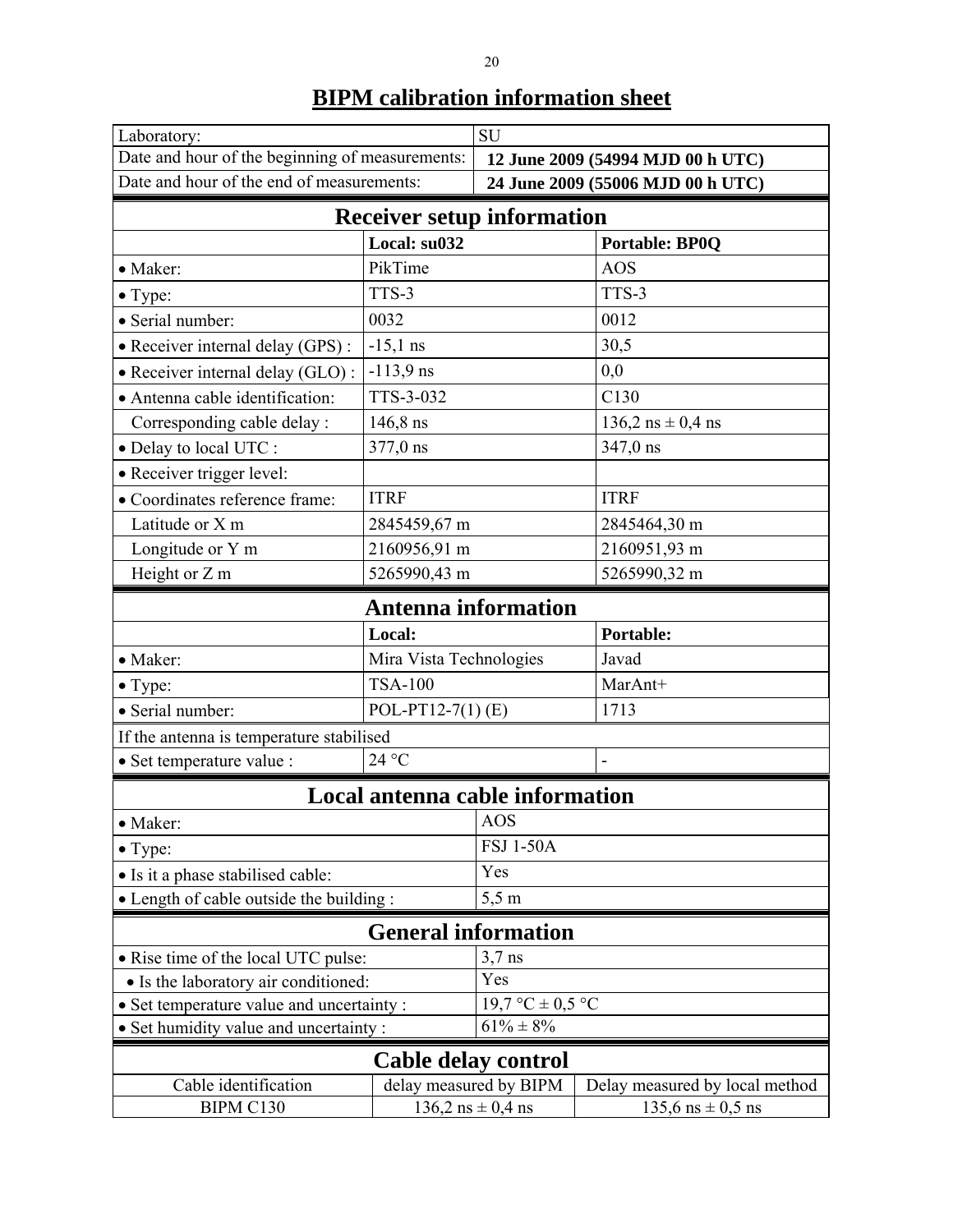



The method used to calibrate the cables is a double weight method in five steps as shown above. At each step (i) the TIC gives the result  $(R_i)$  of 100 measurements. The test cable delay is then obtained by the following formula:

$$
\text{Delay} = \frac{R_2 - \left(\frac{R_1 + R_3}{2}\right) + \left(\frac{R_3 + R_5}{2}\right) - R_4}{2} + \text{ corrections}
$$

The corrections are estimated delay introduced by adaptors: -0,1 ns / adaptor

21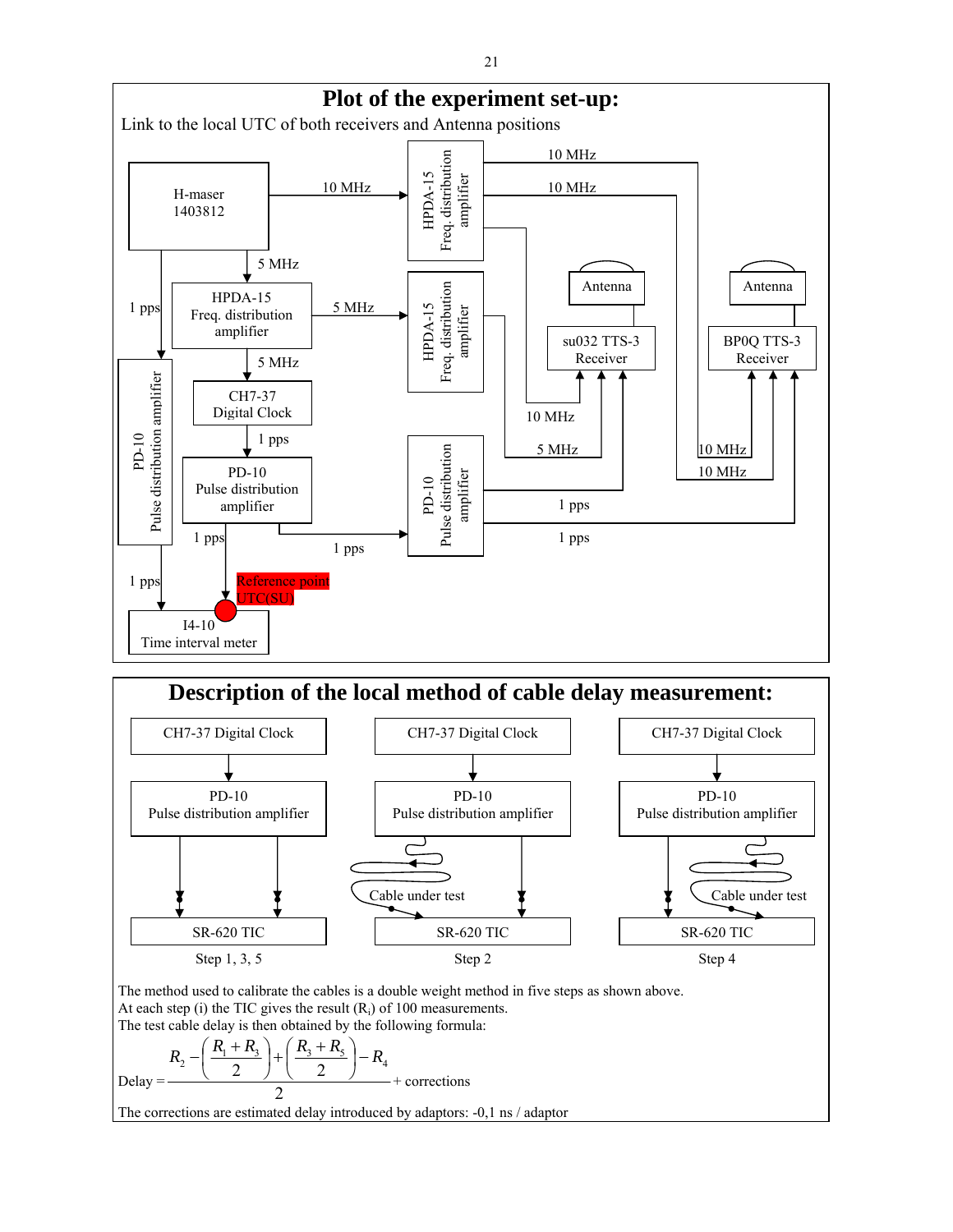| Laboratory:                                     |                                 | <b>SU</b>                         |                                   |  |
|-------------------------------------------------|---------------------------------|-----------------------------------|-----------------------------------|--|
| Date and hour of the beginning of measurements: |                                 | 12 June 2009 (54994 MJD 00 h UTC) |                                   |  |
| Date and hour of the end of measurements:       |                                 |                                   | 24 June 2009 (55006 MJD 00 h UTC) |  |
| <b>Receiver setup information</b>               |                                 |                                   |                                   |  |
|                                                 | Local: su033                    |                                   | <b>Portable: BP0Q</b>             |  |
| • Maker:                                        | PikTime                         |                                   | <b>AOS</b>                        |  |
| $\bullet$ Type:                                 | TTS-3                           |                                   | TTS-3                             |  |
| · Serial number:                                | 0033                            |                                   | 0012                              |  |
| • Receiver internal delay (GPS) :               | $-14,4$ ns                      |                                   | 30,5                              |  |
| • Receiver internal delay (GLO) :               | $-116,4$ ns                     |                                   | 0,0                               |  |
| · Antenna cable identification:                 | TTS-3-033                       |                                   | C130                              |  |
| Corresponding cable delay :                     | 143,4 ns                        |                                   | $136,2$ ns $\pm 0,4$ ns           |  |
| · Delay to local UTC :                          | $367,0$ ns                      |                                   | 347,0 ns                          |  |
| • Receiver trigger level:                       |                                 |                                   |                                   |  |
| • Coordinates reference frame:                  | <b>ITRF</b>                     |                                   | <b>ITRF</b>                       |  |
| Latitude or X m                                 | 2845460,90 m                    |                                   | 2845464,30 m                      |  |
| Longitude or Y m                                | 2160955,63 m                    |                                   | 2160951,93 m                      |  |
| Height or Z m                                   | 5265990,33 m                    |                                   | 5265990,32 m                      |  |
| <b>Antenna information</b>                      |                                 |                                   |                                   |  |
|                                                 | Local:                          |                                   | <b>Portable:</b>                  |  |
| • Maker:                                        | Mira Vista Technologies         |                                   | Javad                             |  |
| $\bullet$ Type:                                 | <b>TSA-100</b>                  |                                   | MarAnt+                           |  |
| · Serial number:                                | POL-PT12-7(2)(D)                |                                   | 1713                              |  |
| If the antenna is temperature stabilised        |                                 |                                   |                                   |  |
| · Set temperature value :                       | 24 °C                           |                                   |                                   |  |
|                                                 | Local antenna cable information |                                   |                                   |  |
| • Maker:                                        |                                 | <b>AOS</b>                        |                                   |  |
| $\bullet$ Type:                                 |                                 | <b>FSJ 1-50A</b>                  |                                   |  |
| • Is it a phase stabilised cable:               |                                 |                                   | Yes                               |  |
| • Length of cable outside the building:         |                                 |                                   | $7,5 \text{ m}$                   |  |
| <b>General information</b>                      |                                 |                                   |                                   |  |
| • Rise time of the local UTC pulse:             |                                 | $3,7$ ns                          |                                   |  |
| • Is the laboratory air conditioned:            |                                 | Yes                               |                                   |  |
| • Set temperature value and uncertainty :       |                                 | 19,7 °C $\pm$ 0,5 °C              |                                   |  |
| · Set humidity value and uncertainty :          |                                 | $61\% \pm 8\%$                    |                                   |  |
| Cable delay control                             |                                 |                                   |                                   |  |
| Cable identification                            | delay measured by BIPM          | Delay measured by local method    |                                   |  |
| BIPM C130                                       |                                 | $136,2$ ns $\pm 0,4$ ns           | $135,6$ ns $\pm 0,5$ ns           |  |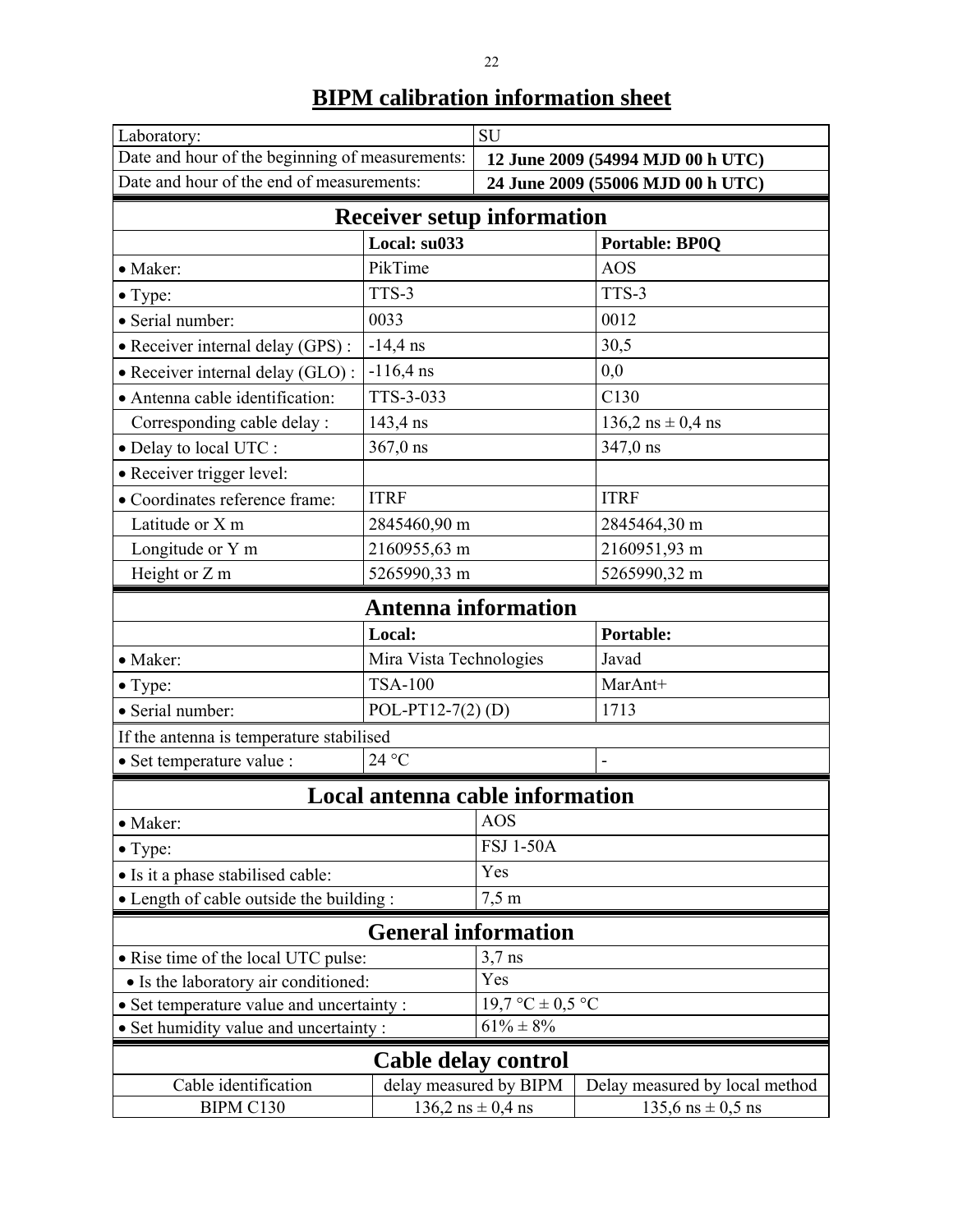



The method used to calibrate the cables is a double weight method in five steps as shown above. At each step (i) the TIC gives the result  $(R_i)$  of 100 measurements. The test cable delay is then obtained by the following formula:

$$
\text{Delay} = \frac{R_2 - \left(\frac{R_1 + R_3}{2}\right) + \left(\frac{R_3 + R_5}{2}\right) - R_4}{2} + \text{ corrections}
$$

The corrections are estimated delay introduced by adaptors: -0,1 ns / adaptor

23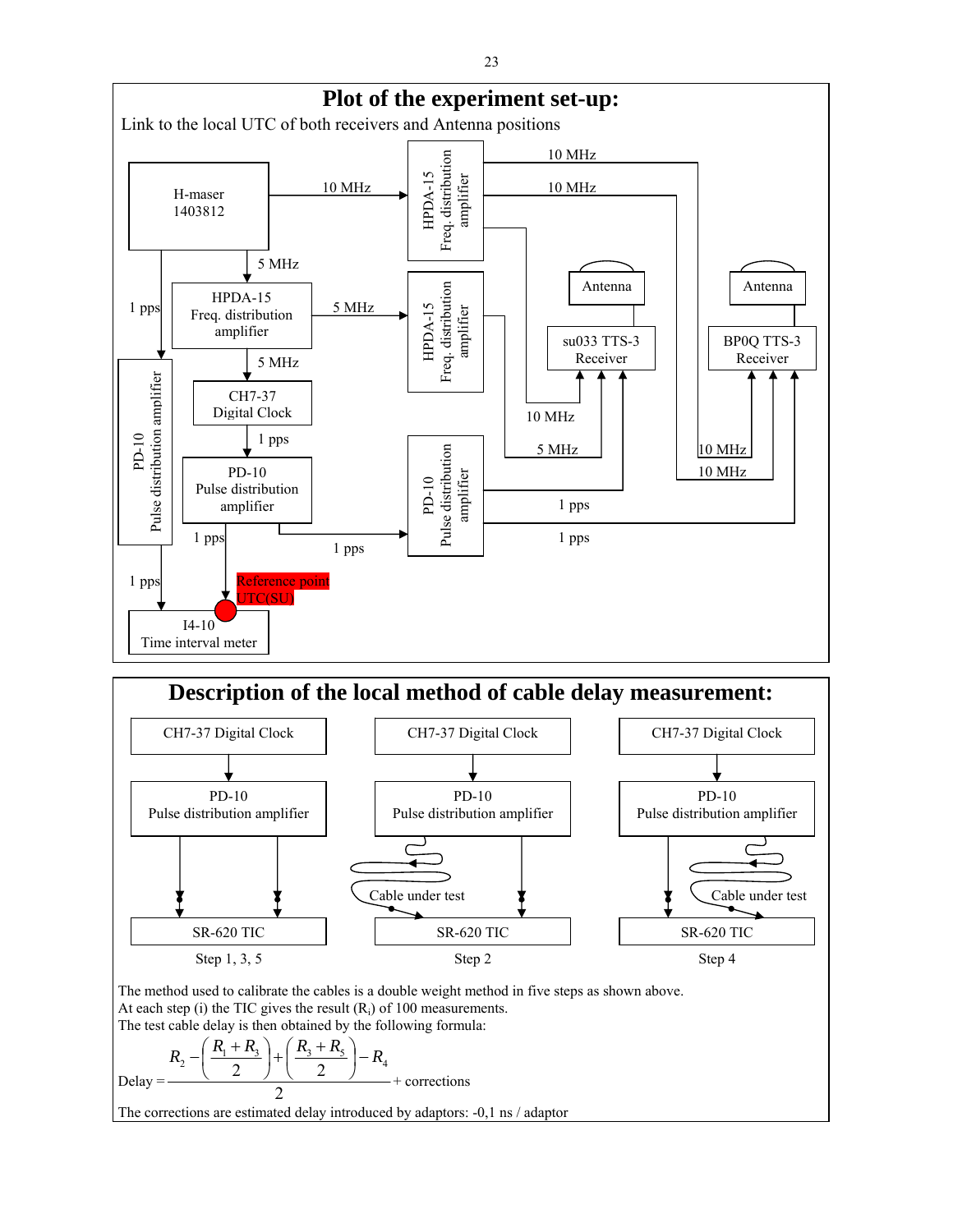| Laboratory:                                     |                                                | LNE-SYRTE (Observatoire de Paris)                 |                                   |  |
|-------------------------------------------------|------------------------------------------------|---------------------------------------------------|-----------------------------------|--|
| Date and hour of the beginning of measurements: |                                                | 13/10/2009 @ 9h50 UTC (MJD 55117)                 |                                   |  |
| Date and hour of the end of measurements:       |                                                | 16/10/2009 @ 12h00 UTC (MJD 55120)                |                                   |  |
| <b>Receiver setup information</b>               |                                                |                                                   |                                   |  |
|                                                 | Local:                                         |                                                   | <b>Portable: BP0Q</b>             |  |
| • Maker:                                        | <b>AOS</b>                                     |                                                   | <b>AOS</b>                        |  |
| $\bullet$ Type:                                 | TTS-3                                          |                                                   | TTS-3                             |  |
| • Serial number:                                | 0021                                           |                                                   | 0012                              |  |
| • Receiver internal delay (GPS) :               | $118,08$ (inernal delay + antenna cable delay) |                                                   | 30,5                              |  |
| • Receiver internal delay (GLO):                | $-185,9$ (inernal delay + antenna cable delay) |                                                   | 0,0                               |  |
| · Antenna cable identification:                 | Câble N°548                                    |                                                   | C130                              |  |
| Corresponding cable delay :                     |                                                | cable delay included in internal delay            | $135,9$ ns $\pm 0,4$ ns           |  |
| • Delay to local UTC :                          |                                                | $350,51$ (include constant of continuity = 267ns) | $-22$ , 9624 ns ( $+/- 267$ ns)   |  |
| • Receiver trigger level:                       | 1 Volt                                         |                                                   |                                   |  |
| · Coordinates reference frame:                  | ITRF 05                                        |                                                   | <b>ITRF 2000</b>                  |  |
| Latitude or X m                                 |                                                | 48° 50' 09" 2483 (x=4202780,12 m)                 | 48° 50' 09" 1077(x=4202783,408 m) |  |
| Longitude or Y m                                |                                                | $02^{\circ}$ 20' 05" 8927 (Y=171370,43 m)         | 02° 20' 05" 7572 (Y=171367,803 m) |  |
| Height or Z m                                   | $124,666$ (Z=4778660,47 m)                     |                                                   | $124,523$ (Z= 4778657,504 m)      |  |
| <b>Antenna information</b>                      |                                                |                                                   |                                   |  |
|                                                 | Local:                                         |                                                   | Portable:                         |  |
|                                                 |                                                |                                                   |                                   |  |
| • Maker:                                        | Javad                                          |                                                   | Javad                             |  |
| $\bullet$ Type:                                 | MarAnt+                                        |                                                   | MarAnt+                           |  |
| · Serial number:                                | 1996                                           |                                                   | 1713                              |  |
| If the antenna is temperature stabilised        |                                                |                                                   |                                   |  |
| · Set temperature value :                       |                                                |                                                   |                                   |  |
|                                                 | Local antenna cable information                |                                                   |                                   |  |
| • Maker:                                        |                                                |                                                   |                                   |  |
| $\bullet$ Type:                                 |                                                |                                                   |                                   |  |
| • Is it a phase stabilised cable:               |                                                |                                                   | no                                |  |
| • Length of cable outside the building:         |                                                |                                                   | $\leq 10$ meter                   |  |
|                                                 | <b>General information</b>                     |                                                   |                                   |  |
| • Rise time of the local UTC pulse:             |                                                |                                                   | 4 ns                              |  |
| • Is the laboratory air conditioned:            |                                                |                                                   | <b>YES</b>                        |  |
| • Set temperature value and uncertainty :       |                                                |                                                   | 22,5°C +/- 0,5 °C                 |  |
| • Set humidity value and uncertainty :          |                                                |                                                   | $48\% +14\%$                      |  |
|                                                 |                                                |                                                   |                                   |  |
| Cable identification                            | <b>Cable delay control</b>                     | delay measured by BIPM                            | Delay measured by local method    |  |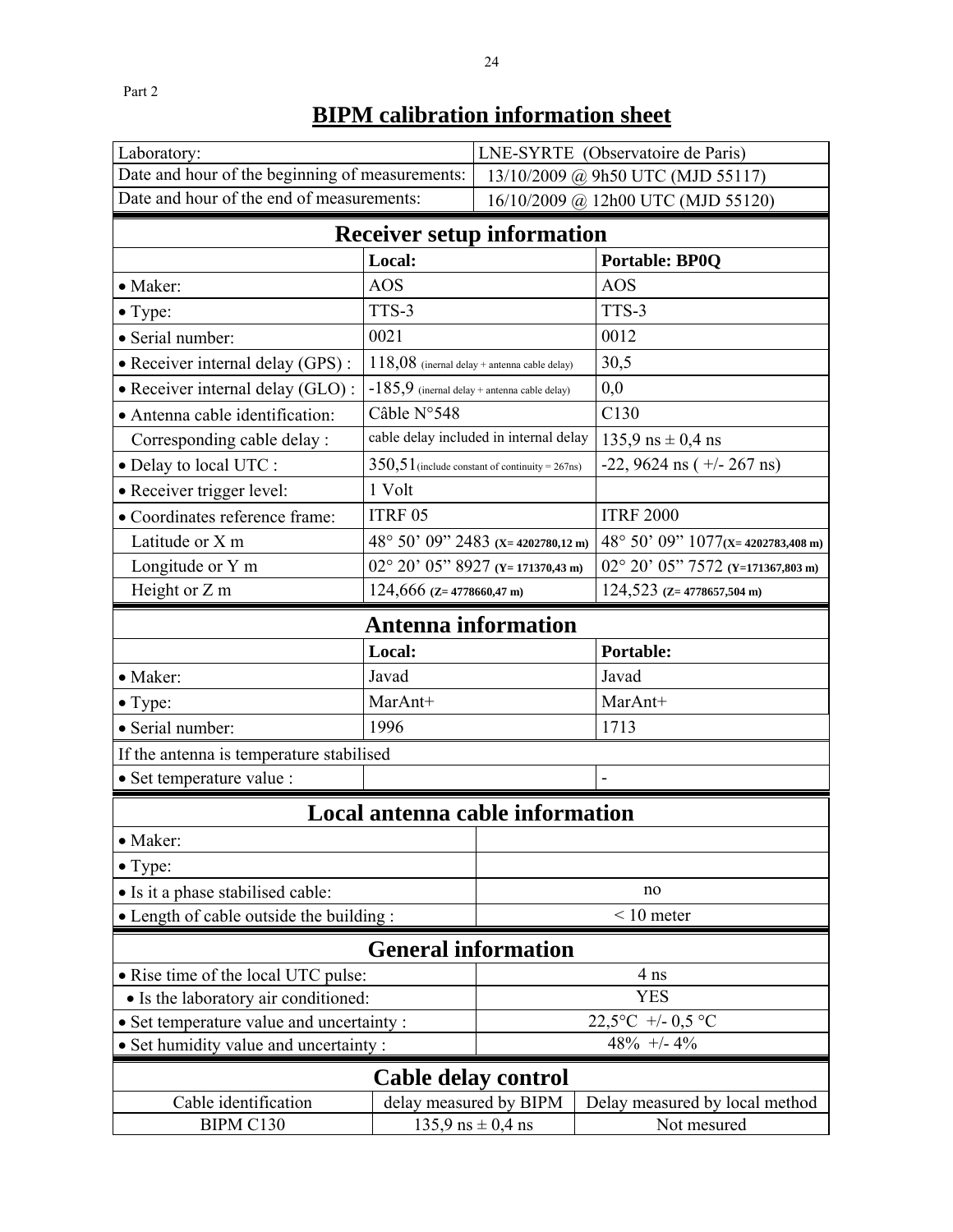



The method used to calibrate the cables is a double wheight method in five steps as shown above. At each step (i) the TIC gives the result  $(R_i)$  of 100 measurments. The test cable delay is then obtained by the following formula:

$$
\text{Delay} = \frac{R_2 - \left(\frac{R_1 + R_3}{2}\right) + \left(\frac{R_3 + R_5}{2}\right) - R_4}{2} + \text{corrections}
$$

The corrections are the estimated delay introduced by adaptators :  $-0,1 \text{ ns}$  / adaptator

25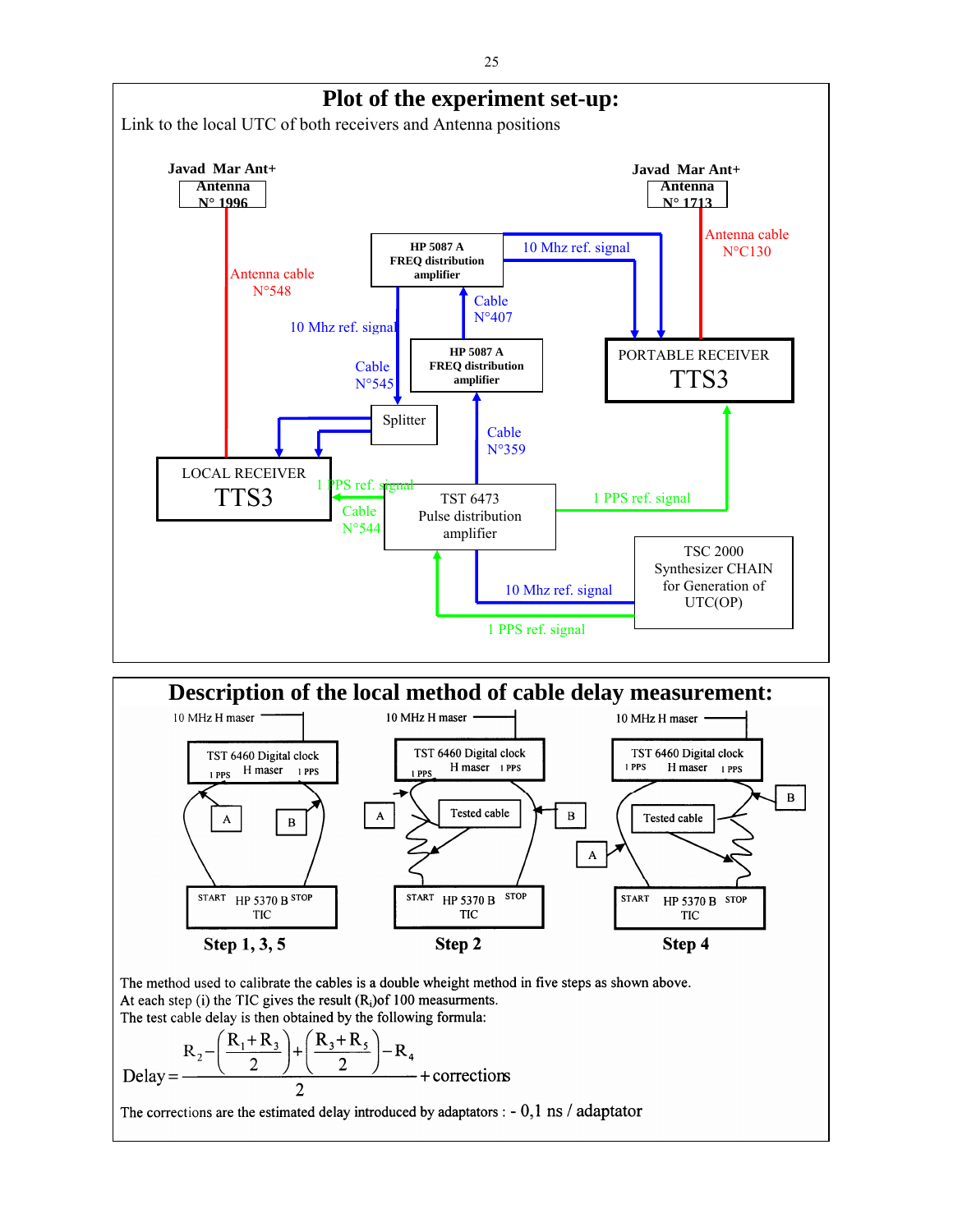| Laboratory:                                     |                                 | <b>AOS</b>              |                                |  |
|-------------------------------------------------|---------------------------------|-------------------------|--------------------------------|--|
| Date and hour of the beginning of measurements: |                                 | 23. 10. 2009, 13:00 UTC |                                |  |
| Date and hour of the end of measurements:       |                                 | 12.11.2009, 09:50 UTC   |                                |  |
| <b>Receiver setup information</b>               |                                 |                         |                                |  |
|                                                 | Local:                          |                         | <b>Portable: BP0Q</b>          |  |
| • Maker:                                        | <b>AOS</b>                      |                         | <b>AOS</b>                     |  |
| $\bullet$ Type:                                 | TTS-3                           |                         | TTS-3                          |  |
| · Serial number:                                | 0002                            |                         | 0012                           |  |
| · Receiver internal delay (GPS):                | $-7.1$ ns                       |                         | 30.5                           |  |
| • Receiver internal delay (GLO):                | $-308.5$ ns                     |                         | 0.0                            |  |
| • Antenna cable identification:                 | A001+ASS+A019*                  |                         | C130                           |  |
| Corresponding cable delay :                     | $147.1 \pm 0.5$ ns              |                         | 136.2 $ns \pm 0.4$ ns          |  |
| · Delay to local UTC :                          | 14.8 ns                         |                         | 73.6 ns                        |  |
| · Receiver trigger level:                       | 0.5 V                           |                         | 0.5V                           |  |
| • Coordinates reference frame:                  | ITRF88                          |                         | ITRF88                         |  |
| Latitude or X m                                 | 3738369.22 m                    |                         | 3738368.17 m                   |  |
| Longitude or Y m                                | 1148164.25 m                    |                         | 1148162.72 m                   |  |
| Height or Z m                                   | 5021810.46 m                    |                         | 5021811.35 m                   |  |
| <b>Antenna information</b>                      |                                 |                         |                                |  |
|                                                 | Local:                          |                         | <b>Portable:</b>               |  |
| • Maker:                                        | 3S Navigation                   |                         | Javad                          |  |
| $\bullet$ Type:                                 | <b>TSA-100</b>                  |                         | MarAnt+                        |  |
| · Serial number:                                | 0016                            |                         | 1713                           |  |
| If the antenna is temperature stabilised        |                                 |                         |                                |  |
| • Set temperature value :                       | 40.5 °C (105 °F)                |                         |                                |  |
|                                                 | Local antenna cable information |                         |                                |  |
| • Maker:                                        |                                 | Belden                  |                                |  |
| $\bullet$ Type:                                 |                                 | <b>RG-58</b>            |                                |  |
| • Is it a phase stabilised cable:               |                                 | no                      |                                |  |
| • Length of cable outside the building :        |                                 | 0.5 <sub>m</sub>        |                                |  |
| <b>General information</b>                      |                                 |                         |                                |  |
| • Rise time of the local UTC pulse:             |                                 | 4 ns                    |                                |  |
| • Is the laboratory air conditioned:            |                                 | Yes                     |                                |  |
| • Set temperature value and uncertainty:        |                                 | $(22 \pm 0.5)$ °C       |                                |  |
| • Set humidity value and uncertainty :          |                                 | $(45 \pm 5)\%$          |                                |  |
| Cable delay control                             |                                 |                         |                                |  |
| Cable identification                            | delay measured by BIPM          |                         | Delay measured by local method |  |
| BIPM C130                                       | $136.2$ ns $\pm$ 0.4 ns         |                         | $136.3 \pm 0.2$ ns             |  |

\* A001 antenna cable +Antenna signal splitter + A019 antenna cable = 147.1 ns  $\pm$  0.5 ns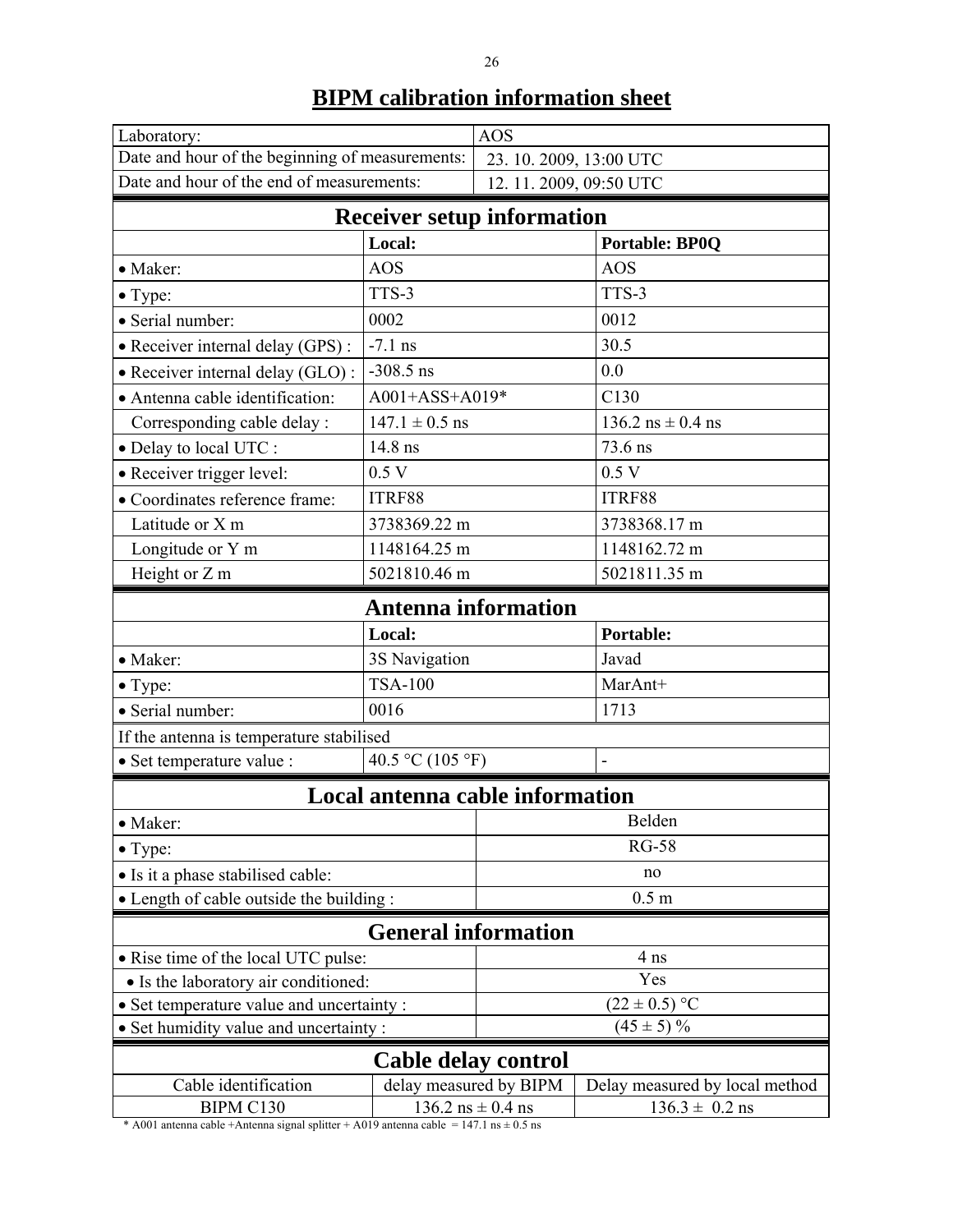

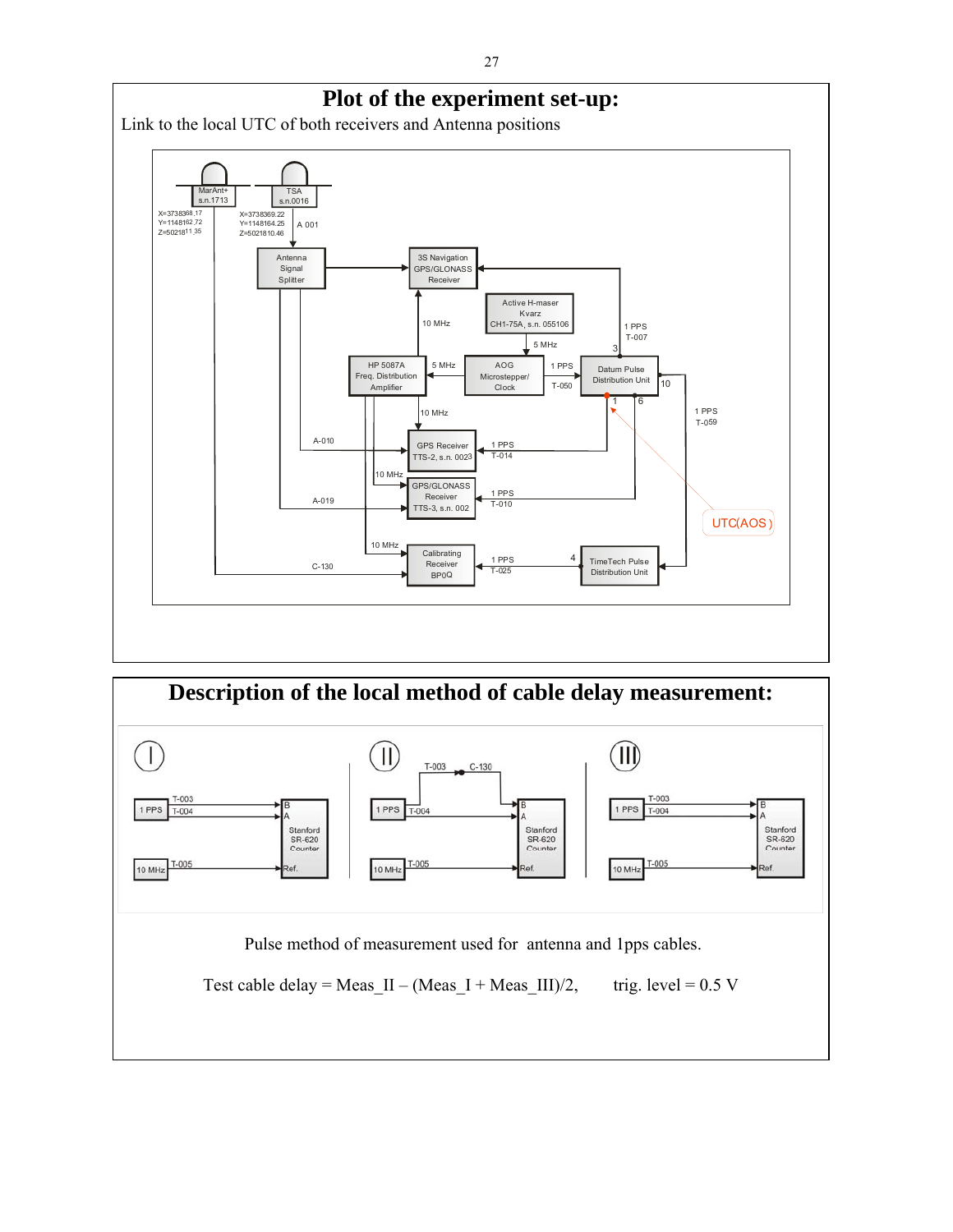| Laboratory:<br>Date and hour of the beginning of measurements: |                                   | <b>PTB</b>                                       |                                     |  |
|----------------------------------------------------------------|-----------------------------------|--------------------------------------------------|-------------------------------------|--|
| Date and hour of the end of measurements:                      |                                   | 2009-11-13 (11:00 UTC)<br>2009-11-19 (07:00 UTC) |                                     |  |
|                                                                | <b>Receiver setup information</b> |                                                  |                                     |  |
|                                                                | Local:                            |                                                  | <b>Portable: BP0Q</b>               |  |
| • Maker:                                                       | <b>AOS</b>                        |                                                  | AOS                                 |  |
| $\bullet$ Type:                                                | TTS-3                             |                                                  | TTS-3                               |  |
| · Serial number:                                               | 0014                              |                                                  | 0012                                |  |
| • Receiver internal delay (GPS) :                              | $-29.2$ ns                        |                                                  | 30,5                                |  |
| · Receiver internal delay (GLO):                               | $-29.2$ ns                        |                                                  | 0,0                                 |  |
| • Antenna cable identification:                                |                                   |                                                  | C130                                |  |
| Corresponding cable delay :                                    | 195.0 ns                          |                                                  | $136,2$ ns $\pm$ 0,4 ns             |  |
| • Delay to local UTC :                                         | 47.9 ns                           |                                                  | 51.0 $\text{ns} \pm 0.5 \text{ ns}$ |  |
| • Receiver trigger level:                                      | 0.5V                              |                                                  | 0.5V                                |  |
| • Coordinates reference frame:                                 | <b>ITRF</b>                       |                                                  | <b>ITRF</b>                         |  |
| Latitude or X m                                                | +3844057.34 (PTB mast P12)        |                                                  | +3844065.12 (PTB mast P2)           |  |
| Longitude or Y m                                               | $+709663.63$                      |                                                  | $+709658.82$                        |  |
| Height or Z m<br>$+5023131.42$                                 |                                   | $+5023125.83$                                    |                                     |  |
| <b>Antenna information</b>                                     |                                   |                                                  |                                     |  |
|                                                                | Local:                            |                                                  | Portable:                           |  |
| • Maker:                                                       | Javad                             |                                                  | Javad                               |  |
| • Type:                                                        | MarAnt+                           |                                                  | MarAnt+                             |  |
| · Serial number:                                               | MA+#1718                          |                                                  | 1713                                |  |
| If the antenna is temperature stabilised                       |                                   |                                                  |                                     |  |
| · Set temperature value :                                      |                                   |                                                  |                                     |  |
|                                                                | Local antenna cable information   |                                                  |                                     |  |
| • Maker:                                                       |                                   |                                                  |                                     |  |
| $\bullet$ Type:                                                |                                   |                                                  |                                     |  |
| • Is it a phase stabilised cable:                              |                                   | no                                               |                                     |  |
| • Length of cable outside the building:                        |                                   | Approx. 25 m                                     |                                     |  |
|                                                                | <b>General information</b>        |                                                  |                                     |  |
| • Rise time of the local UTC pulse:                            |                                   |                                                  | $< 5$ ns                            |  |
| • Is the laboratory air conditioned:                           |                                   | yes                                              |                                     |  |
| • Set temperature value and uncertainty :                      |                                   |                                                  | $23,0 \pm 0,5$ °C                   |  |
| • Set humidity value and uncertainty:                          |                                   |                                                  | Max. 50 %                           |  |
|                                                                | Cable delay control               |                                                  |                                     |  |
| Cable identification                                           | delay measured by BIPM            | Delay measured by local method                   |                                     |  |
| BIPM C130                                                      |                                   | $136,2$ ns $\pm 0,4$ ns                          | $135.8$ ns $\pm$ 0.1 ns             |  |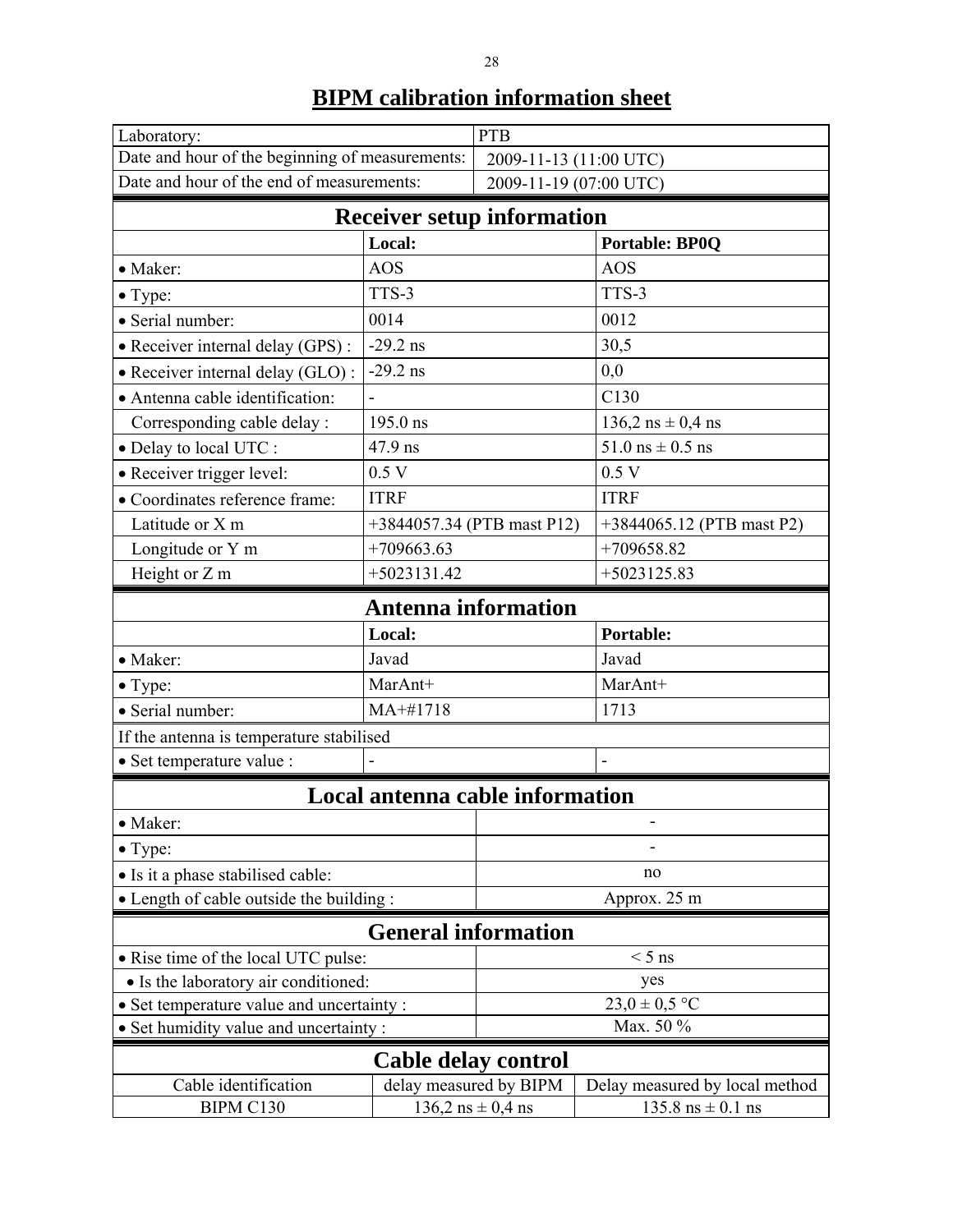

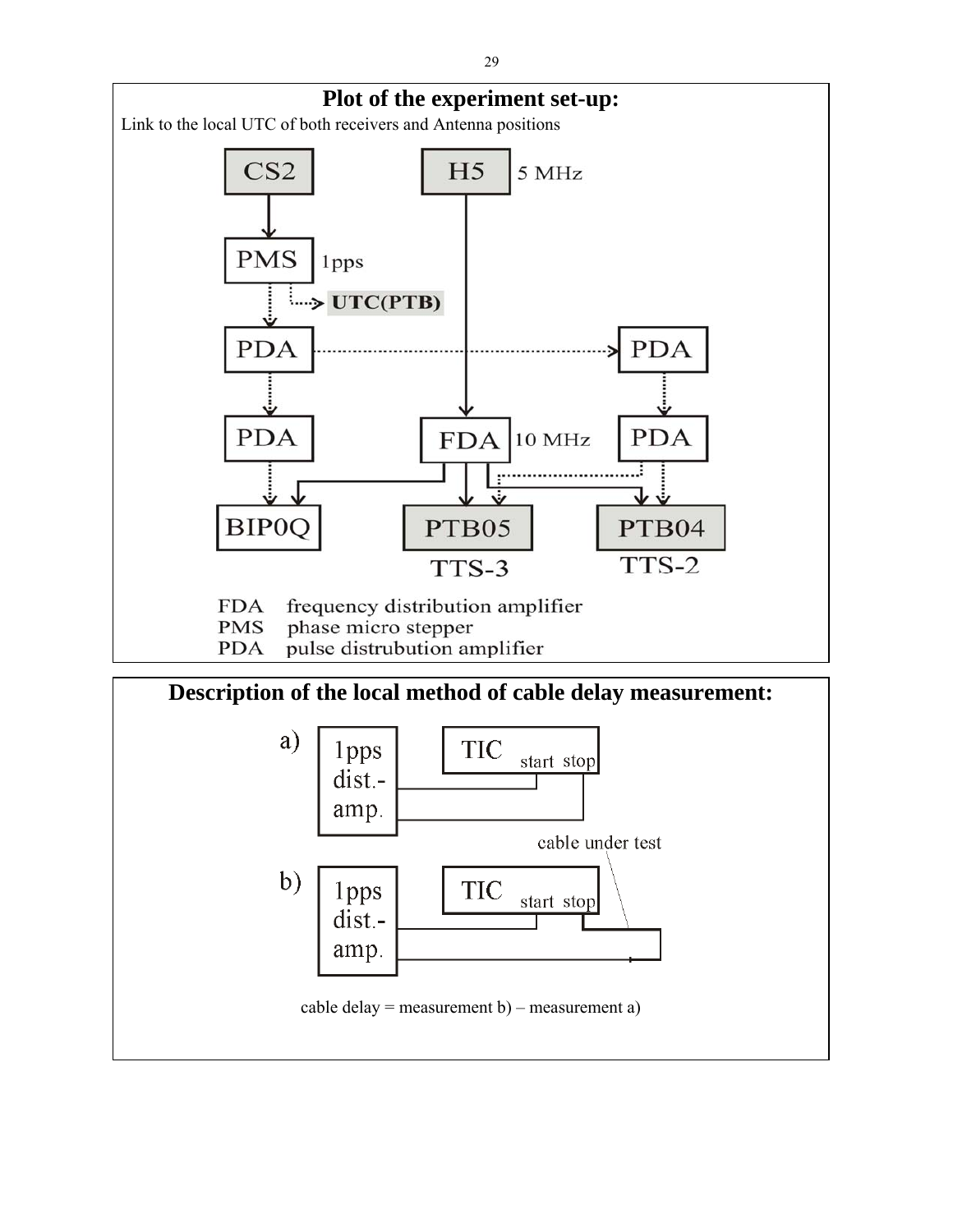| Laboratory:                                     |                                                   | <b>LNE-SYRTE</b> (Observatoire de Paris) |                                                   |  |
|-------------------------------------------------|---------------------------------------------------|------------------------------------------|---------------------------------------------------|--|
| Date and hour of the beginning of measurements: |                                                   | 1/12/2009 @ 11h30 UTC (MJD 55166)        |                                                   |  |
| Date and hour of the end of measurements:       |                                                   | 9/12/2009 @ 11h00 UTC (MJD 55174)        |                                                   |  |
|                                                 | <b>Receiver setup information</b>                 |                                          |                                                   |  |
|                                                 | Local:                                            |                                          | <b>Portable: BP0Q</b>                             |  |
| • Maker:                                        | <b>AOS</b>                                        |                                          | <b>AOS</b>                                        |  |
| • Type:                                         | TTS-3                                             |                                          | TTS-3                                             |  |
| · Serial number:                                | 0021                                              |                                          | 0012                                              |  |
| • Receiver internal delay (GPS) :               | $118,08$ (inernal delay + antenna cable delay)    |                                          | 30,5                                              |  |
| · Receiver internal delay (GLO):                | $-185,9$ (inernal delay + antenna cable delay)    |                                          | 0,0                                               |  |
| • Antenna cable identification:                 | Câble N°548                                       |                                          | C130                                              |  |
| Corresponding cable delay :                     | cable delay included in internal delay            |                                          | $135,9$ ns $\pm 0,4$ ns                           |  |
| · Delay to local UTC :                          | $350,51$ (include constant of continuity = 267ns) |                                          | $278,75$ (include constant of continuity = 267ns) |  |
| • Receiver trigger level:                       | 1 Volt                                            |                                          |                                                   |  |
| • Coordinates reference frame:                  | ITRF 05                                           |                                          | <b>ITRF 2000</b>                                  |  |
| Latitude or X m                                 | 48° 50' 09" 2483 (x=4202780,12 m)                 |                                          | 48° 50' 09" 1077(x=4202783,408 m)                 |  |
| Longitude or Y m                                | $02^{\circ}$ 20' 05" 8927 (Y=171370,43 m)         |                                          | 02° 20' 05" 7572 (Y=171367,803 m)                 |  |
| Height or Z m                                   | $124,666$ (Z= 4778660,47 m)                       |                                          | $124,523$ (Z= 4778657,504 m)                      |  |
| <b>Antenna information</b>                      |                                                   |                                          |                                                   |  |
| Local:                                          |                                                   |                                          |                                                   |  |
|                                                 |                                                   |                                          | <b>Portable:</b>                                  |  |
| • Maker:                                        | Javad                                             |                                          | Javad                                             |  |
| $\bullet$ Type:                                 | MarAnt+                                           |                                          | MarAnt+                                           |  |
| · Serial number:                                | 1996                                              |                                          | 1713                                              |  |
| If the antenna is temperature stabilised        |                                                   |                                          |                                                   |  |
| · Set temperature value :                       |                                                   |                                          |                                                   |  |
|                                                 |                                                   |                                          |                                                   |  |
| · Maker:                                        | Local antenna cable information                   |                                          |                                                   |  |
| $\bullet$ Type:                                 |                                                   |                                          |                                                   |  |
| • Is it a phase stabilised cable:               |                                                   |                                          | no                                                |  |
| • Length of cable outside the building:         |                                                   |                                          | $< 10$ meter                                      |  |
|                                                 | <b>General information</b>                        |                                          |                                                   |  |
| • Rise time of the local UTC pulse:             |                                                   |                                          | 4 ns                                              |  |
| • Is the laboratory air conditioned:            |                                                   |                                          | <b>YES</b>                                        |  |
| • Set temperature value and uncertainty :       |                                                   |                                          | $22,5^{\circ}$ C +/- 0,5 $^{\circ}$ C             |  |
| • Set humidity value and uncertainty:           |                                                   |                                          | $44\%$ +/- $4\%$                                  |  |
|                                                 |                                                   |                                          |                                                   |  |
| Cable identification                            | Cable delay control                               | delay measured by BIPM                   | Delay measured by local method                    |  |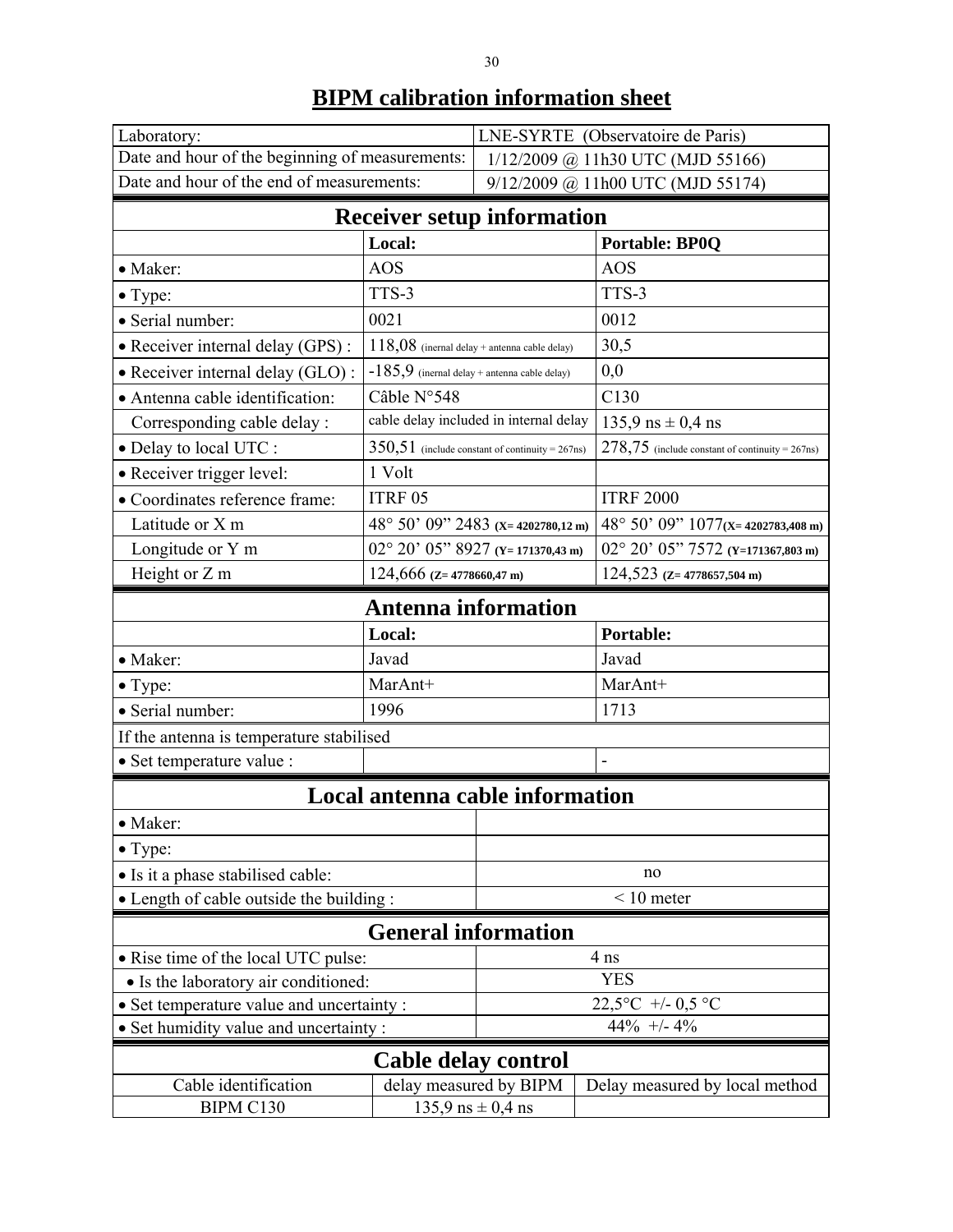



The test cable delay is then obtained by the following formula:

$$
\text{Delay} = \frac{R_2 - \left(\frac{R_1 + R_3}{2}\right) + \left(\frac{R_3 + R_5}{2}\right) - R_4}{2} + \text{corrections}
$$

The corrections are the estimated delay introduced by adaptators :  $-0,1$  ns / adaptator

31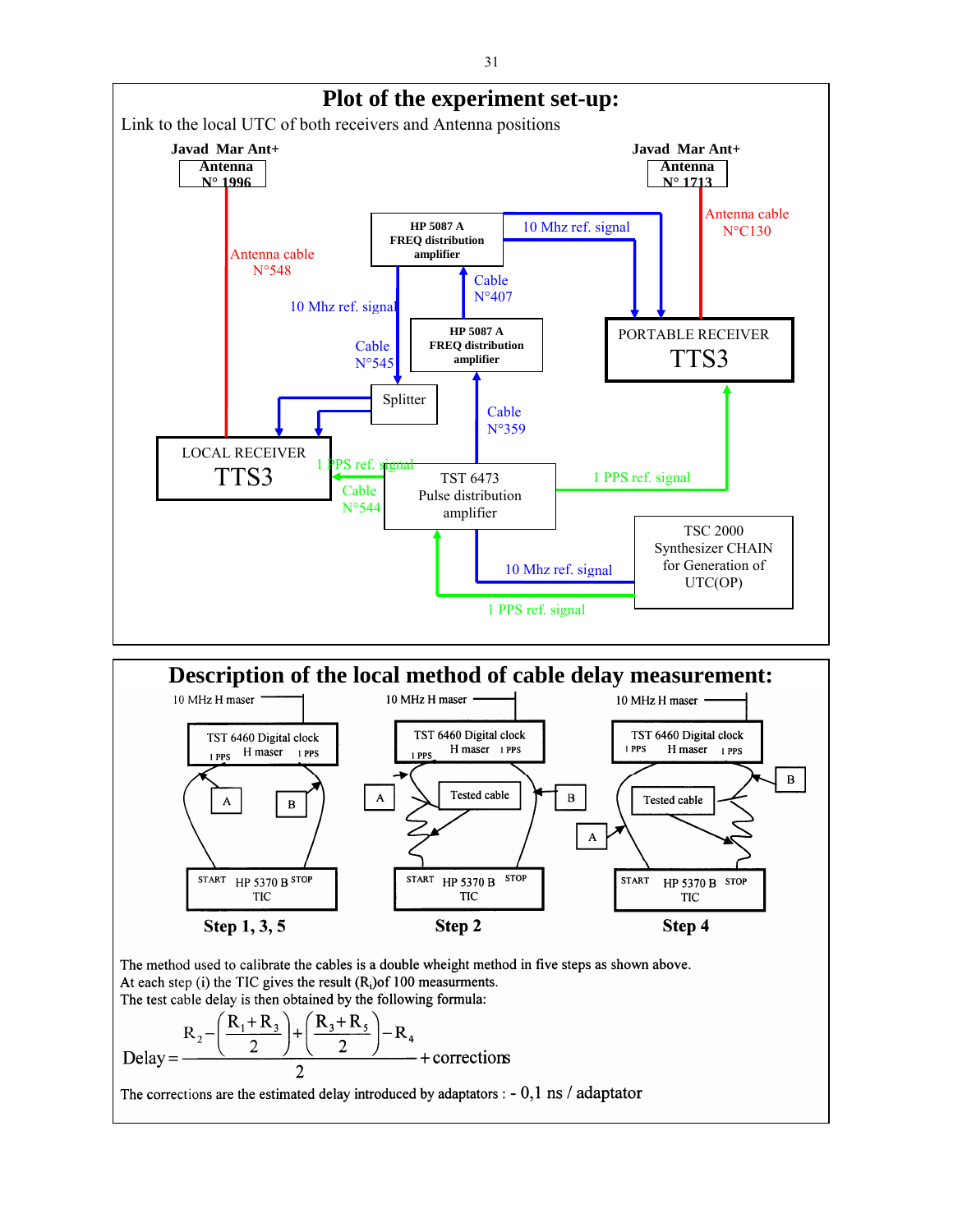# **Appendix II**

### **Measurement of portable cable at the visited laboratories**

Part 1

| Laboratory | <b>BIPM C130 cable</b> | Measurement method         |
|------------|------------------------|----------------------------|
|            | /ns                    |                            |
| BIPM       | $136.2$ ns $\pm 0.4$   | Double Weight Pulse method |
| OP         |                        |                            |
| SI 1       | $135.6$ ns $\pm 0.5$   | Double Weight Pulse method |

| Laboratory  |                             | <b>BIPM C130 cable   Measurement method</b> |
|-------------|-----------------------------|---------------------------------------------|
|             | /ns                         |                                             |
| <b>BIPM</b> | $135.9$ ns $\pm 0.4$        | Double Weight Pulse method                  |
| OР          |                             |                                             |
| <b>AOS</b>  | $136.3$ ns $\pm 0.2$        | Pulse method                                |
|             | $135.8 \text{ ns } \pm 0.1$ | Pulse method                                |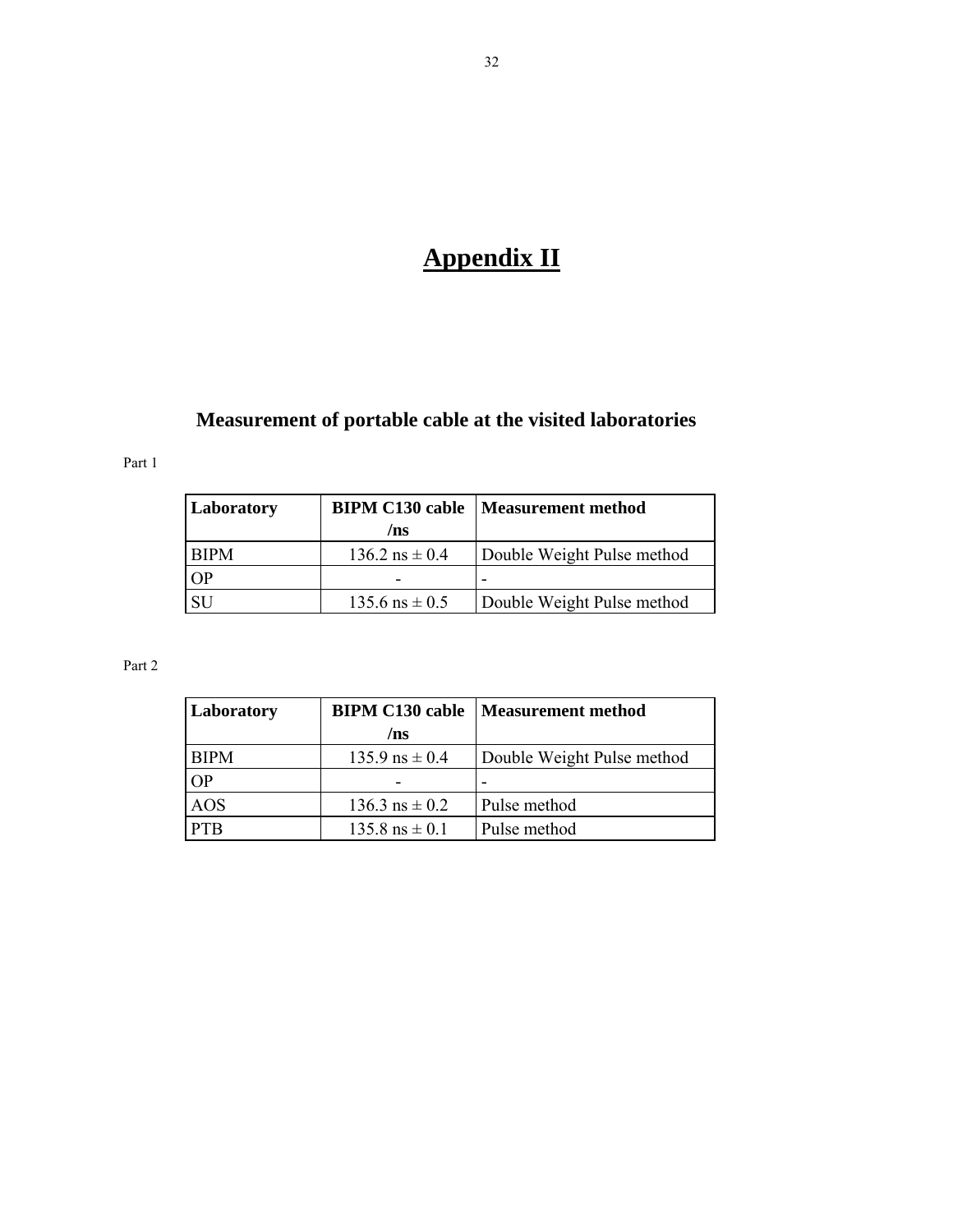# **Appendix III**

# GPS L1C daily averages of  $dt_{k,i}$  for each laboratory  $k$

| LAB<br>$\bf k$ | Receiver<br>(Serial<br>Number) | <b>MJD</b> | Mean<br>offset<br>/ns | Standard deviation of<br>individual common view<br>observations<br>/ns | Number of individual<br>common views |
|----------------|--------------------------------|------------|-----------------------|------------------------------------------------------------------------|--------------------------------------|
| <b>OP</b>      | TTR6 (287)                     | 54788.0    | $-57.70$              | 2.13                                                                   | 48                                   |
|                |                                | 54789.0    | $-56.85$              | 1.52                                                                   | 48                                   |
|                |                                | 54790.0    | $-56.73$              | 2.00                                                                   | 48                                   |
|                |                                | 54791.0    | $-55.98$              | 2.04                                                                   | 49                                   |
|                |                                | 54792.0    | $-56.23$              | 1.73                                                                   | 48                                   |
|                |                                | 54793.0    | $-54.92$              | 2.33                                                                   | 48                                   |
|                |                                | 54794.0    | $-56.26$              | 1.99                                                                   | $\overline{42}$                      |
|                |                                | 54795.0    | $-55.72$              | 1.92                                                                   | 47                                   |
|                |                                | 54796.0    | $-56.23$              | 1.86                                                                   | 24                                   |
| ${\rm SU}$     | TTR-6 (414)                    | 54994.0    | $-59.72$              | 2.25                                                                   | 43                                   |
|                |                                | 54995.0    | $-60.35$              | 2.09                                                                   | 39                                   |
|                |                                | 54996.0    | $-60.49$              | 2.50                                                                   | 44                                   |
|                |                                | 54997.0    | $-60.27$              | 2.21                                                                   | 44                                   |
|                |                                | 54998.0    | $-59.60$              | 1.95                                                                   | 41                                   |
|                |                                | 54999.0    | $-60.52$              | 2.65                                                                   | 44                                   |
|                |                                | 55000.0    | $-60.21$              | 2.29                                                                   | 41                                   |
|                |                                | 55001.0    | $-57.95$              | 2.60                                                                   | 38                                   |
|                |                                | 55002.0    | $-57.96$              | 2.86                                                                   | 42                                   |
|                |                                | 55003.0    | $-57.09$              | 2.52                                                                   | 41                                   |
|                |                                | 55004.0    | $-56.35$              | 2.64                                                                   | 42                                   |
|                |                                | 55005.0    | $-55.35$              | 2.20                                                                   | 39                                   |
| SU             | TTS-3 (0026)                   | 54994.0    | $-66.62$              | 0.99                                                                   | 772                                  |
|                |                                | 54995.0    | $-66.43$              | 1.05                                                                   | 784                                  |
|                |                                | 54996.0    | $-66.72$              | 1.06                                                                   | 767                                  |
|                |                                | 54997.0    | $-66.82$              | 1.17                                                                   | 779                                  |
|                |                                | 54998.0    | $-66.50$              | 1.00                                                                   | 774                                  |
|                |                                | 54999.0    | $-67.94$              | 1.00                                                                   | 773                                  |
|                |                                | 55000.0    | $-67.71$              | 1.06                                                                   | 764                                  |
|                |                                | 55001.0    | $-66.58$              | 1.06                                                                   | 763                                  |
|                |                                | 55002.0    | $-66.68$              | 1.34                                                                   | 777                                  |
|                |                                | 55003.0    | $-66.29$              | 1.21                                                                   | 782                                  |
|                |                                | 55004.0    | $-66.79$              | 1.12                                                                   | 747                                  |
|                |                                | 55005.0    | $-66.67$              | 1.17                                                                   | 760                                  |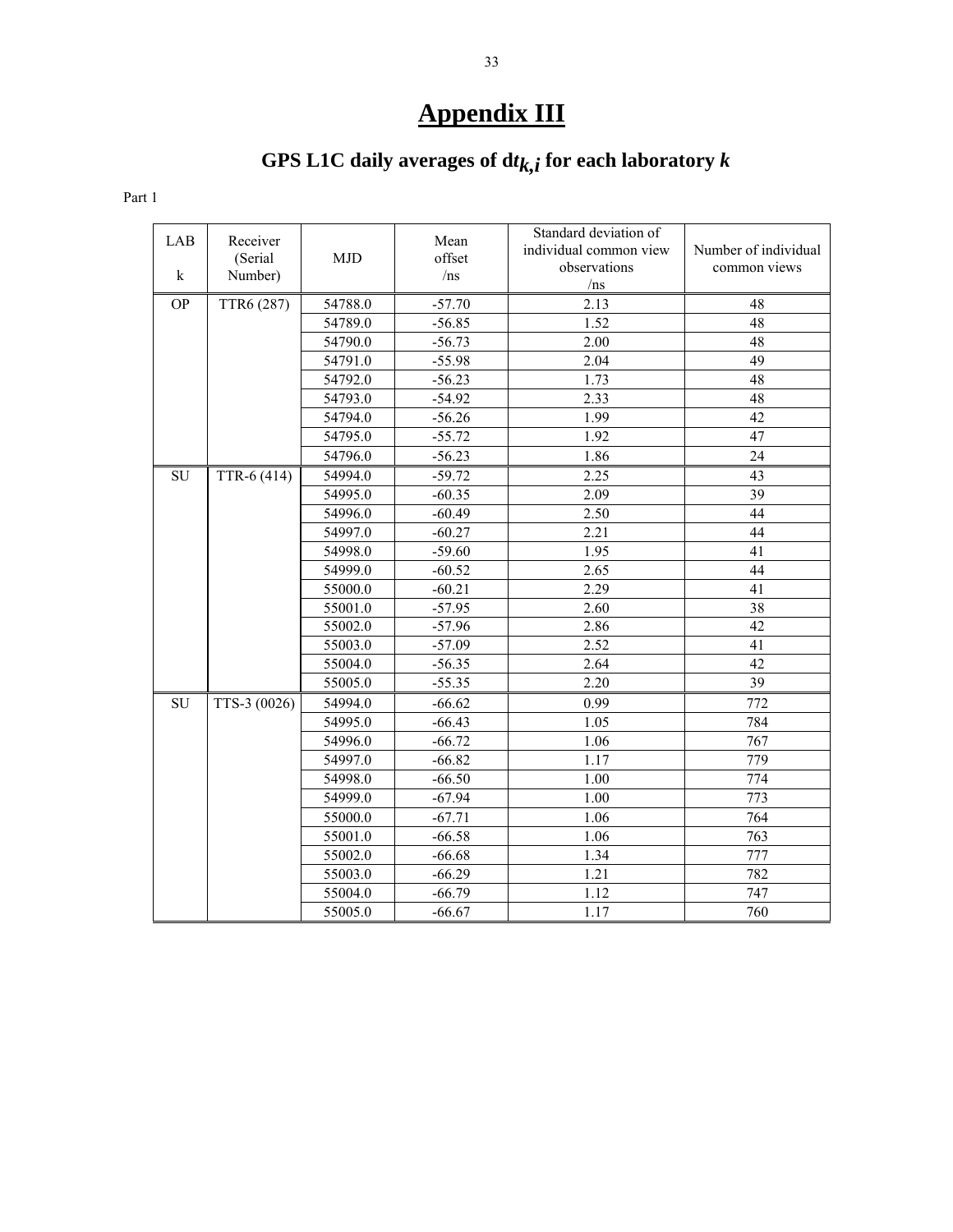| LAB<br>$\bf k$ | Receiver<br>(Serial)<br>Number) | <b>MJD</b> | Mean<br>offset<br>/ns | Standard deviation of<br>individual common view<br>observations<br>/ns | Number of individual<br>common views |
|----------------|---------------------------------|------------|-----------------------|------------------------------------------------------------------------|--------------------------------------|
| <b>SU</b>      | TTS-3 (0030)                    | 54994.0    | $-59.57$              | 0.82                                                                   | 756                                  |
|                |                                 | 54995.0    | $-59.68$              | 0.85                                                                   | 775                                  |
|                |                                 | 54996.0    | $-59.83$              | 0.87                                                                   | 773                                  |
|                |                                 | 54997.0    | $-59.84$              | 0.94                                                                   | 782                                  |
|                |                                 | 54998.0    | $-59.99$              | 0.95                                                                   | 772                                  |
|                |                                 | 54999.0    | $-60.41$              | 0.94                                                                   | 773                                  |
|                |                                 | 55000.0    | $-60.43$              | 0.91                                                                   | 756                                  |
|                |                                 | 55001.0    | $-59.63$              | 1.90                                                                   | 762                                  |
|                |                                 | 55002.0    | $-59.67$              | 1.19                                                                   | 770                                  |
|                |                                 | 55003.0    | $-59.41$              | 1.36                                                                   | 785                                  |
|                |                                 | 55004.0    | $-59.50$              | $1.00\,$                                                               | 746                                  |
|                |                                 | 55005.0    | $-59.04$              | 1.04                                                                   | 761                                  |
| <b>SU</b>      | TTS-3 (0031)                    | 54994.0    | $-58.70$              | 1.02                                                                   | 760                                  |
|                |                                 | 54995.0    | $-58.71$              | 1.01                                                                   | 771                                  |
|                |                                 | 54996.0    | $-58.85$              | 1.08                                                                   | 772                                  |
|                |                                 | 54997.0    | $-59.44$              | 1.14                                                                   | 768                                  |
|                |                                 | 54998.0    | $-59.72$              | 1.05                                                                   | 760                                  |
|                |                                 | 54999.0    | $-59.88$              | 1.07                                                                   | 759                                  |
|                |                                 | 55000.0    | $-59.98$              | 1.10                                                                   | 732                                  |
|                |                                 | 55001.0    | $-59.33$              | 1.13                                                                   | 757                                  |
|                |                                 | 55002.0    | $-59.26$              | 1.47                                                                   | 766                                  |
|                |                                 | 55003.0    | $-59.40$              | 1.29                                                                   | 779                                  |
|                |                                 | 55004.0    | $-59.02$              | 1.14                                                                   | 728                                  |
|                |                                 | 55005.0    | $-59.33$              | 1.17                                                                   | 691                                  |
| SU             | TTS-3 (0032)                    | 54994.0    | $-58.51$              | 0.83                                                                   | 760                                  |
|                |                                 | 54995.0    | $-58.71$              | 0.82                                                                   | 776                                  |
|                |                                 | 54996.0    | $-58.91$              | 0.81                                                                   | 763                                  |
|                |                                 | 54997.0    | $-58.82$              | 0.83                                                                   | 766                                  |
|                |                                 | 54998.0    | $-58.91$              | 0.84                                                                   | 766                                  |
|                |                                 | 54999.0    | $-59.59$              | 0.81                                                                   | 754                                  |
|                |                                 | 55000.0    | $-59.68$              | 0.85                                                                   | 753                                  |
|                |                                 | 55001.0    | $-58.86$              | 0.85                                                                   | 753                                  |
|                |                                 | 55002.0    | $-58.67$              | 1.20                                                                   | 775                                  |
|                |                                 | 55003.0    | $-58.90$              | 1.25                                                                   | 785                                  |
|                |                                 | 55004.0    | $-59.03$              | 0.88                                                                   | 735                                  |
|                |                                 | 55005.0    | $-58.93$              | 0.93                                                                   | 751                                  |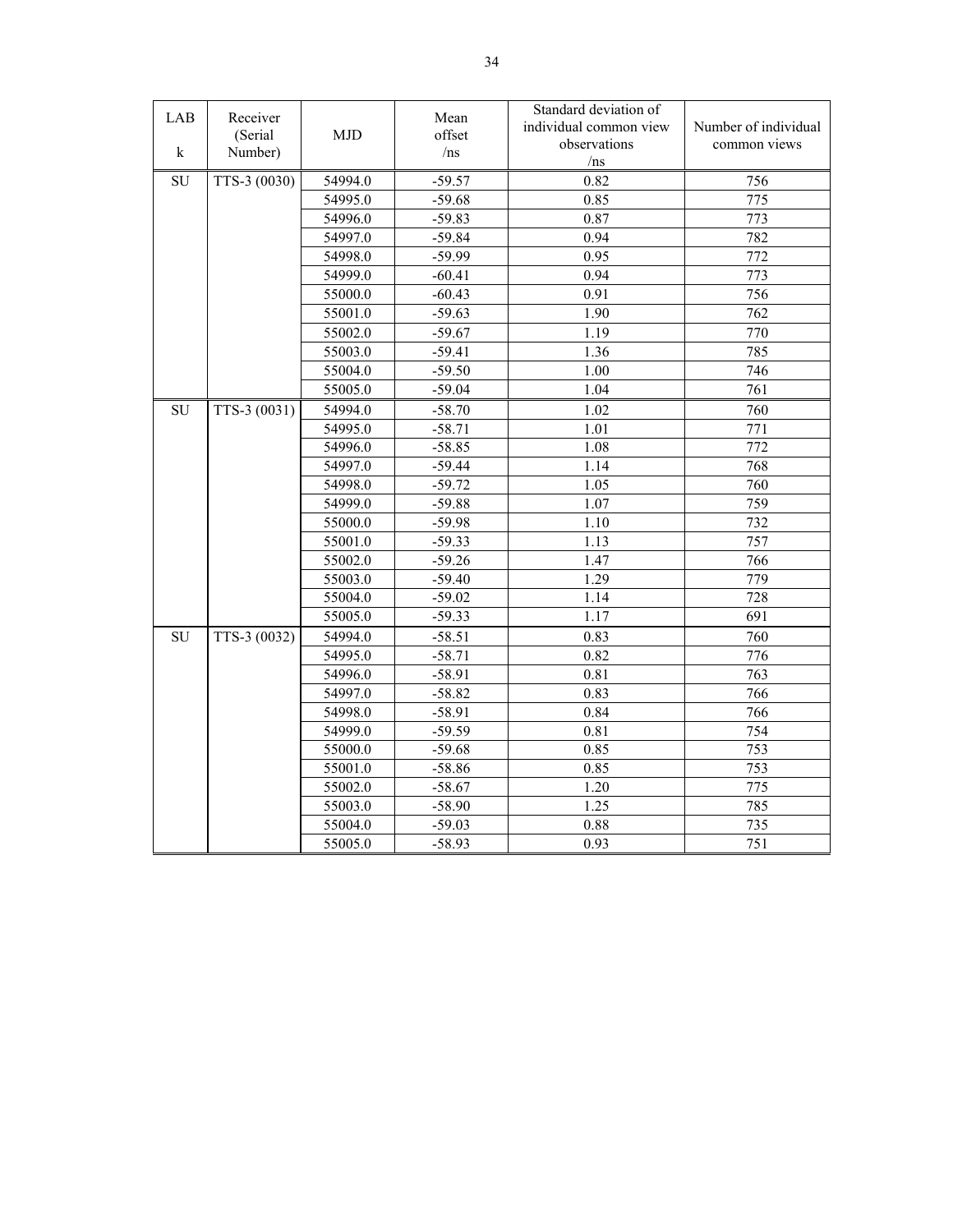| LAB<br>$\bf k$ | Receiver<br>(Serial)<br>Number) | <b>MJD</b> | Mean<br>offset<br>/ns | Standard deviation of<br>individual common view<br>observations<br>/ns | Number of individual<br>common views |
|----------------|---------------------------------|------------|-----------------------|------------------------------------------------------------------------|--------------------------------------|
| <b>SU</b>      | TTS-3 (0033)                    | 54994.0    | $-59.39$              | 0.94                                                                   | 772                                  |
|                |                                 | 54995.0    | $-59.51$              | 0.85                                                                   | 761                                  |
|                |                                 | 54996.0    | $-59.75$              | 0.89                                                                   | 769                                  |
|                |                                 | 54997.0    | $-59.84$              | 0.94                                                                   | 775                                  |
|                |                                 | 54998.0    | $-59.88$              | 0.92                                                                   | 774                                  |
|                |                                 | 54999.0    | $-59.93$              | 1.02                                                                   | 778                                  |
|                |                                 | 55000.0    | $-59.44$              | 0.92                                                                   | 748                                  |
|                |                                 | 55001.0    | $-58.67$              | 0.96                                                                   | 766                                  |
|                |                                 | 55002.0    | $-58.89$              | 1.21                                                                   | 770                                  |
|                |                                 | 55003.0    | $-58.69$              | 1.27                                                                   | 787                                  |
|                |                                 | 55004.0    | $-59.57$              | 1.02                                                                   | 728                                  |
|                |                                 | 55005.0    | $-59.46$              | 0.91                                                                   | 753                                  |
| <b>OP</b>      | TTR6 (287)                      | 55022.0    | $-56.24$              | 3.12                                                                   | 18                                   |
|                |                                 | 55023.0    | $-56.59$              | 2.68                                                                   | 43                                   |
|                |                                 | 55024.0    | $-56.71$              | 2.53                                                                   | 46                                   |
|                |                                 | 55025.0    | $-56.99$              | 2.66                                                                   | 44                                   |
|                |                                 | 55026.0    | $-57.62$              | 2.22                                                                   | 44                                   |
|                |                                 | 55027.0    | $-57.77$              | 2.93                                                                   | 46                                   |
|                |                                 | 55028.0    | $-56.42$              | 2.49                                                                   | 46                                   |
|                |                                 | 55029.0    | $-56.66$              | 2.86                                                                   | 45                                   |
|                |                                 | 55030.0    | $-57.06$              | 2.47                                                                   | 46                                   |
|                |                                 | 55031.0    | $-56.71$              | 2.09                                                                   | 45                                   |
|                |                                 | 55032.0    | $-56.37$              | 2.53                                                                   | 46                                   |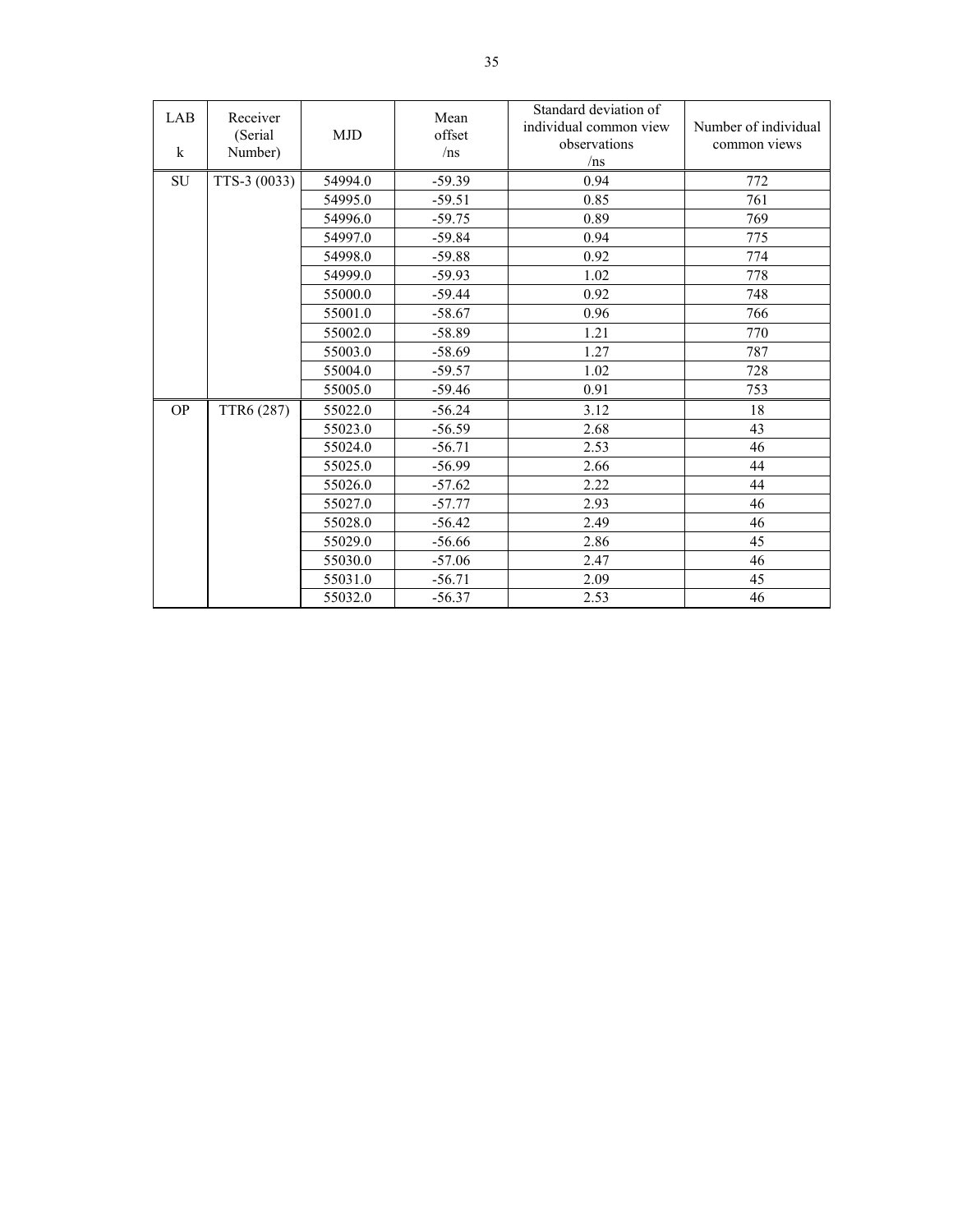|--|--|

| LAB        | Receiver<br>(Serial | <b>MJD</b> | Mean<br>offset | Standard deviation of<br>individual common view | Number of individual |
|------------|---------------------|------------|----------------|-------------------------------------------------|----------------------|
| $\bf k$    | Number)             |            | /ns            | observations<br>/ns                             | common views         |
| <b>OP</b>  | TTR6 (287)          | 55119      | $-55.99$       | 2.44                                            | 33                   |
|            |                     | 55120      | $-55.93$       | 2.44                                            | 39                   |
| <b>OP</b>  | TTS-3 (0021)        | 55119      | $-56.16$       | 1.41                                            | 615                  |
|            |                     | 55120      | $-56.67$       | 1.43                                            | 573                  |
| AOS        | TTS-2 (023)         | 55128      | $-59.60$       | 2.05                                            | 371                  |
|            |                     | 55129      | $-59.56$       | 1.53                                            | 382                  |
|            |                     | 55130      | $-59.21$       | 1.72                                            | 456                  |
|            |                     | 55131      | $-59.03$       | 1.31                                            | 526                  |
|            |                     | 55132      | $-60.67$       | 1.38                                            | 530                  |
|            |                     | 55133      | $-60.55$       | 1.33                                            | 552                  |
|            |                     | 55134      | $-60.54$       | 1.42                                            | 557                  |
|            |                     | 55135      | $-59.43$       | 1.10                                            | 552                  |
|            |                     | 55136      | $-59.72$       | 1.13                                            | 544                  |
|            |                     | 55137      | $-59.80$       | 1.09                                            | 538                  |
|            |                     | 55138      | $-60.09$       | 1.18                                            | 539                  |
|            |                     | 55139      | $-60.58$       | 1.17                                            | 561                  |
|            |                     | 55140      | $-60.53$       | 1.22                                            | 547                  |
|            |                     | 55141      | $-60.25$       | 1.14                                            | 526                  |
|            |                     | 55142      | $-60.24$       | 1.16                                            | 541                  |
|            |                     | 55143      | $-59.82$       | 1.24                                            | 552                  |
|            |                     | 55144      | $-60.00$       | 1.14                                            | 537                  |
|            |                     | 55145      | $-60.56$       | 1.33                                            | 557                  |
|            |                     | 55146      | $-60.57$       | 1.32                                            | 545                  |
|            |                     | 55147      | $-60.75$       | 1.21                                            | 476                  |
| <b>AOS</b> | TTS-3 (0002)        | 55128      | $-58.65$       | 1.45                                            | 409                  |
|            |                     | 55129      | $-58.46$       | 1.05                                            | 421                  |
|            |                     | 55130      | $-58.10$       | 1.36                                            | 506                  |
|            |                     | 55131      | $-58.36$       | 1.03                                            | 561                  |
|            |                     | 55132      | $-59.90$       | 1.53                                            | 582                  |
|            |                     | 55133      | $-60.00$       | 1.36                                            | 589                  |
|            |                     | 55134      | $-59.99$       | 1.42                                            | 598                  |
|            |                     | 55135      | $-58.97$       | 0.85                                            | 595                  |
|            |                     | 55136      | $-59.27$       | 0.86                                            | 584                  |
|            |                     | 55137      | $-59.39$       | 0.88                                            | 591                  |
|            |                     | 55138      | $-59.55$       | 0.91                                            | 579                  |
|            |                     | 55139      | $-60.03$       | 0.81                                            | 610                  |
|            |                     | 55140      | $-59.69$       | 0.86                                            | 596                  |
|            |                     | 55141      | $-59.46$       | 0.84                                            | 590                  |
|            |                     | 55142      | $-59.30$       | 0.85                                            | 598                  |
|            |                     | 55143      | $-59.05$       | 0.79                                            | 615                  |
|            |                     | 55144      | $-59.20$       | 1.00                                            | 619                  |
|            |                     | 55145      | $-59.90$       | 1.39                                            | 616                  |
|            |                     | 55146      | $-59.96$       | 1.45                                            | 616                  |
|            |                     | 55147      | $-59.96$       | 1.20                                            | 525                  |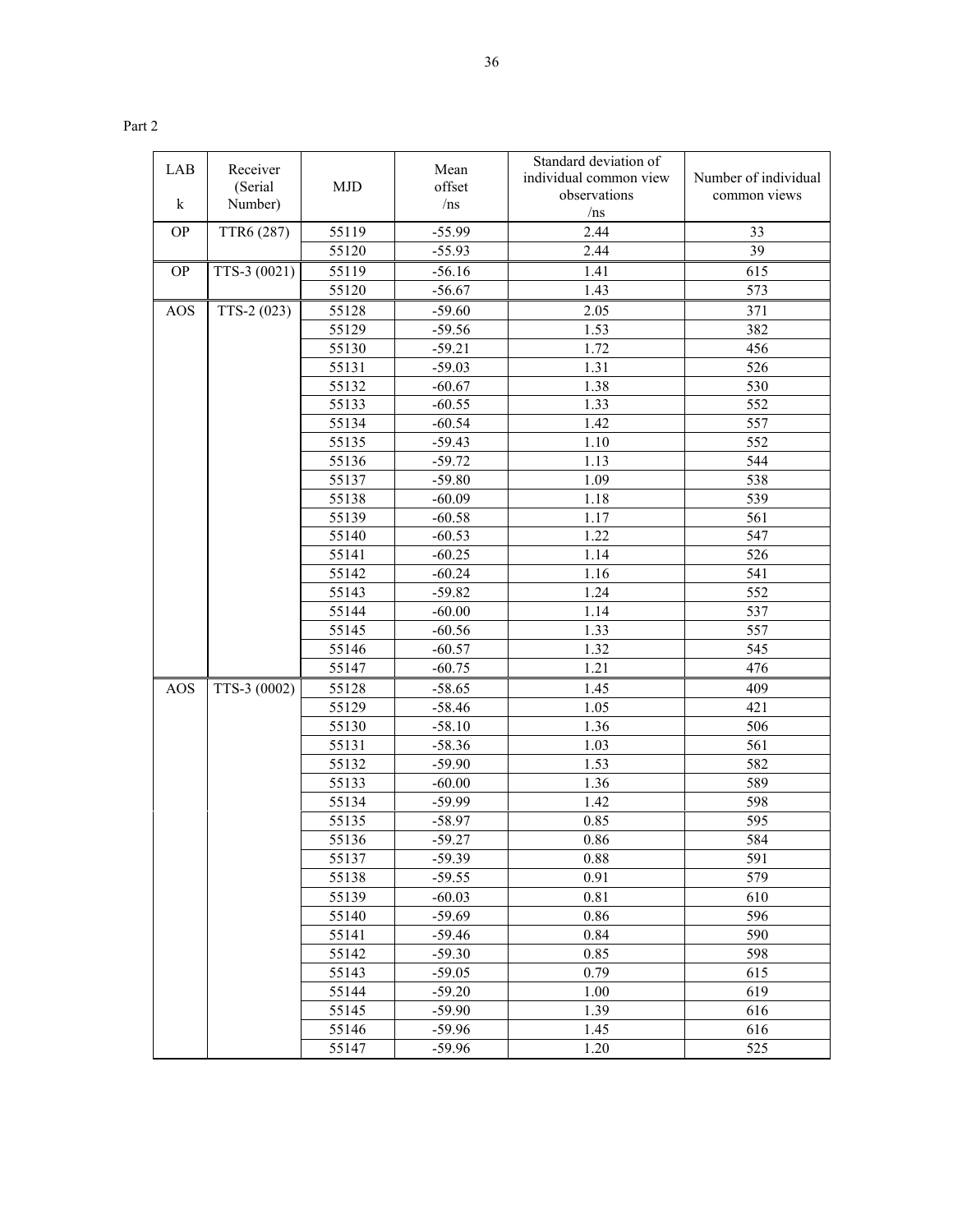| LAB<br>$\bf k$ | Receiver<br>(Serial<br>Number) | <b>MJD</b> | Mean<br>offset<br>/ns | Standard deviation of<br>individual common view<br>observations<br>/ns | Number of individual<br>common views |
|----------------|--------------------------------|------------|-----------------------|------------------------------------------------------------------------|--------------------------------------|
| <b>PTB</b>     | TTS-2 (014)                    | 55153      | $-45.78$              | 2.23                                                                   | 33                                   |
|                |                                | 55154      | $-46.11$              | 1.62                                                                   | 335                                  |
|                |                                | 55155      | $-45.44$              | 2.00                                                                   | 255                                  |
|                |                                | 55156      | $-45.67$              | 1.73                                                                   | 526                                  |
|                |                                | 55157      | $-45.79$              | 1.92                                                                   | 510                                  |
|                |                                | 55158      | $-46.31$              | 1.75                                                                   | 530                                  |
|                |                                | 55159      | $-46.57$              | 1.69                                                                   | 422                                  |
| <b>PTB</b>     | TTS-3 (0014)                   | 55153      | $-53.93$              | 1.38                                                                   | 34                                   |
|                |                                | 55154      | $-51.23$              | 1.41                                                                   | 426                                  |
|                |                                | 55155      | $-51.75$              | 1.38                                                                   | 334                                  |
|                |                                | 55156      | $-51.38$              | 1.19                                                                   | 656                                  |
|                |                                | 55157      | $-51.94$              | 1.73                                                                   | 658                                  |
|                |                                | 55158      | $-51.10$              | 1.08                                                                   | 659                                  |
|                |                                | 55159      | $-51.27$              | 1.12                                                                   | 524                                  |
| <b>OP</b>      | TTR6 (287)                     | 55167      | $-58.83$              | 2.35                                                                   | 21                                   |
|                |                                | 55168      | $-56.44$              | 2.08                                                                   | 43                                   |
|                |                                | 55169      | $-56.20$              | 2.33                                                                   | 44                                   |
|                |                                | 55170      | $-56.33$              | 2.76                                                                   | 46                                   |
|                |                                | 55171      | $-56.17$              | 2.02                                                                   | 41                                   |
|                |                                | 55172      | $-56.27$              | 2.50                                                                   | 42                                   |
|                |                                | 55173      | $-56.64$              | 2.05                                                                   | 40                                   |
|                |                                | 55174      | $-56.82$              | 2.15                                                                   | 37                                   |
| <b>OP</b>      | TTS-3 (0021)                   | 55166      | $-56.46$              | 1.14                                                                   | 16                                   |
|                |                                | 55167      | $-57.51$              | 1.20                                                                   | 654                                  |
|                |                                | 55168      | $-55.51$              | 1.43                                                                   | 432                                  |
|                |                                | 55169      | $-55.15$              | 1.13                                                                   | 661                                  |
|                |                                | 55170      | $-55.54$              | 1.10                                                                   | 667                                  |
|                |                                | 55171      | $-55.15$              | 1.12                                                                   | 659                                  |
|                |                                | 55172      | $-55.01$              | 1.14                                                                   | 659                                  |
|                |                                | 55173      | $-55.42$              | 1.27                                                                   | 663                                  |
|                |                                | 55174      | $-56.31$              | 1.11                                                                   | 583                                  |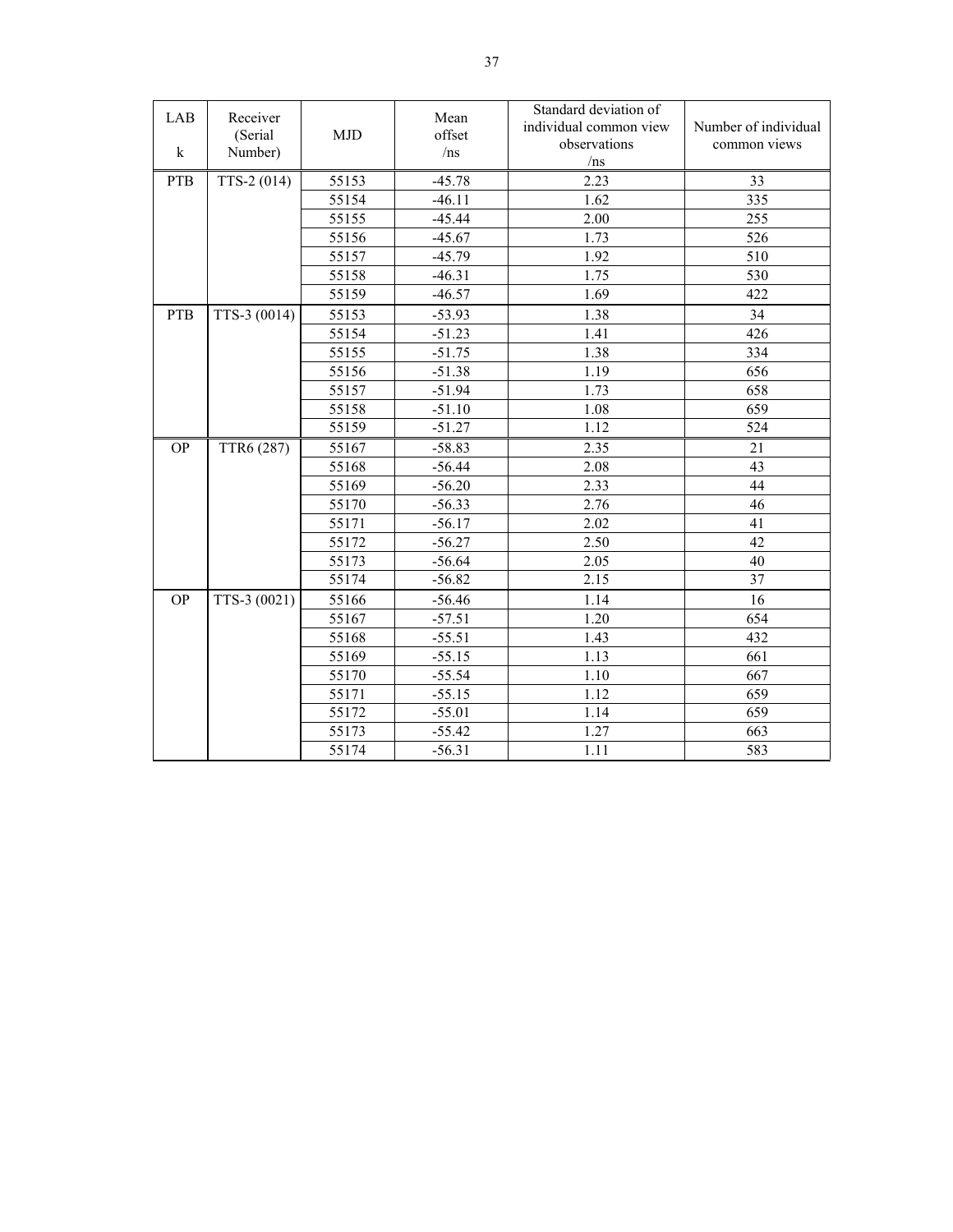# **Appendix IV**

# GLONASS L1C daily averages of  $dt_{k,i}$  for each laboratory  $k$

| LAB<br>k  | Receiver<br>(Serial)<br>Number) | <b>MJD</b> | Mean<br>offset<br>/ns | Standard deviation of<br>individual common view<br>observations<br>/ns | Number of individual<br>common views |
|-----------|---------------------------------|------------|-----------------------|------------------------------------------------------------------------|--------------------------------------|
| <b>SU</b> | TTS-3 (0026)                    | 54994.0    | $-130.25$             | 1.24                                                                   | 536                                  |
|           | 54995.0                         | $-129.96$  | 1.37                  | 545                                                                    |                                      |
|           | 54996.0                         | $-130.41$  | 1.40                  | 530                                                                    |                                      |
|           |                                 | 54997.0    | $-130.61$             | 1.36                                                                   | 537                                  |
|           |                                 | 54998.0    | $-130.21$             | 1.39                                                                   | 573                                  |
|           |                                 | 54999.0    | $-131.66$             | 1.36                                                                   | 570                                  |
|           |                                 | 55000.0    | $-131.56$             | 1.35                                                                   | 530                                  |
|           |                                 | 55001.0    | $-130.42$             | 1.40                                                                   | 531                                  |
|           |                                 | 55002.0    | $-130.44$             | 1.54                                                                   | 550                                  |
|           |                                 | 55003.0    | $-130.18$             | 1.49                                                                   | 545                                  |
|           |                                 | 55004.0    | $-130.57$             | 1.48                                                                   | 518                                  |
|           |                                 | 55005.0    | $-130.41$             | 1.51                                                                   | 510                                  |
| SU        | TTS-3 (0030)                    | 54994.0    | $-135.78$             | 1.45                                                                   | 538                                  |
|           |                                 | 54995.0    | $-135.95$             | 1.47                                                                   | 543                                  |
|           |                                 | 54996.0    | $-136.20$             | 1.46                                                                   | 525                                  |
|           |                                 | 54997.0    | $-136.38$             | 1.36                                                                   | 535                                  |
|           |                                 | 54998.0    | $-136.39$             | 1.51                                                                   | 573                                  |
|           |                                 | 54999.0    | $-136.97$             | 1.49                                                                   | 574                                  |
|           |                                 | 55000.0    | $-137.03$             | 1.48                                                                   | 515                                  |
|           |                                 | 55001.0    | $-136.30$             | 1.44                                                                   | 530                                  |
|           |                                 | 55002.0    | $-136.30$             | 1.66                                                                   | 546                                  |
|           |                                 | 55003.0    | $-136.11$             | 1.75                                                                   | 545                                  |
|           |                                 | 55004.0    | $-135.99$             | 1.58                                                                   | 509                                  |
|           |                                 | 55005.0    | $-135.50$             | 1.53                                                                   | 505                                  |
| SU        | TTS-3 (0031)                    | 54994.0    | $-135.15$             | 1.26                                                                   | 534                                  |
|           |                                 | 54995.0    | $-135.17$             | 1.15                                                                   | 536                                  |
|           |                                 | 54996.0    | $-135.25$             | 1.30                                                                   | 514                                  |
|           |                                 | 54997.0    | $-136.00$             | 1.23                                                                   | 528                                  |
|           |                                 | 54998.0    | $-136.20$             | 1.20                                                                   | 563                                  |
|           |                                 | 54999.0    | $-136.40$             | 1.24                                                                   | 557                                  |
|           |                                 | 55000.0    | $-135.58$             | 1.23                                                                   | 505                                  |
|           |                                 | 55001.0    | $-135.92$             | 1.29                                                                   | 520                                  |
|           |                                 | 55002.0    | $-135.81$             | 1.57                                                                   | 545                                  |
|           |                                 | 55003.0    | $-135.97$             | 1.35                                                                   | 542                                  |
|           |                                 | 55004.0    | $-135.48$             | 1.22                                                                   | 489                                  |
|           |                                 | 55005.0    | $-135.82$             | 1.18                                                                   | 449                                  |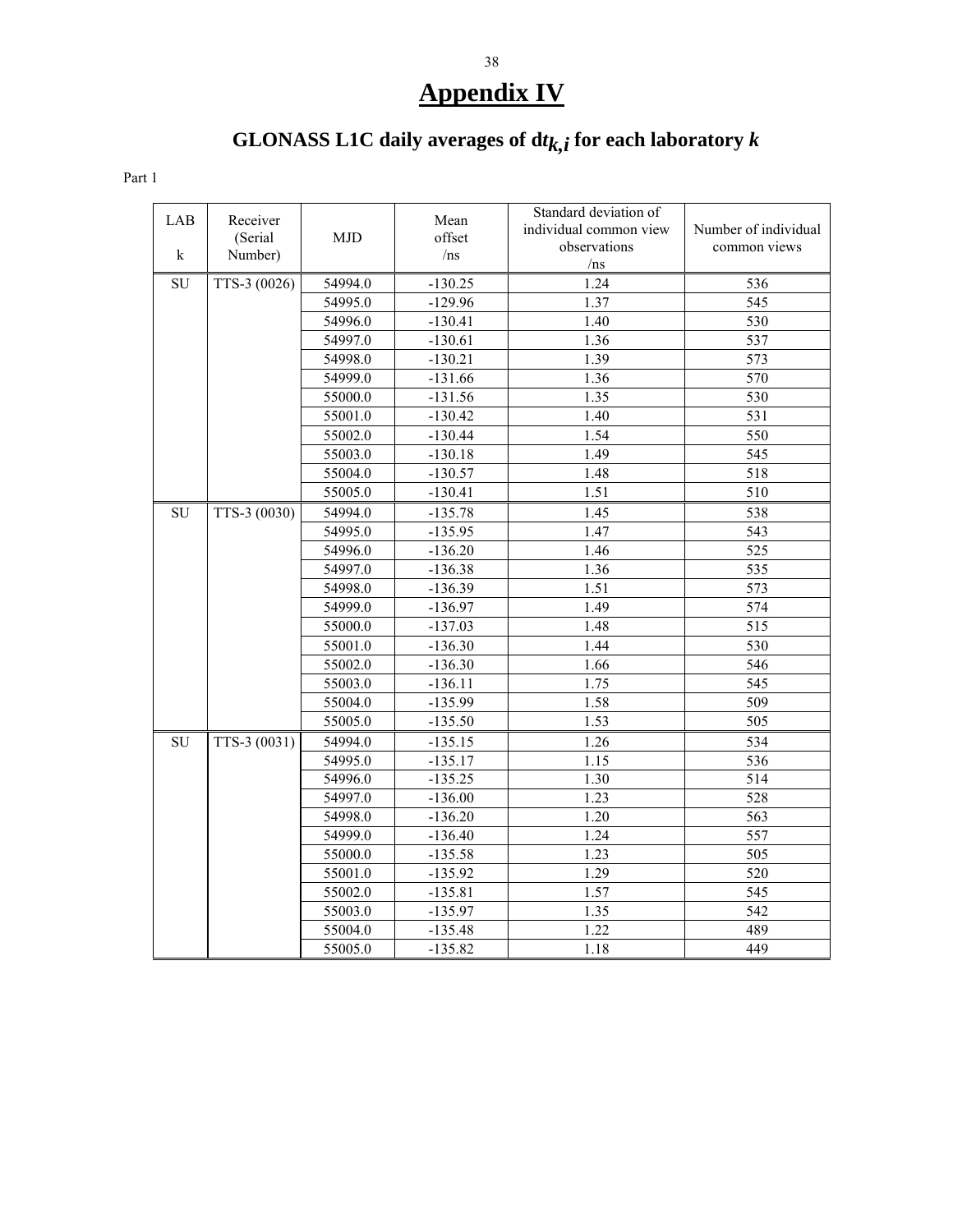| LAB<br>$\bf k$ | Receiver<br>(Serial)<br>Number) | <b>MJD</b> | Mean<br>offset<br>/ns | Standard deviation of<br>individual common view<br>observations<br>/ns | Number of individual<br>common views |
|----------------|---------------------------------|------------|-----------------------|------------------------------------------------------------------------|--------------------------------------|
| ${\rm SU}$     | TTS-3 (0032)                    | 54994.0    | $-135.21$             | 1.10                                                                   | 517                                  |
|                |                                 | 54995.0    | $-135.35$             | 0.95                                                                   | 488                                  |
|                |                                 | 54996.0    | $-135.65$             | 0.91                                                                   | 464                                  |
|                |                                 | 54997.0    | $-135.75$             | 0.89                                                                   | 499                                  |
|                |                                 | 54998.0    | $-135.83$             | 0.98                                                                   | 500                                  |
|                |                                 | 54999.0    | $-136.49$             | 0.90                                                                   | 490                                  |
|                |                                 | 55000.0    | $-136.74$             | 0.90                                                                   | 463                                  |
|                |                                 | 55001.0    | $-135.90$             | 0.94                                                                   | 439                                  |
|                |                                 | 55002.0    | $-135.71$             | 1.24                                                                   | 438                                  |
|                |                                 | 55003.0    | $-135.91$             | 1.29                                                                   | 539                                  |
|                |                                 | 55004.0    | $-136.04$             | 0.99                                                                   | 495                                  |
|                |                                 | 55005.0    | $-135.90$             | 1.00                                                                   | 419                                  |
| <b>SU</b>      | TTS-3 (0033)                    | 54994.0    | $-136.68$             | 1.63                                                                   | 531                                  |
|                |                                 | 54995.0    | $-136.72$             | 1.71                                                                   | 538                                  |
|                |                                 | 54996.0    | $-136.93$             | 1.71                                                                   | 525                                  |
|                |                                 | 54997.0    | $-136.93$             | 1.77                                                                   | 538                                  |
|                |                                 | 54998.0    | $-136.89$             | 1.67                                                                   | 568                                  |
|                |                                 | 54999.0    | $-137.06$             | 1.77                                                                   | 567                                  |
|                |                                 | 55000.0    | $-136.58$             | 1.60                                                                   | 520                                  |
|                |                                 | 55001.0    | $-135.79$             | 1.64                                                                   | 528                                  |
|                |                                 | 55002.0    | $-136.06$             | 1.84                                                                   | 542                                  |
|                |                                 | 55003.0    | $-136.10$             | 1.78                                                                   | 543                                  |
|                |                                 | 55004.0    | $-135.75$             | 1.73                                                                   | 505                                  |
|                |                                 | 55005.0    | $-136.54$             | 1.73                                                                   | 509                                  |